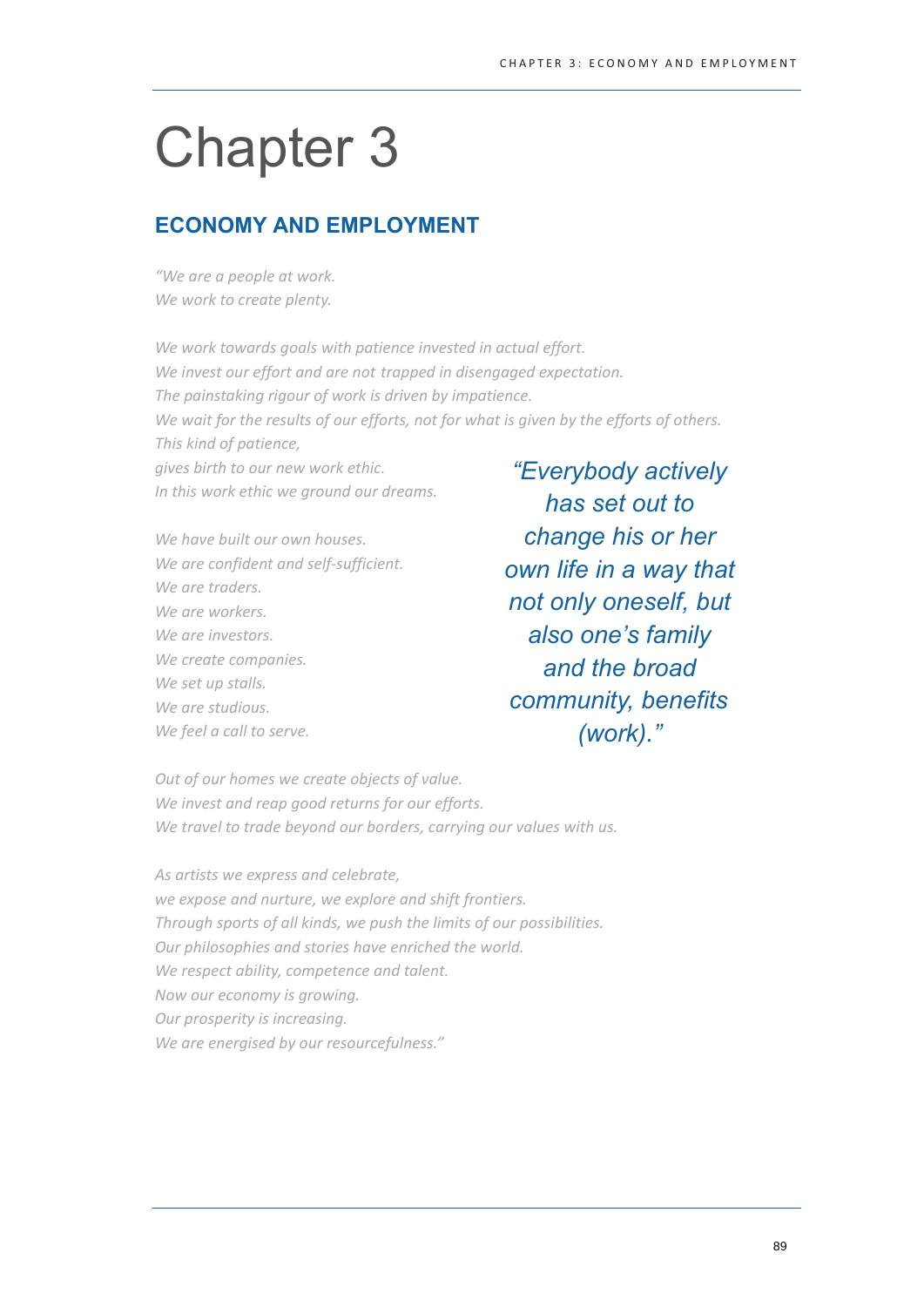# **Vision 2030**

Achieving full employment, decent work and sustainable livelihoods is the only way to improve living standards and ensure a dignified existence for all South Africans. Rising employment, productivity and incomes are the surest long-term solution to reducing inequality. Similarly, active steps to broaden opportunity for people will make a significant impact on both the level of inequality and the efficiency of the economy.

This will be achieved by expanding the economy to absorb labour and improving the ability of South Africa's people and institutions to respond to opportunities and challenges.

We can reduce the unemployment rate to 6 percent by 2030. It will require leadership, difficult political choices and effective implementation. It will require a rebalancing and realignment of key areas of government policy alongside some reprioritisation in economic policy.

To achieve full employment, the country needs to create about 11 million more jobs in the next 20 years. We estimate that the economy would have to grow by about 5.4 percent on average every year over this period to achieve this aim. This chapter outlines how the country can both accelerate growth and make it more labour absorbing.

Our goal of decent work and sustainable livelihoods requires that every family has an acceptable standard of living within their reach. That in turn means that the economy must generate sufficient economic opportunities and a supportive system of social protection and services, along with respect for human rights and growing solidarity.

The chapter is based on research work conducted in preparing the commission's diagnostic document and consultations that took place after the release of that document. With regard to current government policies and programmes, the New Growth Path outlines actions that are required to take the country onto a higher growth trajectory. The proposals in this chapter are largely consistent with these policies: however, they span a longer timeframe and the emphasis on catalysts and action steps may differ in some respects.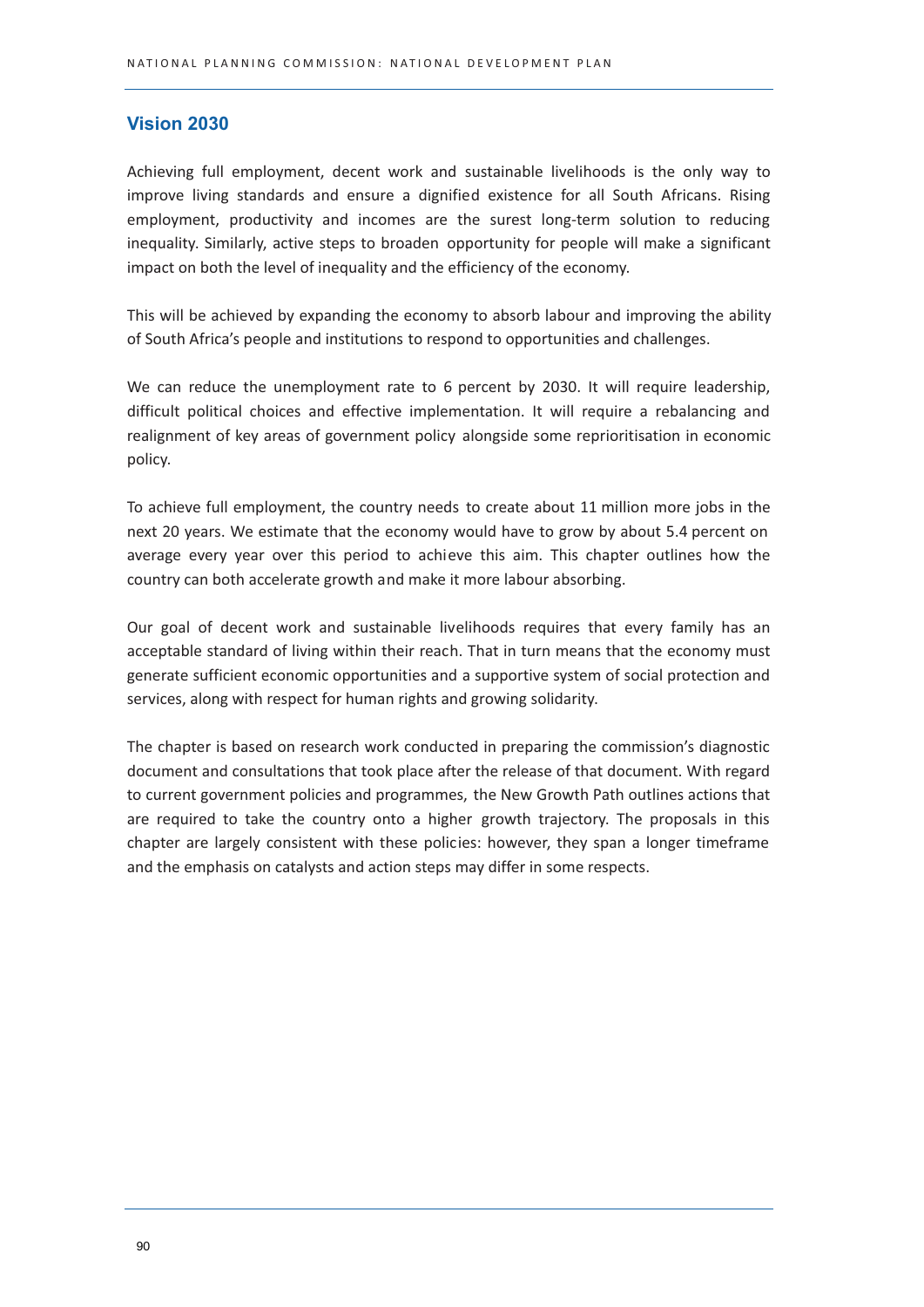# Objectives for employment and growth to 2030

The high-level numeric targets for sustainable and inclusive growth include:

The strict unemployment rate falls from 25 percent to 14 percent in 2020 to 6 percent by 2030. The labour force participation rate rises from 54 percent in 2010 to 65 percent. About 11 million additional jobs is targeted by 2030.

| <b>Millions</b>                     | 2010 | 2015 | 2020 | 2030 |
|-------------------------------------|------|------|------|------|
| Non-working age population          | 18   | 18.2 | 18.8 | 20.6 |
| Working-age population (15-65)      | 32.4 | 35.1 | 36.5 | 38.8 |
| Labour force participation rate     | 54%  | 57%  | 60%  | 65%  |
| Labour force (million)              | 17.5 | 19.8 | 21.9 | 25.3 |
| Age dependency                      | 1.6  | 1.5  | 1.5  | 1.5  |
| <b>Employment target</b>            |      |      |      |      |
| Unemployment rate                   | 25%  | 20%  | 14%  | 6%   |
| Employment (million)                | 13   | 15.8 | 18.9 | 23.8 |
| Net new employment needed (million) | 0    | 2.8  | 3    | 4.9  |
| Dependency ratio                    | 3.9  | 3.4  | 2.9  | 2.5  |

- About 41 percent of the working-age population between 15 and 64 would be employed. The aim is to increase this to 52 percent by 2020 and to 61 percent by 2030.
- Real GDP more than doubles (implying average GDP growth of 5.4 percent between 2011 and 2030. At this rate of growth, there will still be substantially more reliance on very low-income employment, survivalist activities and public employment schemes.
- $\blacksquare$  The proportion of the population with income below the poverty measure of R418 per day (in 2009 rands) falls from 39 percent in 2009 to zero in 2030. The level of inequality will fall from 0.7 in 2010 to 0.6 by 2030. The share of income going to the bottom 40 percent of income earners rises from 6 percent to 10 percent.
- On average, the dependency ratio (the number of people depending on one wage earner) will fall from 4 to 2.5. For low-income households, this ratio will fall from an average of 5 to 6 down to 4 to 5. A falling dependency ratio will be a central contributor to reducing poverty and inequality.

# Key elements for employment creation

A central message of this plan is that solving South Africa's most pressing problems involves implementing all aspects of the plan. In order to raise employment, we need better educational outcomes, a healthier population, better located and maintained infrastructure, a sound social safety net, a capable state and much lower levels of corruption.

This chapter focuses on efforts to grow the economy faster and to make it more labourabsorbing. The chapter is based on research conducted in preparing the commission's diagnostic document and consultations that took place after the release of that document.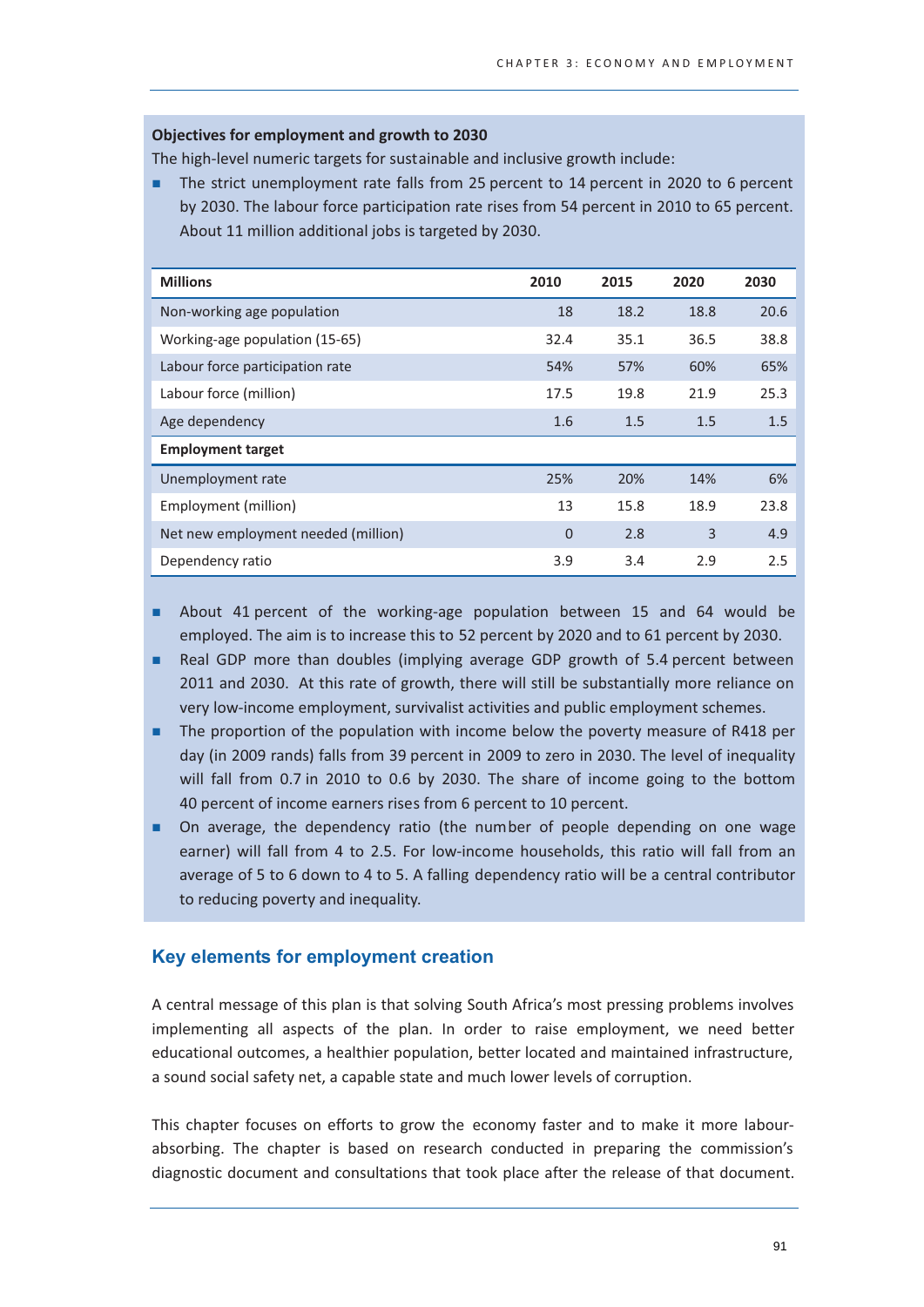With regard to current government policies and programmes, the New Growth Path is government's key programme to take the country onto a higher growth trajectory. At its core, the New Growth Path is about creating the conditions for faster growth and employment through government investment, microeconomic reforms that lower the costs of business (and for households), competitive and equitable wage structures and the effective unblocking of constraints to investment in specific sectors. The proposals in this chapter are largely consistent with these policies. They do however cover a longer time frame and the emphasis on catalysts and action steps may differ in some respects.

A critical complementarity between the New Growth Path and this plan is the need to lower costs in the economy, especially as these costs contribute towards limiting employment growth and raising costs for poor households.

In addition to the need to lower the cost of living for the poor, the vision and plan for the economy has five central elements, which are discussed below.

#### Creating an environment for sustainable employment and economic growth

The capabilities of the workforce need to be developed on a broad scale. In that context, earnings will need to be realistic from the standpoint of long-term competitiveness and sufficient to ensure a decent standard of living. A stable and constructive environment will be needed for bargaining and labour relations that supports investment but also secures human rights.

The rate of investment to GDP is expected to rise from 17 percent to 30 percent by 2030. This will happen incrementally, with substantial contributions from a gradually expanding pool of domestic savings as well as foreign capital. The direction of national resource allocation will be important, with a greater part of this investment supporting productive sectors with competitive advantage.

There are evident binding constraints on growth, investment and employment creation identified in AsgiSA and the New Growth Path. These must be addressed much more rigorously and systematically than has been the case to date. The most urgent examples include: energy generation and distribution, urban planning approval processes, water supply and waste water management, the logistics platform, telecommunications, and licensing for water, minerals and environmental permits. Regulatory certainty and institutional reforms will draw forth competitive outcomes in network industries.

Human development is an essential part of inclusive growth. Lower living costs (through targeted microeconomic reforms in transport, telecommunications, food and spatial planning), better quality public services (especially in health and education) and a more comprehensive social security net will reduce pressure on households, particularly for lowincome groups with limited earnings from work. This will improve the ability to respond to labour market opportunities and downturns, reducing the prevalence of crises that many households experience.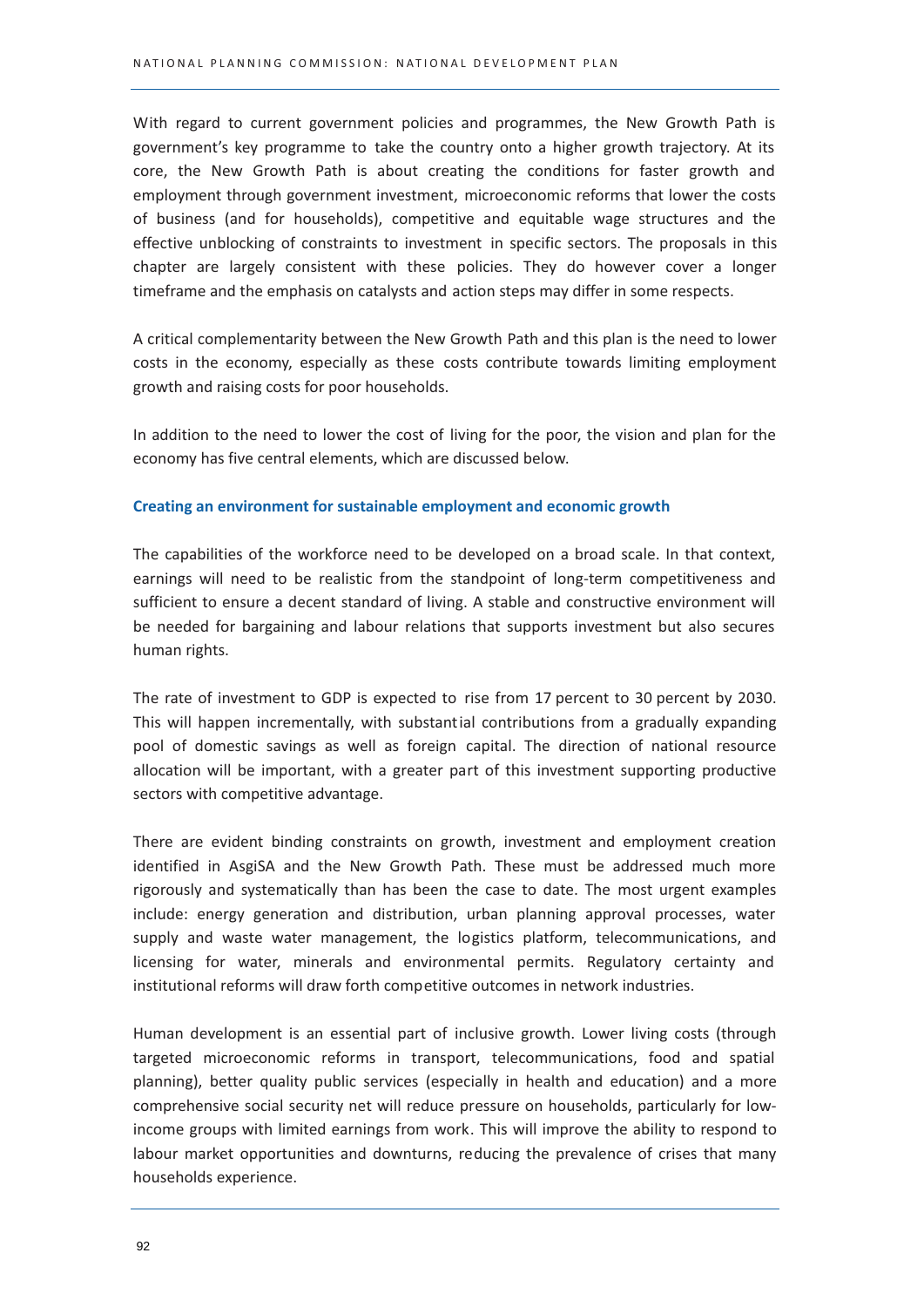Macroeconomic policy helps minimise the impact of external shocks. Combined, these factors should enhance stability in low-income households, enable human capital development and improve the chances of social and class mobility.

## Promoting employment in labour-absorbing industries

A large percentage of the jobs will be created in domestic-oriented activities and in the services sector. Some 90 percent of jobs will be created in small and expanding firms. The economy will be more enabling of business entry and expansion, with an eve to credit and market access. By 2030, the share of small- and medium-sized firms in output will grow substantially. Regulatory reform and support will boost mass entrepreneurship. Export growth, with appropriate linkages to the domestic economy will be critical in boosting growth and employment, with small- and medium-sized firms the main employment creators.

Economic participation in rural areas will rise from 29 percent to 40 percent as a result of reformed land tenure, support to farmers, expanded social services, higher agricultural output, mining social investment and tourism.

Procurement by both private and public sectors will enable improved access for small and medium enterprises to opportunities. Human settlements and services will need to be conducive to small and medium enterprise expansion.

Public employment programmes are an essential element of any employment strategy, taking on board lessons from successes and failures in our existing programmes. Up to 1 million opportunities will be created annually by 2015, mostly through community-based services. As market-based employment expands, so these opportunities can be reduced. However, they will be needed in large numbers over the entire period.

# **Promoting exports and competitiveness**

To expand production requires more active promotion of demand for South African products in domestic and foreign markets.

Policy will focus on developing areas of competitive advantage, where there are revealed strengths. In the process of implementation, it will be important to learn from success and failure and to withdraw from sectors where mistakes have been made. Playing a more pivotal role in regional development will be essential. South African companies will be encouraged to participate in regional infrastructure projects but also in integrating regional supply chains to promote industrialisation (see Chapter 7).

The share of exports in South African output will rise and the profile will be more diverse, with a growing portion of non-mineral manufactures and services. A greater proportion of exports will be directed to emerging markets. Opportunities for increased trade and bilateral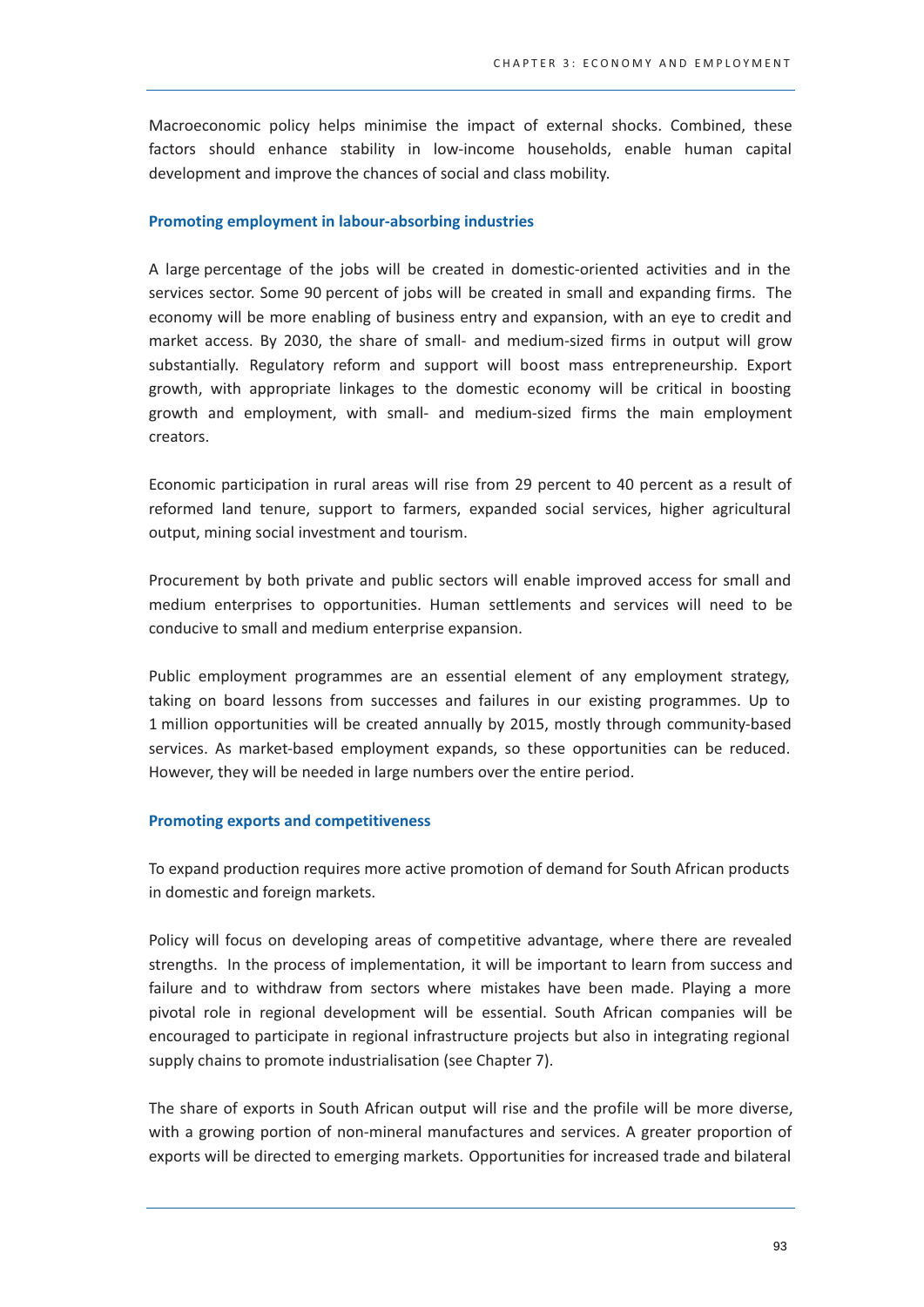investment in Africa will develop. Offshore business services will be attracted, fuelling site developments and employment.

The impact of expanded and diversified exports on employment and incomes includes larger foreign exchange earnings, which enable the purchase of inputs for further industrialisation and infrastructure investments; an impetus for productivity and economic growth throughout the economy; and the creation of new jobs directly plus a more significant proportion of employment generated indirectly as a result of a concerted effort to promote linkages in domestic industries.

The diversification of trade will reduce the strong link to commodity cycles and the associated volatility in the exchange rate and earnings. This will cushion the economy from economic shocks, with sufficient reserves and fiscal space. In turn, a more stable environment for domestically oriented firms, which create the majority of employment, will emerge. Moreover, stability in exports reduces the risk of a foreign debt trap, protecting critical public spending programmes.

## Strengthening the capacity of government to implement its economic policy

The South African state will be capable of implementing programmes and policies effectively and consistently, at least in the most critical priority areas. Accountability, combating corruption and professionalising the public service are critical. Strengthening oversight of public entities will be essential.

There must be a change in mind-set across all sectors of society - public, private and civil society - and increased focus on implementation and real change.

Government is responsible for a very wide range of services for citizens and businesses, and functions through a number of spheres, agencies and institutions. Complexity and stretched capacity can blur focus, distracting attention from the critical problems. It is therefore critical that key strategies be appropriately phased. Implementation of the economic policies presented here must be the top priority in the short to medium term.

# Demonstrating strategic leadership among stakeholders to mobilise around a national vision

Given the scale and ambition of the task, leadership and vision are needed from all sections of society, with leaders who are able to rally constituencies around long-term goals, recognising that the benefits may be unevenly distributed and take time to realise. Similarly, leadership in government will be crucial in ensuring a more concerted and coordinated effort to implement agreed programmes.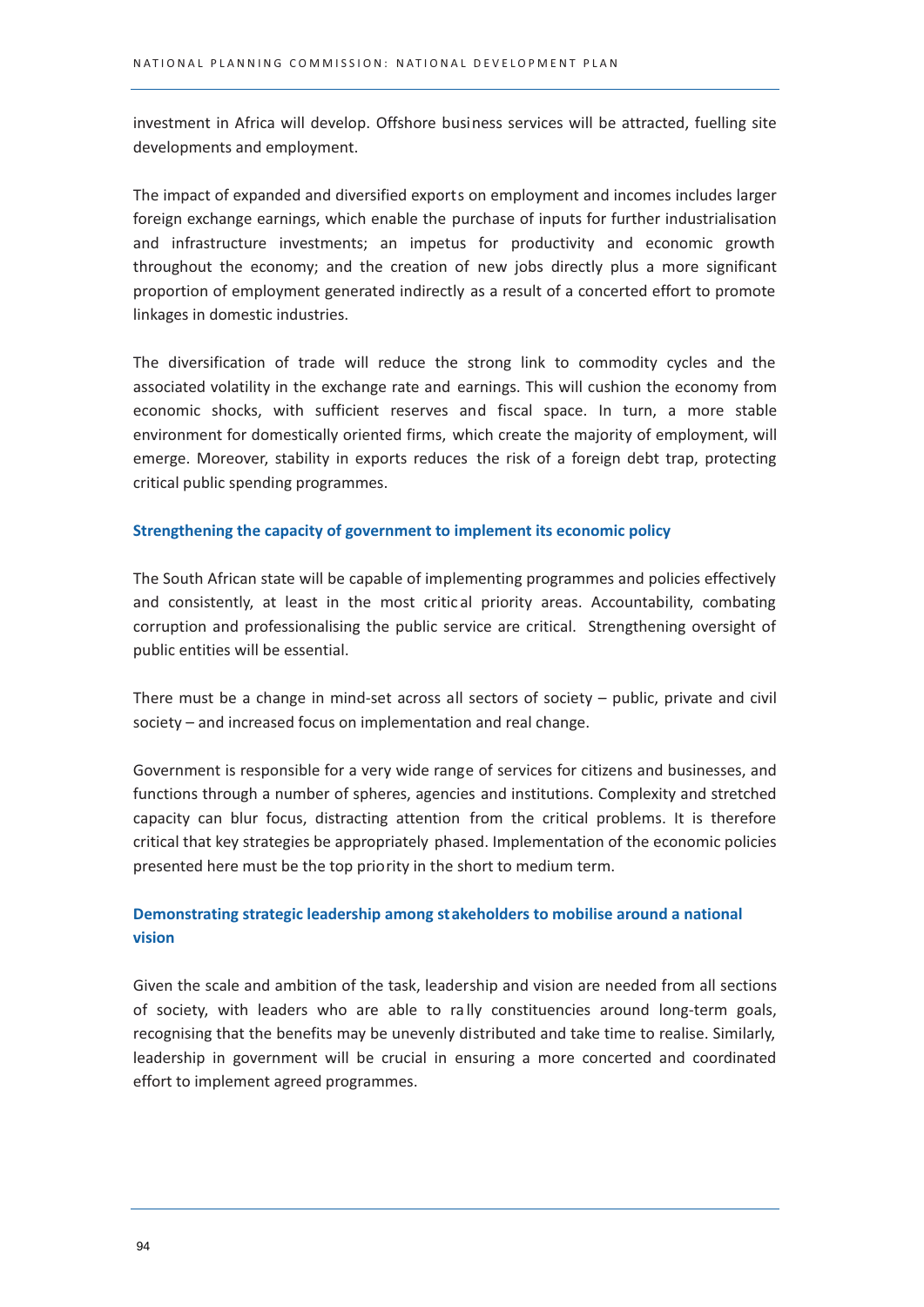# **Employment scenarios**

The proposals in this plan are aimed at creating about 11 million net new jobs over this period and thus reducing the rate of unemployment to about 6 percent by 2030. This should be attained at the same time as we increase labour force participation rates from the current 41 percent of the working-age population to 61 percent. The specific targets and numbers for each period are outlined earlier in the chapter.

**Baseline scenario (scenario 1):** We could continue along the current trajectory without any major improvements to the policy environment and with poor global economic conditions. While in this instance the country is able to meet some of its infrastructure commitments, the rate of investment in the economy is not much improved. While more people are absorbed into the economy, the unemployment rate only declines from the current 25 percent to 19 percent by 2030. Given the objective to create 11 million jobs by 2030, there would be shortfall of 3.3 million to meet the target, the deficit would have to be met through more than 5 million public works job opportunities per year in 2030 (compared to the current 500 000 and the targeted 1 million job opportunities).

Solid minerals scenario (scenario 2): In a better global environment and with good performance on infrastructure programmes, the growth rate is much better and more people are employed. However, investment flows mainly to the most profitable activities which are capital intensive, in mining, energy, chemical and metals. As a result, most of the jobs are created in low-paid domestically oriented services such as retail and business and personal services. In this instance, about 2.6 million public works job opportunities would have to be created per year in 2030.

| Sectors                                                  | <b>2010</b>                  | 2030                                      |                                     |                                  |
|----------------------------------------------------------|------------------------------|-------------------------------------------|-------------------------------------|----------------------------------|
| <b>Thousands</b>                                         | <b>Employment</b><br>in 2010 | <b>Scenario 1</b><br>mediocre<br>minerals | <b>Scenario 2</b><br>solid minerals | <b>Scenario 3</b><br>diversified |
| Agriculture                                              | 627                          | 514                                       | 627                                 | 804                              |
| Mining                                                   | 297                          | 269                                       | 388                                 | 437                              |
| Manufacturing                                            | 1556                         | 1880                                      | 2 1 6 9                             | 2 2 8 9                          |
| Leader & high paid services<br>(e.g. finance, transport) | 2025                         | 3 0 0 9                                   | 3657                                | 4 1 8 8                          |
| Follower services<br>(e.g. retail, personal services)    | 1927                         | 4 1801                                    | 4875                                | 4967                             |
| <b>Construction &amp; utilities</b>                      | 828                          | 1054                                      | 1 2 7 8                             | 1407                             |
| Informal sector & domestic<br>work; excl EPWP            | 2922                         | 4 0 9 3                                   | 4 604                               | 5 0 1 2                          |
| Public sector, private social<br>services & parastatals  | 2 5 2 9                      | 3 2 7 8                                   | 3 5 1 8                             | 4 2 2 5                          |
| <b>Expanded Public Works</b><br>Programme (EPWP)         | 420                          | 5483                                      | 2644                                | 431                              |

#### Indicative scenarios - Employment outcomes by 2030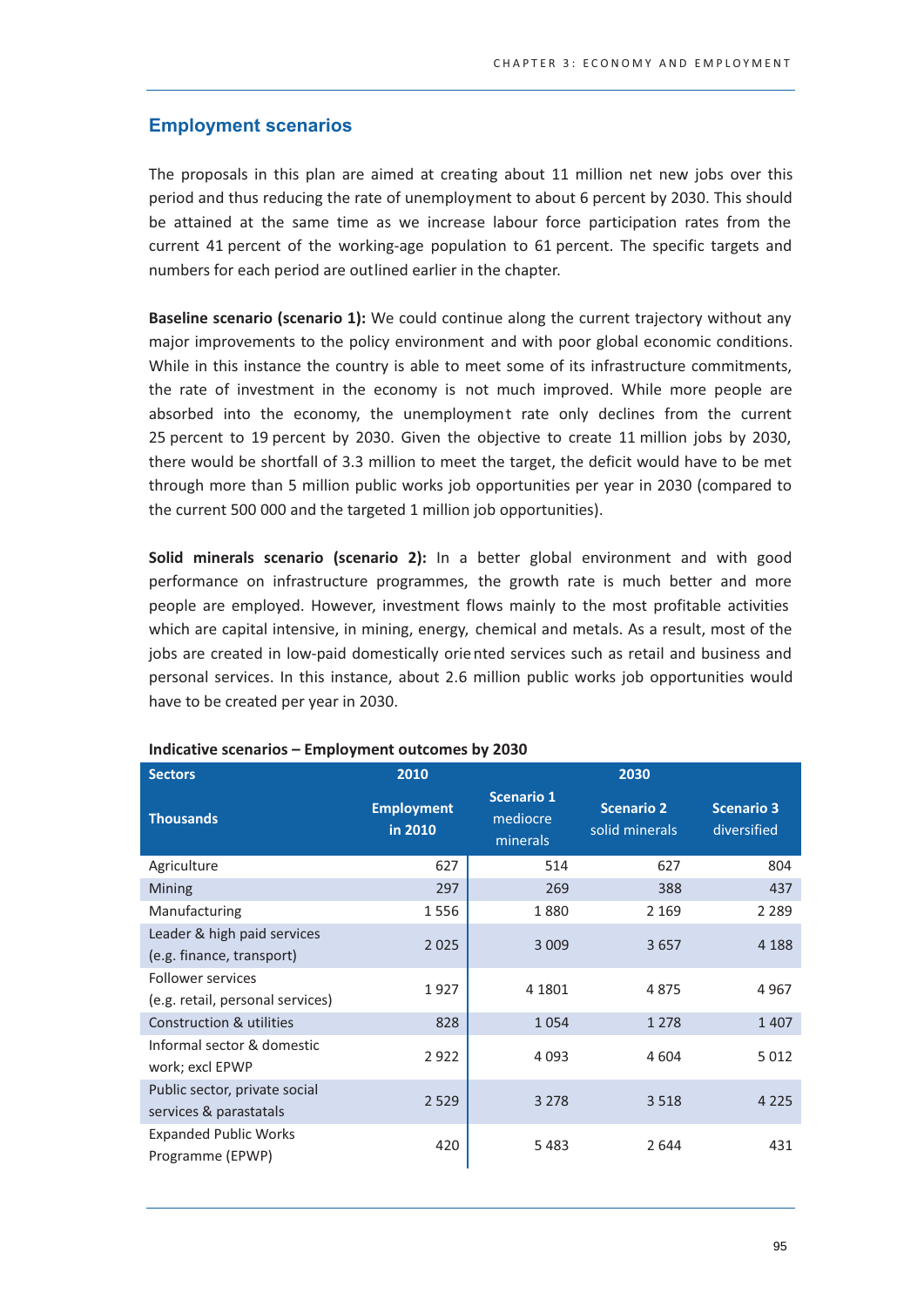| <b>Sectors</b>                                                       | 2010                         |                                           | 2030                                |                                  |
|----------------------------------------------------------------------|------------------------------|-------------------------------------------|-------------------------------------|----------------------------------|
| <b>Thousands</b>                                                     | <b>Employment</b><br>in 2010 | <b>Scenario 1</b><br>mediocre<br>minerals | <b>Scenario 2</b><br>solid minerals | <b>Scenario 3</b><br>diversified |
| Total                                                                | 13 131                       | 23 760                                    | 23 760                              | 23 760                           |
| <b>Average GDP growth</b>                                            |                              | 3.3%                                      | 4.8%                                | 5.4%                             |
| working-age<br>Percentage<br>population<br>working<br>(excl<br>EPWP) | 41.0%                        | 47.1%                                     | 54.4%                               | 60.1%                            |
| Unemployment without EPWP                                            | 25.0%                        | 27.7%                                     | 16.5%                               | 7.7%                             |

#### Indicative scenarios - Sector distribution of employment

| <b>Sectors</b>                                                                  | 2010   | 2030                                      |                                     |                                  |  |
|---------------------------------------------------------------------------------|--------|-------------------------------------------|-------------------------------------|----------------------------------|--|
|                                                                                 |        | <b>Scenario 1</b><br>mediocre<br>minerals | <b>Scenario 2</b><br>solid minerals | <b>Scenario 3</b><br>diversified |  |
| Agriculture                                                                     | 4.8%   | 2.2%                                      | 2.6%                                | 3.4%                             |  |
| Mining                                                                          | 2.3%   | 1.1%                                      | 1.6%                                | 1.8%                             |  |
| Manufacturing                                                                   | 11.8%  | 7.9%                                      | 9.1%                                | 9.6%                             |  |
| Leader & high paid services<br>(e.g. finance, transport)                        | 15.4%  | 12.7%                                     | 15.4%                               | 17.6%                            |  |
| <b>Follower services</b><br>(e.g. retail, personal services)                    | 14.7%  | 17.6%                                     | 20.5%                               | 20.9%                            |  |
| <b>Construction &amp; utilities</b>                                             | 6.3%   | 4.4%                                      | 5.4%                                | 5.9%                             |  |
| Informal sector & domestic<br>work; excl EPWP                                   | 22.3%  | 17.2%                                     | 19.4%                               | 21.1%                            |  |
| Public sector, private social<br>services & parastatals                         | 19.3%  | 13.8%                                     | 14.8%                               | 17.8%                            |  |
| EPWP                                                                            | 3.2%   | 23.1%                                     | 11.1%                               | 1.8%                             |  |
| <b>Total</b>                                                                    | 100.0% | 100.0%                                    | 100.0%                              | 100.0%                           |  |
| Manufacturing as a % excluding<br>informal sector & EPWP                        | 15.2%  | 9.6%                                      | 11.3%                               | 12.2%                            |  |
| High-skill services as a % of<br>employment excluding<br>informal sector & EPWP | 18.9%  | 15.3%                                     | 19.1%                               | 22.3%                            |  |

# A diversified dynamic economy (scenario 3: The plan)

This plan proposes choices for a path that would lead to more substantial investments are in strengthening municipal infrastructure and services, education systems, and in generating better access to capital for new and expanding firms. The Department of Trade and Industry develops partnerships with the private sector in positioning commercial representation in key export markets. Substantial investment is made in R&D and the commercialisation of South African innovations.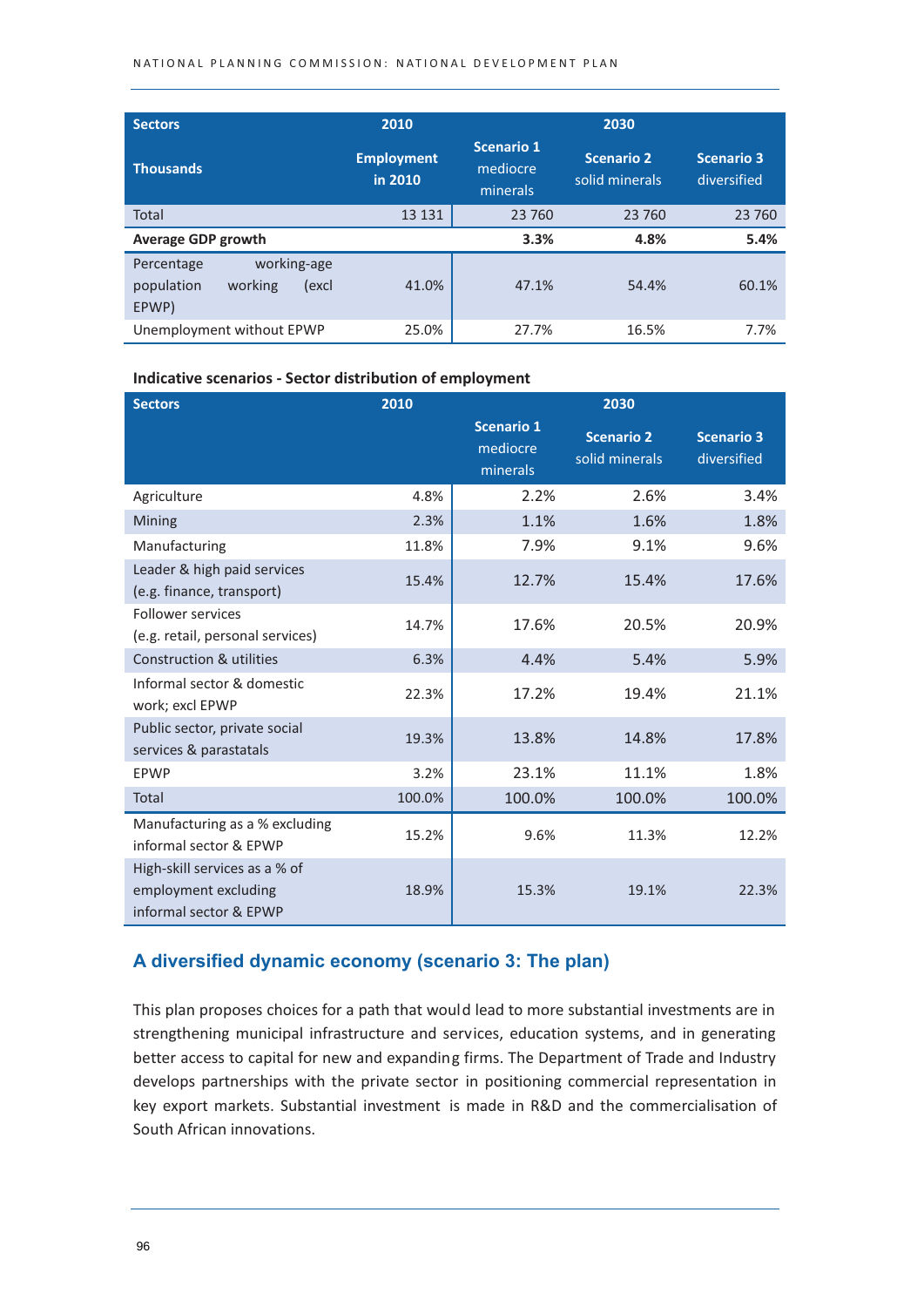The substantial commitment to reducing the cost of production and living bears fruit, and South Africa becomes a more attractive investment destination. Improved efficiencies and oversight help to get under control the rapid increases in administered price inflation. A move to promote community-based house building with innovative local inputs helps expand housing, supplier industries and related job creation. These actions improve wellbeing, so that although the majority of jobs created are still in low-skills services, families are able to achieve a decent standard of living.

The fall in production and living costs stimulates local production. As these industries expand, and value added exports become a larger share of sales, so the Rand becomes less subject to global swings.

China and India grow apace, and the demand for commodities continues. South Africa sets up a Financial Centre for Africa to attract project finance and becomes well established as a financial and services platform. Growing support from regional partners for this role is bolstered by substantial South African investment in major energy and infrastructure projects, as well as South Africa playing a greater role in promoting regional supply chains that underpin agricultural and industrial production in the region.

The expansion in offshore business services and related linkages stimulates almost 700 000 jobs especially in Gauteng and the Western Cape.

There is substantial success in promoting supplier industries to the mining industry that have spin-offs in supplying global mining projects and also lateral linkages into other uses such as water purification, electronics, and robotics amongst others. Much progress is made to process some of the minerals in the country, through clusters such as Platinum Group Metals and the production of about 25 percent of the global demand for fuel cells and related technologies.

Some of the preconditions for the growth path are:

- Strengthening commercial transport, telecommunications, energy, and water, especially in servicing municipalities and activities of an expanding small- and medium-sized cluster of firms. The approach to achieving competitive costs and productivity in economic infrastructure are discussed in Chapter 4.
- Education, health and safer communities the approach to achieving improved education and health outcomes to 2030 are discussed in Chapters 9, 10 and 12.
- Human settlements and transport improved alignment of human settlements and public transport systems to the emerging forms of employment are discussed in Chapter 8.
- Strengthening the capabilities of the workforce, ensuring that earnings are responsive to industrial demands, but also sufficient to ensure a minimum standard of living, and stabilizing the environment for bargaining and labour relations in a way that is conducive to investment but also to human rights is discussed in this chapter.
- Promoting the expansion of global market share in domestic and foreign markets.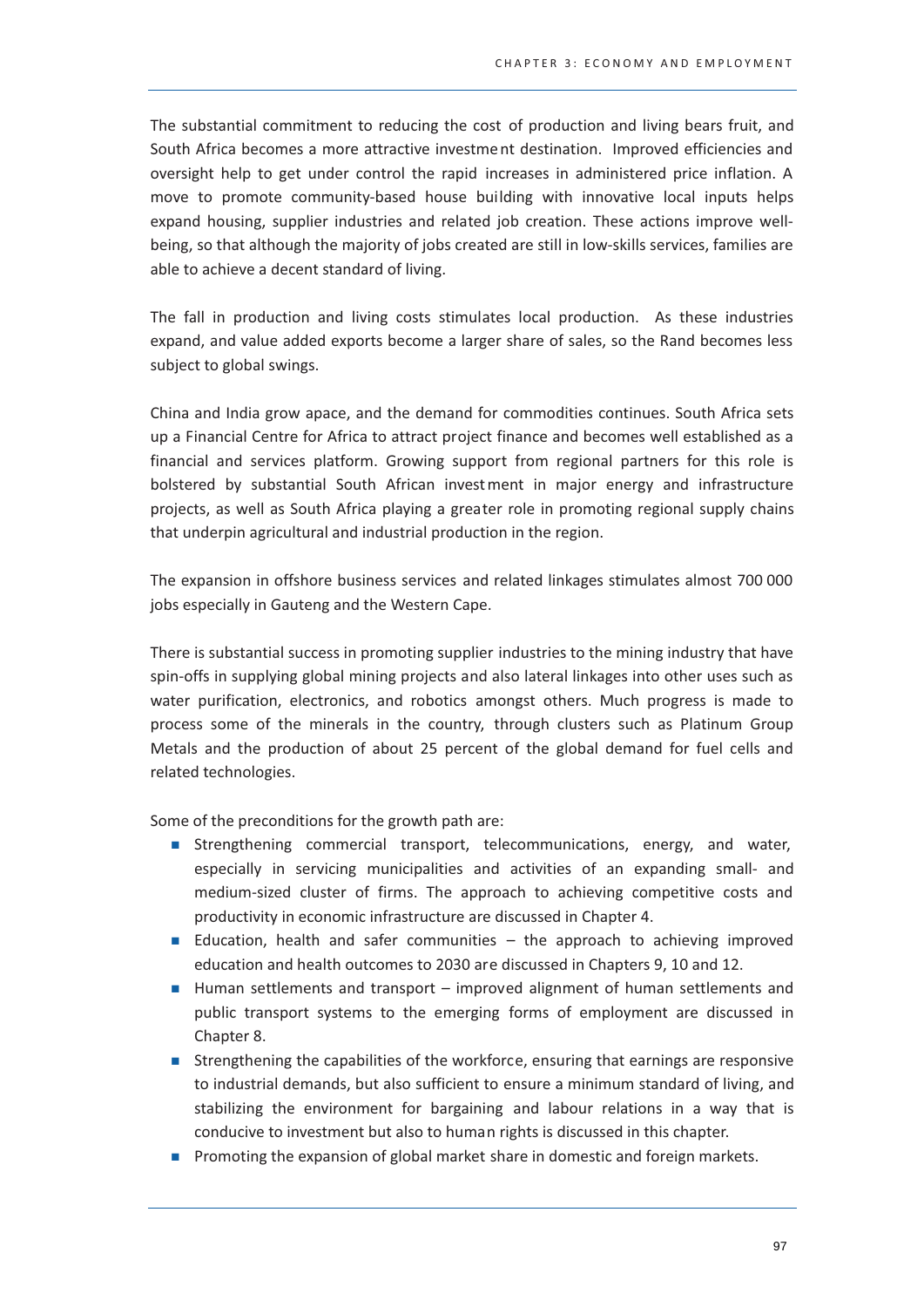- Playing a more pivotal role in regional development, including infrastructure investment but also integrating supply chains.
- Strengthening public service capabilities and governance of state-owned enterprises, as discussed in Chapter 13.

These improvements have a dynamic effect, where improvement in one year sets off activity with new rounds in subsequent years. A successful diversified mineral exporting economy involves success in exporting our traditional products, and a growing role for activities that are linked to existing industries in new non-traditional sectors. These are expanded by stimulating linkages in dynamic product areas, and by stimulating traded services activities where South Africa has a competitive advantage. In this case, domestically oriented services still play an important role in employment creation, but the proportion is smaller  $$ contributing over 40 percent of all new jobs. Manufacturing employment grows, but its share falls from 15 percent to 12 percent of formal employment. That is, almost a million jobs might be created in manufacturing over the 20 years, but its share falls, although not by as much as in scenario 2. The share of high value services rises to about 22 percent of formal employment, as compared to 15 percent in 2010.

## **Structural challenges to full employment**

In transforming the economy, South Africa faces several challenges, some of them external, some of them as a result of history or geography, and some because of limited capacity. Even where these challenges are external, South Africa can and must plan for them. External drivers, such as global economic development and the economic downturn, economic performance on the African continent, the rise of emerging markets, intensified global competition, technological change and climate change will greatly influence the context in which we operate. Global commodity prices will impact different parts of the economy differently. A global drive to compliance on environmental standards will have cost implications; but it will in turn drive innovation, reduce waste, improve energy efficiency and promote new investment. These external drivers are discussed in detail in the chapter on drivers of change.

There are other structural factors that should heavily influence policy-making in the drive to achieve full employment. The first are those that are common to economies similar to our own. The second are challenges and opportunities specific to South Africa.

#### **Structural challenges in similar countries**

South Africa faces certain structural challenges, some of which are not unique to this country. Awareness is key to overcoming these issues.

Resource curse: Mineral-exporting economies tend to have difficulty diversifying their industrial base, and also experience slower than average growth and high inequality. An exchange rate linked to commodity prices, rather than the sophistication of a nation's exports, is one major challenge. In addition to volatility, the exchange rate can become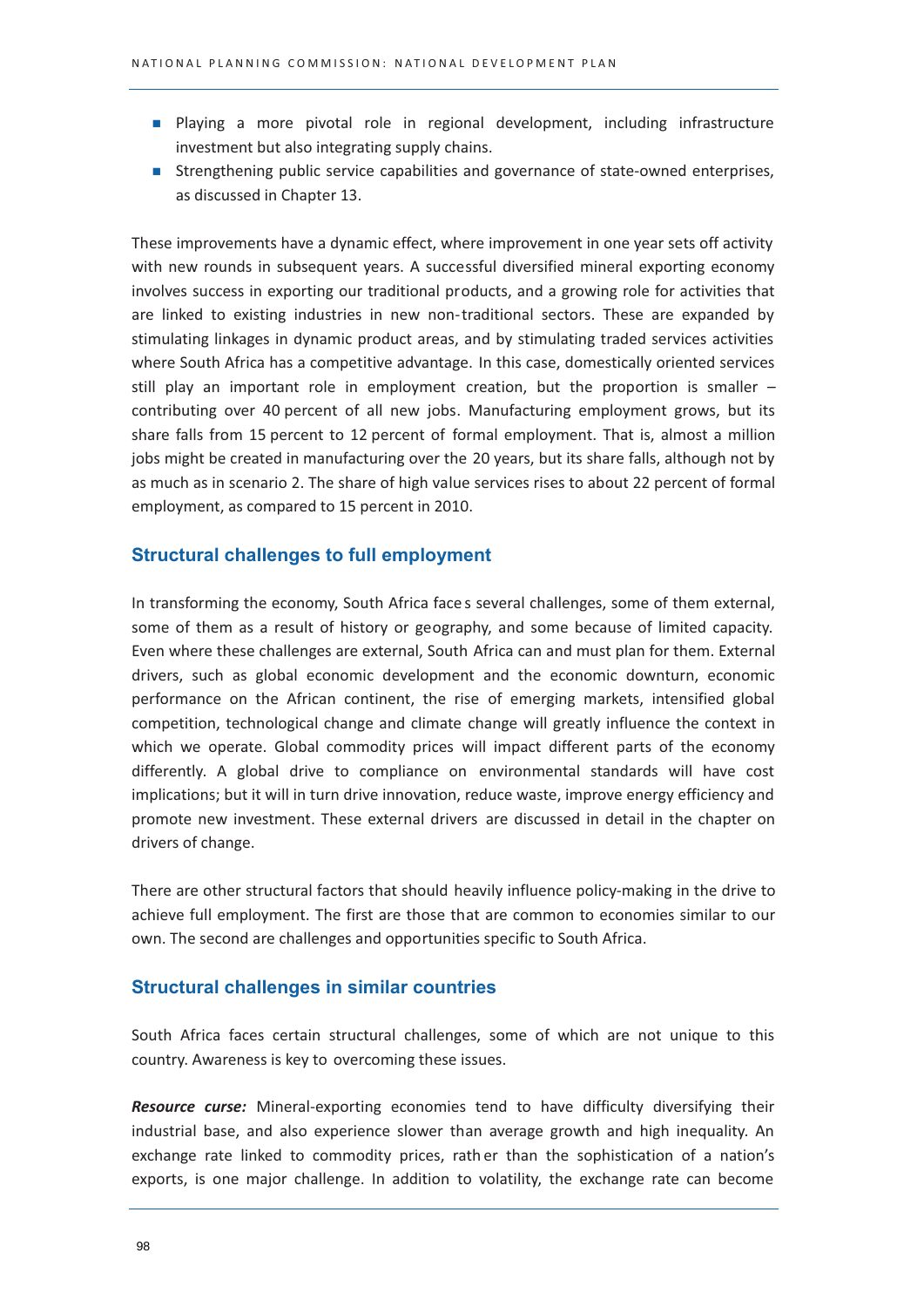overvalued in periods where commodity prices rise, putting a brake on non-commodity exports. Activities that are not traded benefit, such as retail, banking, telephony and housing construction. Difficulties arise when the boom is over and the goods producers are left weakened. Some firms have adapted to this cycle by producing for local or export markets depending on domestic market conditions and the exchange rate. This enables survival, but is not conducive to long-term planning and expansion.

Higher commodity prices buffer the economy and create the appearance of growth, leading governments and companies to become complacent and under-invest in people and productivity growth.

If these pitfalls are consciously avoided, and if the mineral endowments are used to facilitate longer term capabilities, these resources can serve as a springboard for a new wave of industrialisation and services for domestic use and exports.

Middle-income trap: Many economies that have achieved middle-income status struggle to shift further upwards. Although there may be exceptions, many middle-income countries experienced substantial, albeit relatively slower, growth over the past decade. The key differentiator is how much the country invests in human capital, product development and technology.

Global economic downturn: The global recession and its aftermath of slower growth have persisted since late 2007. Global growth is unlikely to recover rapidly. Slower growth could persist, because the unwinding of imbalances is incomplete, like excessive current account surpluses and deficits, high levels of government debt and the deleveraging process of businesses and households.

The worst-case scenario is a decade of slow growth, low demand for imports, low levels of employment growth and low interest rates, which fuel currency swings in emerging markets. At worst, slower growth in the United States, European Union (EU) and Japan will negatively affect growth in Brazil. China and India because these richer countries remain major markets for the goods produced in developing countries.

The youth bulge: Many developing economies are experiencing a "youth bulge". A large active population can contribute to falling poverty rates, though much depends on whether this population is activated. The changes in demography, particularly the increase in the numbers of people in the working-age cohort, can be a dividend or a burden.

**The future of work:** Manufacturing is becoming a proportionately smaller employer in upper middle income and high income countries, with at least three-quarters of new employment found in services. South Africa is no exception. Most jobs are found in domestically oriented services (such as retail, personal services, security, domestic work, office cleaning), where productivity and wage growth is lower. This may be even more pronounced in sub-Saharan Africa, given the historical context within which the new growth trajectory is taking shape.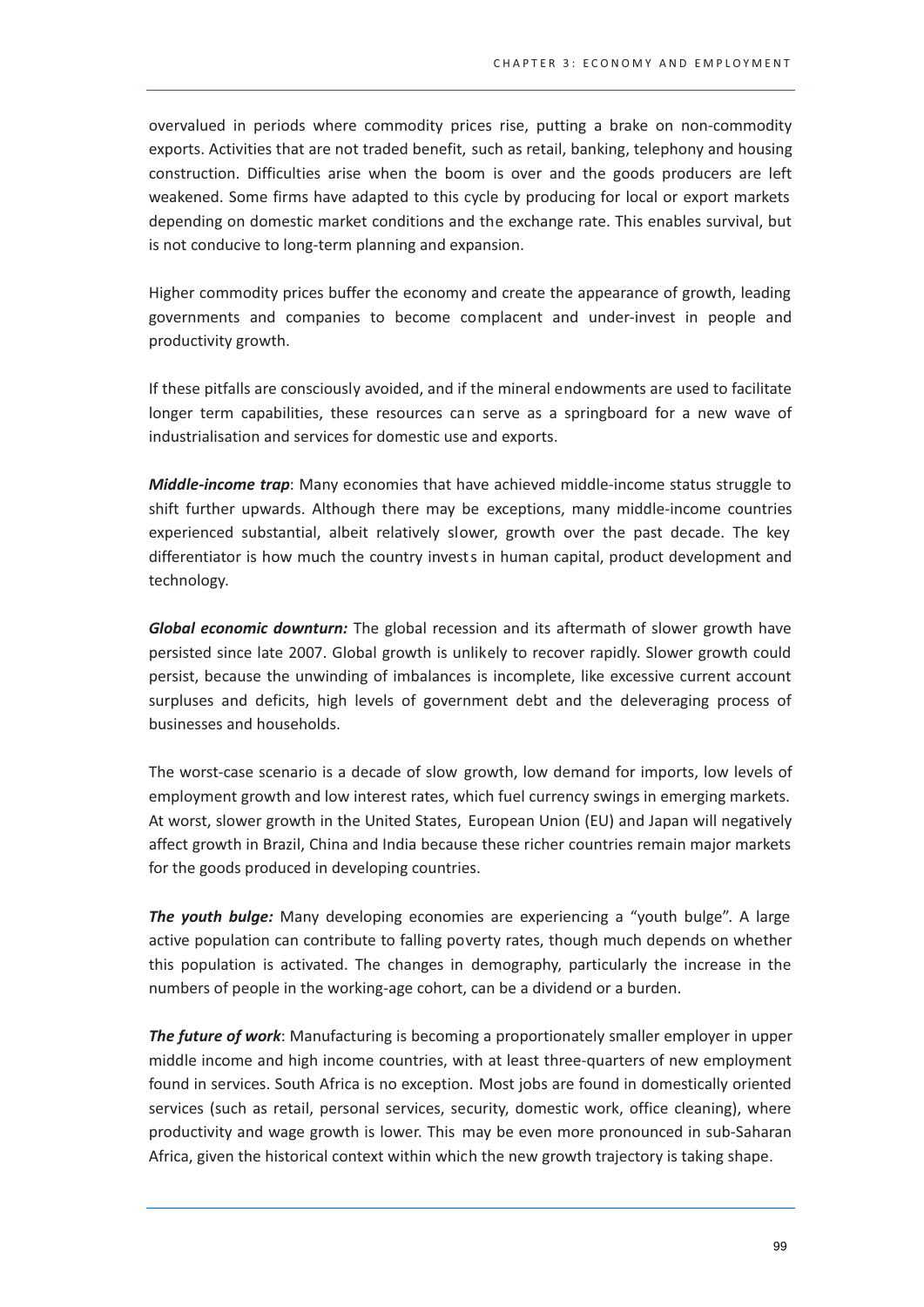Resource-intensive economy: South Africa is the 27<sup>th</sup> largest economy in the world, but the  $12<sup>th</sup>$  largest carbon dioxide emitter. This is mainly because the economy is more energy intensive and the energy used is highly carbon intensive. As the world takes steps to cost the negative effects of carbon, South Africa is likely to face challenges (and opportunities) in reducing emissions. South Africa is also a dry country with limited fresh water resources. The country will have to find ways of using water more sensibly and improving both the water and energy efficiency of industry.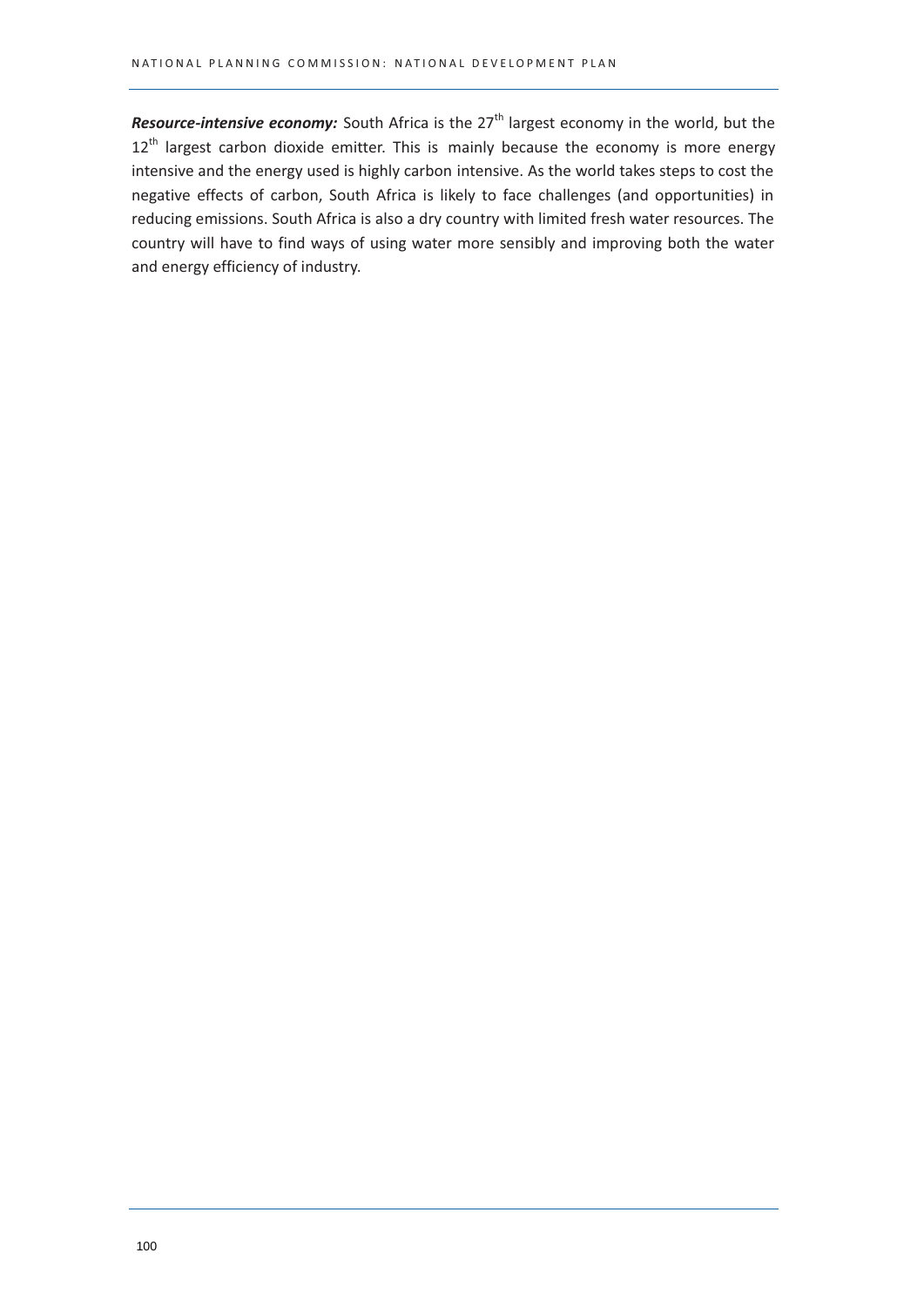## South Africa and the current global economic crisis

This plan has a 20-year time-horizon. However, the immediate effects of the deepening global economic crisis cannot be ignored. The United States has been unable to solve its fiscal difficulties. EU leaders are unable find a credible solution to the sovereign debt crisis.

Forecasts for developing economies are more upbeat with growth of 6.3 percent forecast in 2011 through 2013. South Africa's economy is expected to grow by just 3.1 percent in 2011 and 3.4 percent next year. A recession in the EU, South Africa's largest trading partner, could further dampen growth.

What steps can South Africa take to mitigate the risks in the short term?

- Counter-cyclical fiscal policy. Government needs to build in macro-policy cushions to enable South Africa to counteract the effects of the financial crisis. Continued fiscal discipline is important, though a more expansionary stance might be necessary if the EU contracts.
- Monetary policy. A balancing act needs to be struck between the need to curb inflation – which is expected the breach the 6 percent target ceiling in the first quarter of 2012 - and the need to keep the embers of economic growth alive.
- Overvaluation of the rand. The exchange rate has weakened sharply against the dollar and a basket of currencies of South Africa's most important trading partners. Continued accumulation of foreign reserves remains the best way to manage capital inflows and prevent prolonged overvaluation.
- Stronger social security net. A spike in unemployment must be met with interventions to protect the most vulnerable, particularly the young who cannot find jobs.
- Protect sectors with long term prospects. Short-term support measures must be provided to industries hard hit by the cyclical downturn.
- Re-orientate trade to emerging markets. Developing country demand has been at the heart of the recovery in global trade. South Africa must shift its focus to opportunities on the rest of the continent, as well as in other developing countries.
- Social dialogue. A common front to forge joint solutions to the risks facing the economy must be found. South Africa cannot afford dysfunctional relationships between the public and private sectors and civil society. They urgently need to find one another.
- Confidence has collapsed in high income countries. Political systems are unable to come up with decisive actions. This is most evident in the inability of the US Senate to pass a jobs bill and the EU to come up with a solution to the debt crisis. The lesson is stark. Unless all sections of South African society work together across the political and class spectrum we will be unable to weather the effects of the global crisis.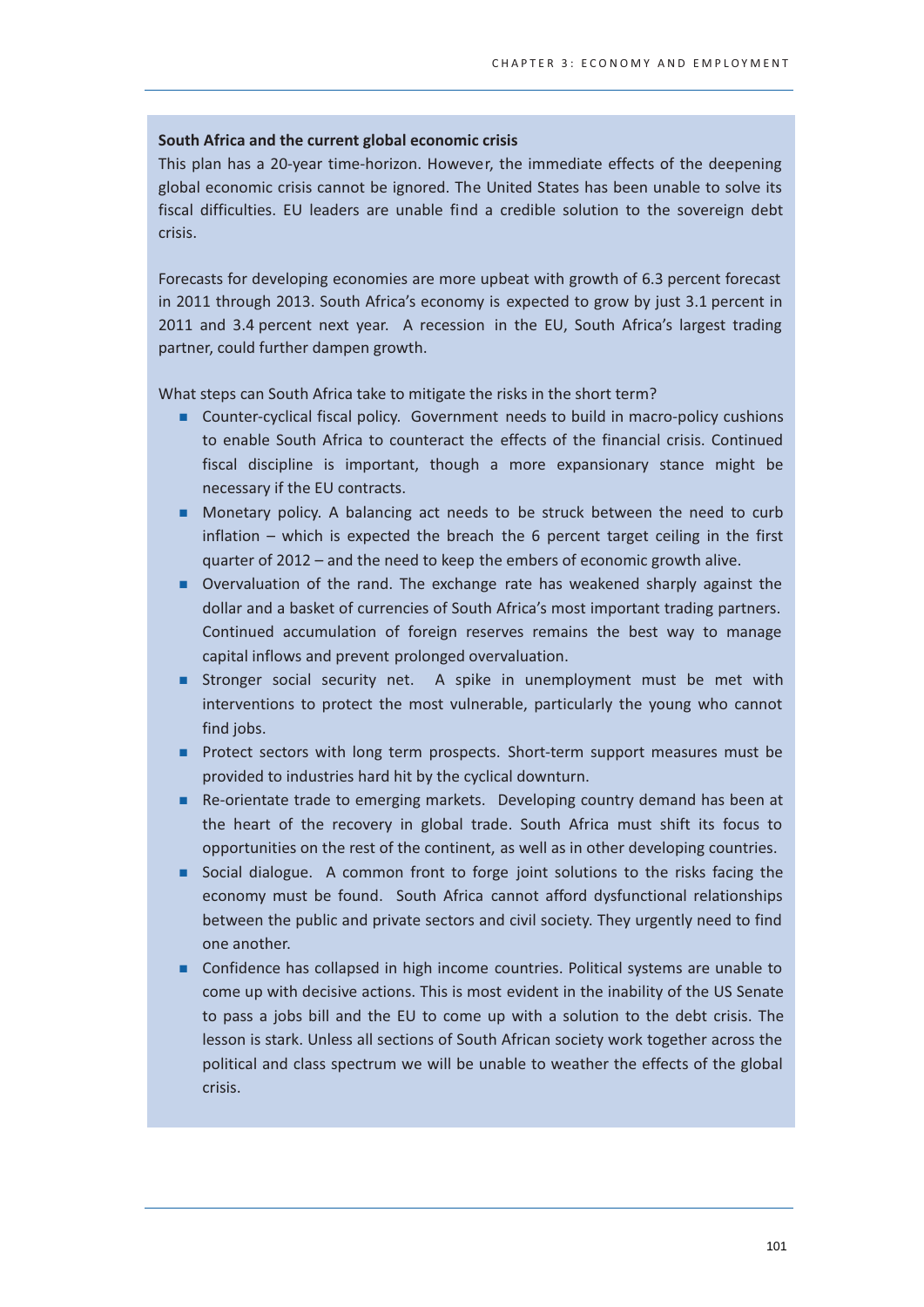# **Structural challenges specific to South Africa**

There are some structural challenges specific to South Africa:

- High levels of inequality and a relatively small market.
- Skewed ownership and control: The corporate landscape of South Africa has changed remarkably since 1994. However, it remains highly concentrated. This poses a barrier to business entry and expansion in key markets, which is critical to employment creation. Present forms of black economic empowerment are not achieving all the desired objectives.
- Policies and programmes that is not conducive to human development, whether in relation to education, health or safety.
- An extreme pressure on natural resources.
- An energy constraint that will act as a cap on growth and on our options for industrialisation.
- Spatial misalignments whether in reference to urban/rural, or within urban areas and binding constraints posed by poor physical planning and network infrastructure.
- Distance from our main markets globally and limited market access.
- Implementation challenges.

We also have many factors working in our favour, such as growing middle strata, scientific capability and institutions, fiscal resources, capabilities in dynamic sectors that are growing globally, a strong minerals base in a context of a commodity boom, high education enrolments, being located in a high growth region, and the fact that the resolution of many challenges that would influence our success lie within our power to fix.

Some of the implications for South Africa are set out below:

- We need to recognise the importance of investing in the engine of growth (rising outputs from tradable sectors), the sources of jobs (often domestically oriented and services firms) and the linkages between the two.
- **Example 1** Flexible human settlements responsive to changing locations of work (such as available rental stock and good and affordable public transport systems).
- Labour-matching services, transition support and easy access to retraining are critical. These raise the chances of achieving continuous work opportunities.
- In the earlier years, as we expand access to employment on a mass scale, a large proportion of working people will be low paid. It is essential to reduce the cost of living in relation to food, transport, education, health and other basic services.
- The environment must be conducive to taking advantage of opportunities that arise. Create a platform that allows people to respond to opportunities that do not cause trauma or crisis.
- The longer-term solution to skewed ownership and control is to grow the economy rapidly enough and focus on spreading opportunities for black people as it grows. Improving standards of education, better support for entrepreneurs, a focus on career mobility, workplace training and financial inclusion are ways to deal with these structural weaknesses. Government procurement, licensing and other forms of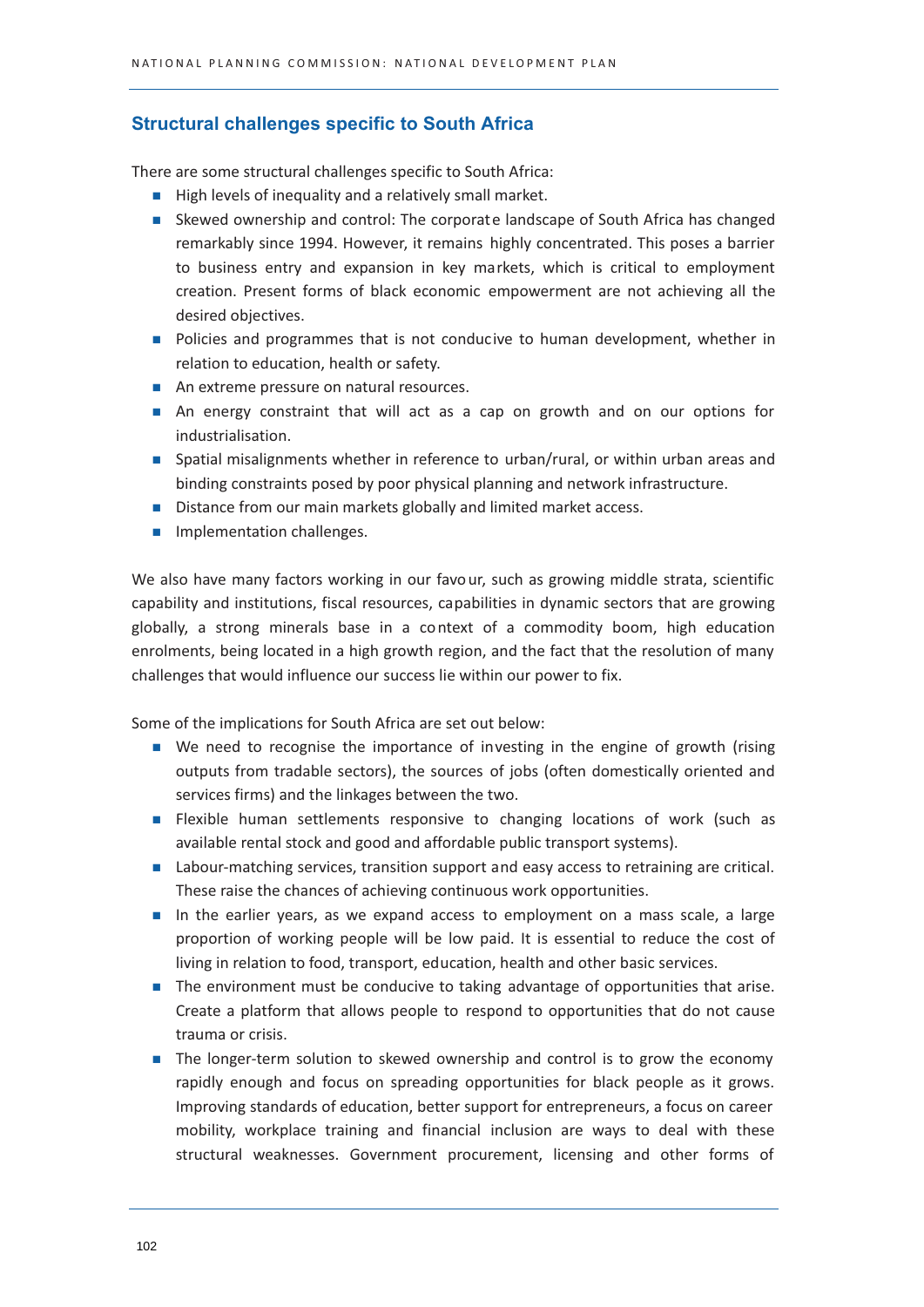economic rents should help reduce racial patterns of ownership of wealth and income.

# Specific economic policy proposals

The plan's central goals are expanding employment and entrepreneurial opportunities on the back of a growing, more inclusive economy. This will require far greater commitment to deepening the productive base, whether in agriculture, mining, manufacturing or services. By 2030, South Africa should have a more diversified economy, with a higher global share of dynamic products, and greater depth and breadth of domestic linkages. Intensified stimulation of local and foreign markets will be needed, as well as strengthening conditions to promote labour-absorbing activities. Traded activities will act as a spur to growth, as will active stimulation of domestic opportunities and the linkages between the two. Specific actions will need to be taken to break out of the current path dependency. This will require decisive action on the part of the state and the other social partners.

# Achieving and sustaining a growth acceleration

The goal is to almost treble the size of the economy by 2030, so that 11 million more work opportunities are created.

Many countries achieve an accelerated rate of growth, sometimes for eight years. Very few sustain it. Only 13 countries have grown at an average of 7 percent a year for 20 years. There is no consensus on what accelerates growth and how to sustain it. Some economists propose a binding constraints approach: detecting the key constraints and eliminating them, and advancing to newer, more pressing constraints. This entails a state capable of singling out and agreeing on the main restriction, dealing effectively with it and moving on to the next set of issues.

Growth acceleration might arise through an external shock that leads to rising terms of trade.<sup>1</sup> In African economies, this stimulus has come from rising demand and prices of commodities. The external shock can begin such an acceleration, but it will not sustain growth.

Growth acceleration is realised if firms respond to these incentives. The figure below shows rising value of South African exports since 2002, but falling volumes since 1996. This indicates poor responsiveness, cushioned by higher commodity prices. The reasons for this weak response are likely to be the "binding constraints".

 $1$  Rising terms of trade means the price of exports is greater than the price of imports. In the development process, a country starts with low-priced (commodity) exports, and high-priced (fabricated) imports. Over time, shifting this balance is accomplished by raising the sophistication of production and exports.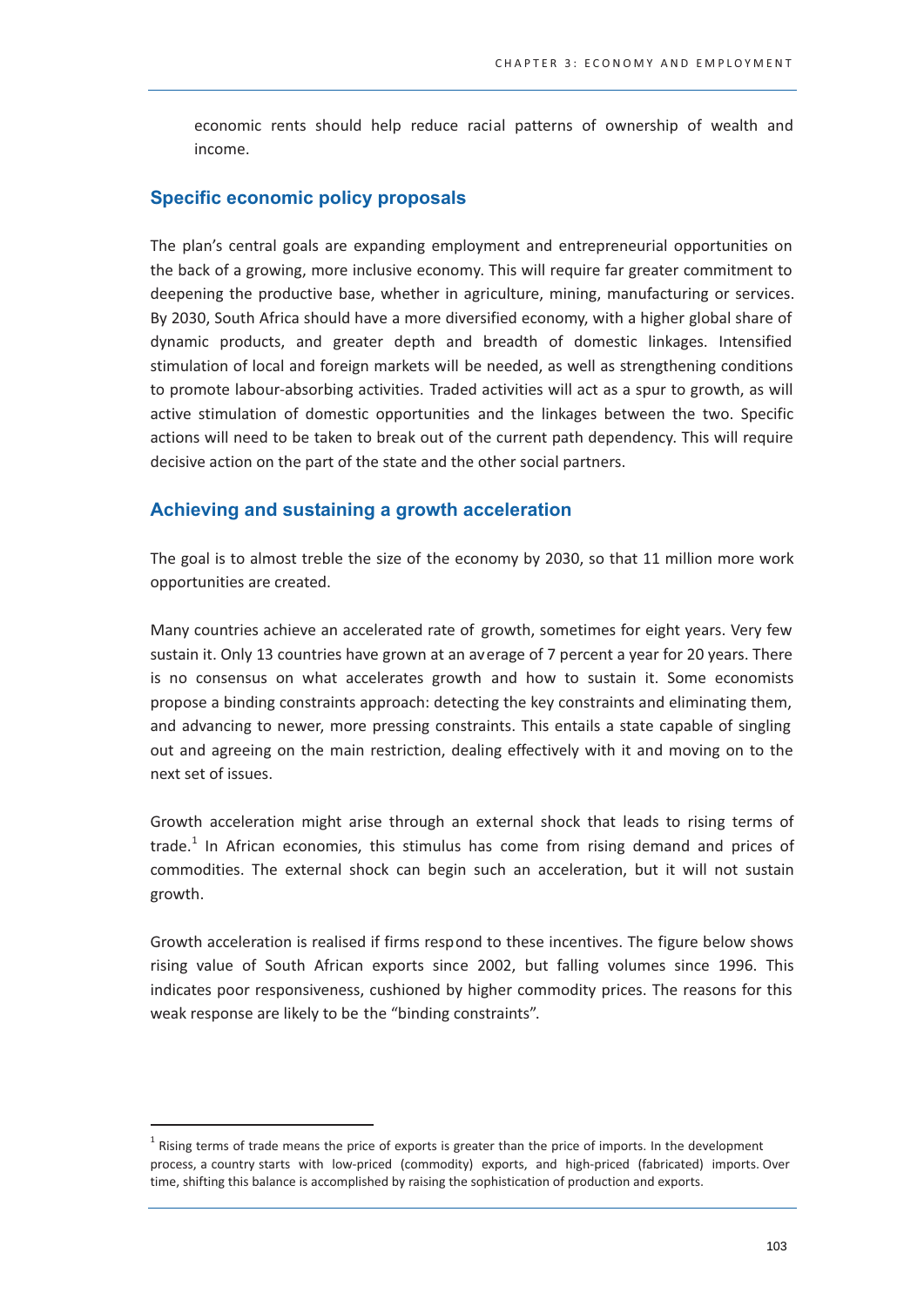

#### South African exports - world market share (1994 = 100)

Source: Organisation for Economic Cooperation and Development financial statistics  $database<sup>2</sup>$ 

Exchange rate devaluations, in some countries, have had the effect of creating a growth spurt. However, this only works if firms can respond to opportunities and if labour and product markets are flexible enough to prevent the weaker currency from fuelling inflation. In South Africa, these conditions do not exist, though they can be developed over time. South Africa's present economic capabilities do not allow greater control over the exchange rate, although reducing volatility is a critical challenge that requires attention.

In this plan, the proposed approach involves sequencing the identification of a select number of binding constraints to industrial expansion, which are eliminated, then advancing to the next round of constraints.

Lifting constraints to growth that are within our power to influence can be an effective way of spurring growth. These must be factors that have an economy-wide effect on lowering prices or raising productivity, or else a targeted effect on groups of activities that underpin investment in dynamic sectors. Often a combination of actions is required, as one improvement in isolation of others may not be sufficiently enabling for firms.

Rapidly rising wages do not usually precede growth acceleration  $-$  they are more likely to follow the onset of a sustained acceleration by two to five years. This is particularly the case if the urgent focus is on access to employment opportunities for large numbers of workers, on the back of which qualitative improvements can be attained. This is a critical trade-off that South African society has to address. However, two qualifications should be attached to this: expanding access to new entrants should not be undertaken in a manner that lowers the working and remuneration conditions of existing employees; and the overall dispensation should include some sacrifices by management.

 $^{2}$  http://dx.doi.org/10.1787/406237323856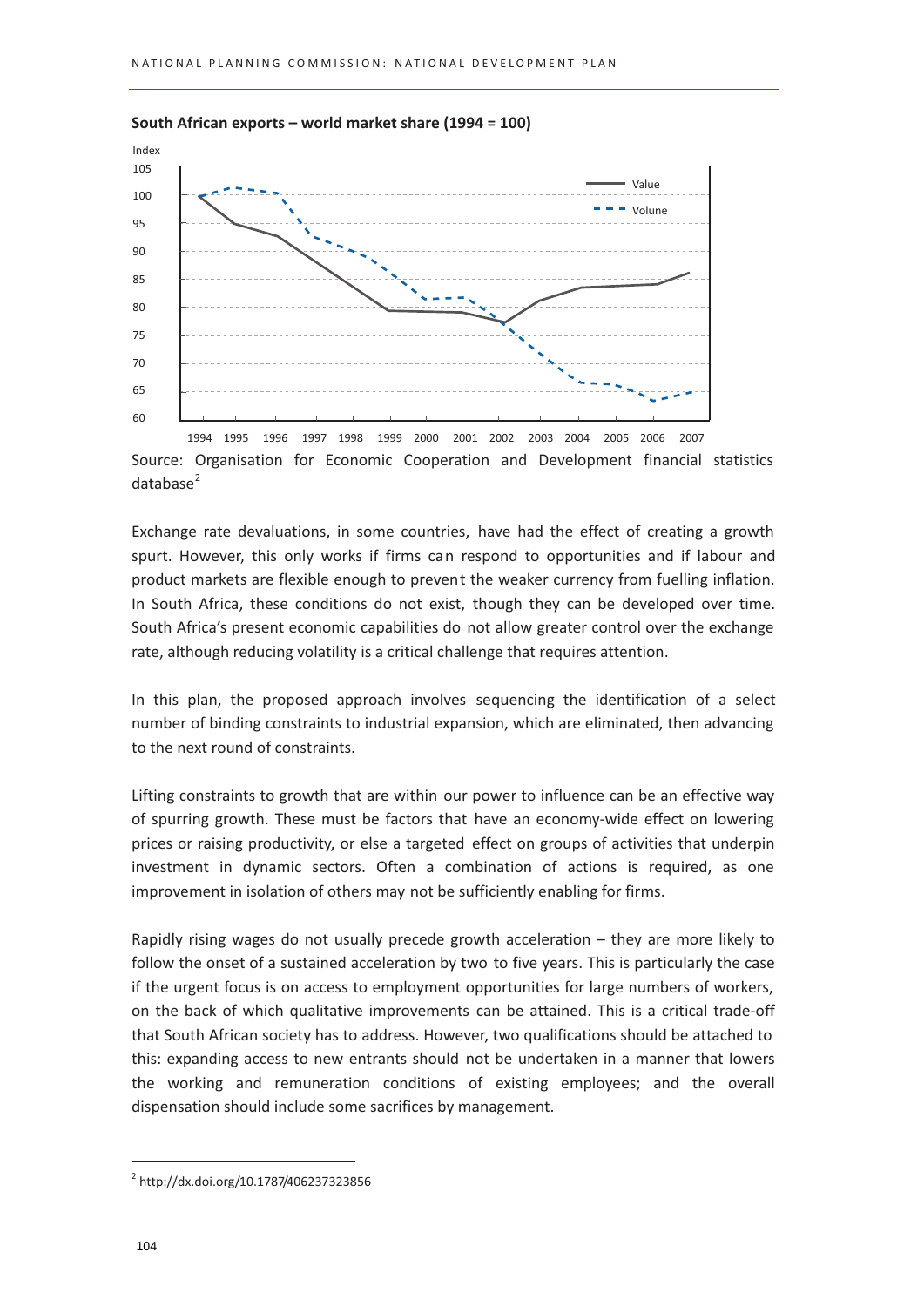In summary, growth accelerations are associated with rising investment, rising productivity growth, increasing exports and rising employment.

## **Constraints**

Labour-absorbing growth will be stimulated by identifying major constraints that hinder investment and production in key sectors. These can be addressed in a sequenced manner. A few significant binding constraints will be lifted through committed action. The first commitments will include constraints in electricity supply, water, business registration, urban planning approvals, mining licensing, and high-skilled labour supply – the elements that stop business in its tracks. The rolling nature of this commitment is intended to support growth acceleration and sustain it over time, with a bias to labour absorption. Many of these are already policy commitments, but require rapid decision-making and stronger institutional oversight.

# **Raising the rate of investment**

A labour-absorbing growth path will rely on improved infrastructure and network services that support traditional industries, such as mining and agriculture and newer dynamic industries and associated linkages. These services tend to account for a large proportion of domestic costs and can make a substantial difference to improving economy-wide efficiency and cost structures. In an effort to promote an accelerated and sustained growth rate, these improvements can generate successive productivity spurts that begin a new round of growth.

Attaining a rate of fixed investment to GDP of 30 percent is a gradual process - perhaps a decade after an initial accelerated growth phase. If these rates of investment are not achieved, growth might be sustained if there is a significant rise in the productivity of capital.

The nature of infrastructure spending is important. Direct benefits from infrastructure investments that lower the real cost of transport services are generally more pronounced in industrial sectors. Infrastructure investment that reduces the real cost of communications network services extends greater direct benefits to the services sector groupings. However, given the links between sectors and sector groupings, the indirect impact of lowering network infrastructure costs generally must be considered. Investments that improve efficiency and reduce the cost of transport and communication to other productive sectors have the potential to enhance competitiveness in a way that boosts labour, rather than displacing it.

Rising fixed capital formation does not guarantee growth or employment. It will only have this effect if output and output per worker (or labour productivity) rises. This in turn implies falling employment per unit of output. Output must rise fast enough to promote net employment growth. Fast rising employment will depend on the expansion of highly labour intensive, domestically oriented activities.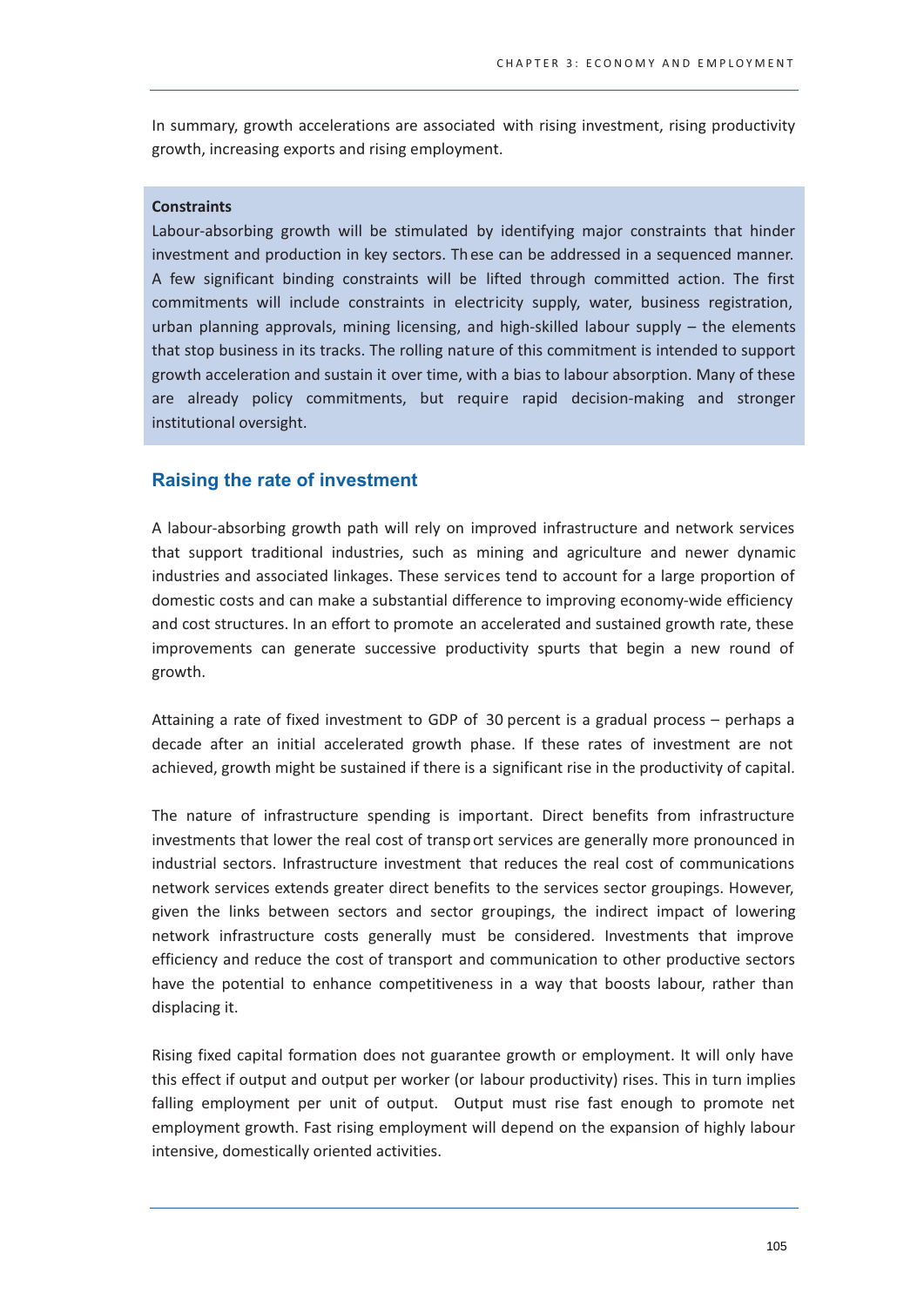Rising rates of investment will be sourced from:

- Higher levels of public-sector fixed capital formation especially in the earlier years, with an emphasis on infrastructure that promotes efficiency and reduces costs. Publicsector fixed capital formation's contribution to GDP should rise to 10 percent, which is consistent with ratios during high growth phases in other countries.
- Private investment stimulated by expanding consumer markets, rising profitability, natural resources endowments and leveraging our position on the continent. It will be attracted by improved conditions created as a result of policy certainty, infrastructure delivery, efficiency of public services and the quality of labour.
- Foreign investment will have to play a significant role in a context of curbed savings. These investments leads to rising output, incomes and employment growth, savings will rise. Over time, a larger share of investment should be funded domestically, but this will depend on how well resources are used in the short term to raise productivity, incomes and employment.

#### Investment

Raising the rate of investment will require measures to reduce business costs and uncertainty and enhance profitability, public sector commitment to capital investments and maintenance, and regional integration to expand the consumer base. The savings rate will ratchet up over time.

# **Gaining global market share**

To optimise the impact of expanding exports, it is crucial to stimulate areas where there is a revealed competitive advantage and growing global demand, where the product would contribute to rising terms of trade, and where potential exists to expand domestic linkages.

South Africa has competitive capabilities in a range of minerals and fast-growing goods and service activities, although it is not gaining global market share. There is a high opportunity cost to this that needs investigation.

South African industrial policy will transition from its historical approach of favouring energy- and capital-intensive goods production, sometimes with limited domestic linkages, towards an increasingly diversified industrial base. It is often presumed that substantial employment might be created through trade of light manufactured goods. However, we can only compete in labour-intensive activities on the basis of niche products, processes and know-how.

Trade in services deserve more attention. Some of the fastest-growing global segments are in finance and business services, where South Africa has capability. Tourism is another example, which already receives substantial attention. Demand for goods and services arising from services and other investment abroad by South African firms are not sufficiently exploited.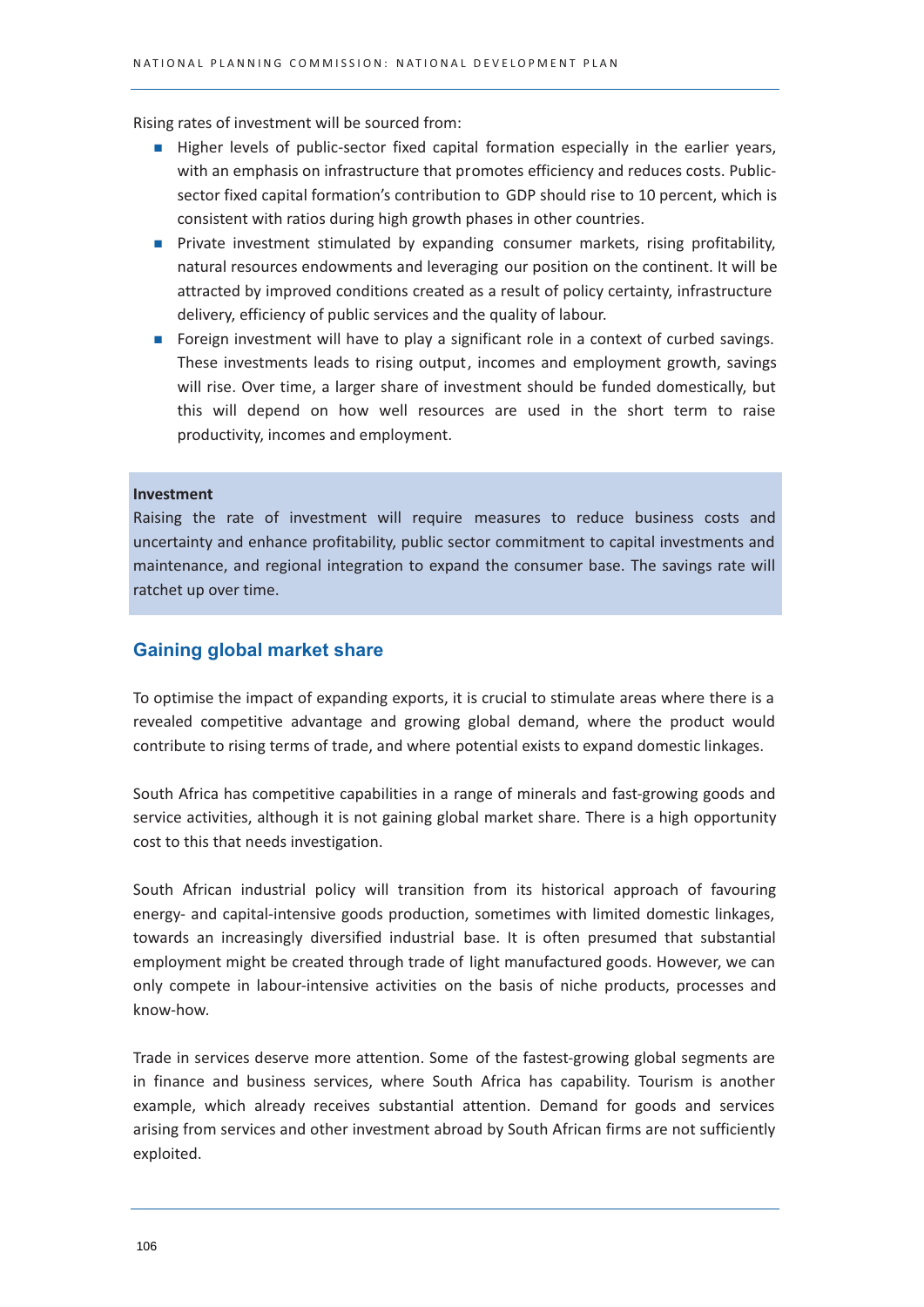Promoting structural change and stimulating new industries will require state intervention, including incentives, procurement, research and development, and infrastructure investment to provide the right type of skills and to ease access in those sectors to other markets. If the activity is traded goods, the World Trade Organisation defines subsidies to support only human or technology development, or site or infrastructure. If the traded activity is a service, there are few, if any, limits imposed by global regulations. South Africa has made substantial use of trade-related benefits, especially to promote the automotive and clothing sectors, with tradable duty-free import permits linked to export performance.

A more forceful approach to market access arrangements will be needed, as well as a commitment to commercial presence in key export markets.

#### **Global market share**

Opportunities to sustainably raise the share of employment in traded activities will be identified and stimulated. These will be found in clusters centred on agriculture, mining, manufacturing and services where South Africa has proven competitive advantage and initial capabilities in dynamic products with the potential for expanded domestic linkages. Industrial zone developments and trade promotion will rely on competitive logistics, services, skills, product, capabilities and market access. South Africa will find it difficult to compete with low-income economies on the basis of labour cost, unless it focuses simultaneously on lowering the cost of living, lowering logistics costs for these products and considers subsidising some low-skill sectors.

South Africa's positioning for offshore business services will be strengthened, taking advantage of its telecommunications, banking and retail firms operating in other countries.

Strong economic diplomatic presence will be established in countries with the potential for expanded market share. Trade will be diversified towards emerging economies by improving market access for South African exports, working with regional trading partners to lower tariff and non-tariff barriers, and improving transport and logistics networks in the region.

Developing true partnerships between business and government will be essential. Cooperation can support market penetration globally. Domestic cluster development will also be supported.

The tariff structure will be simplified while recognising the need for tariffs in specific areas. In addition, more emphasis will be given to offensive interests by seeking greater multilateral liberalisation from large emerging economies. Protection against unfair trading practices will be an essential barrier to undercutting of domestic producers.

# **Stimulating domestically oriented activity**

The majority of new employment will arise in activities that are domestically oriented, where global competition is less intense, and there is high labour component. It may be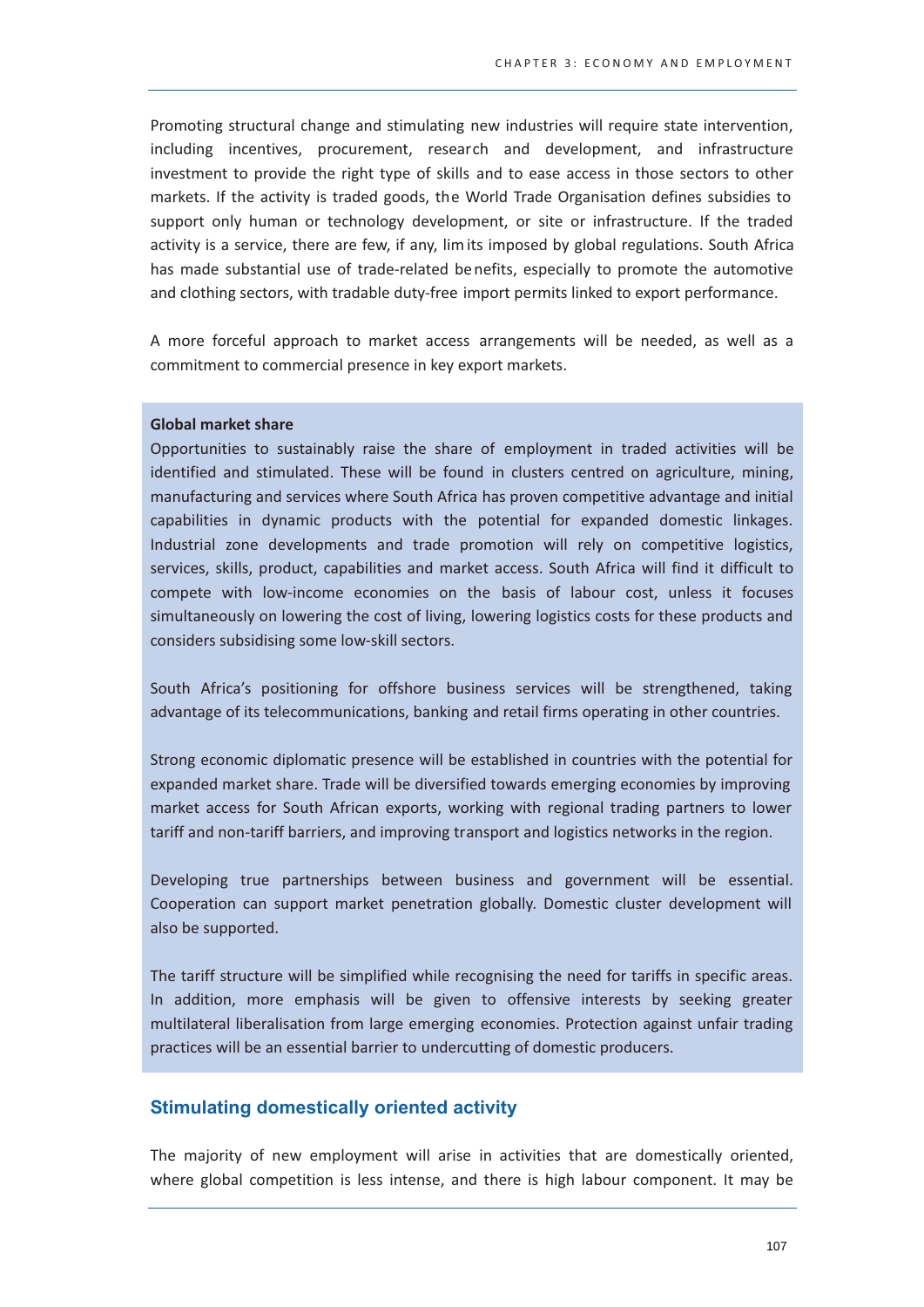functionally possible to trade in these activities, but in essence, they must take place in situ. Examples include: housing construction, retail, personal services such as hairdressing or cleaning, business services such as office cleaning or repair. The environment for small-scale agricultural producers will also be improved. The active stimulation of demand for these goods and services, support for small firms, access to credit, easing of regulatory environment could help to make these activities more labour absorbing. The challenge is that the productivity of these activities is lower than the rest of the economy, and can have the effect of dampening potential growth.

Promoting industrial development through local procurement rules has been used effectively in a number of countries. Two recent policy efforts will form an important foundation for promoting the role of procurement. The Preferential Procurement Policy Framework Act constitutes an important step in stimulating local production through public sector procurement. This effort must be stepped up, alongside strengthened public procurement systems. A Local Procurement Accord, negotiated through the Department of Economic Development and social partners, commits both the private and the public sectors to ambitious targets in respect of the localisation of procurement. However, efforts to stimulate local procurement should not reinforce higher costs for the public sector and business because this will undermine growth and job creation.

#### **Stimulating domestic demand**

Domestically oriented industries will be actively stimulated, as they will be the main source of employment creation. Public and private procurement will be important sources of demand, enabling market entry in a highly concentrated environment. Small business support and special sector targeting measures will be pursued and are discussed in sections below.

# South Africa as an integral part of regional growth

Leveraging a regional platform will be an essential part of a growth strategy. Each market is relatively small, but together there is a substantial consumer base that can attract foreign investment. Economies of scale and scope could be enabled through this larger market and through regional production chains. South Africa's growth potential will be tightly linked to that of the region.

Currently less than 6 percent of South Africa's merchandise imports are sourced from SADC, while more than 18 percent of the country's merchandise exports are to other SADC countries.

Commodities are an important driver, and currently account for 32 percent of growth. Commodity investments, large infrastructure projects and growing consumer demand are potential opportunities for South African companies, along with consequent growth in consumer demand regionally. The extent to which this potential can be unlocked, will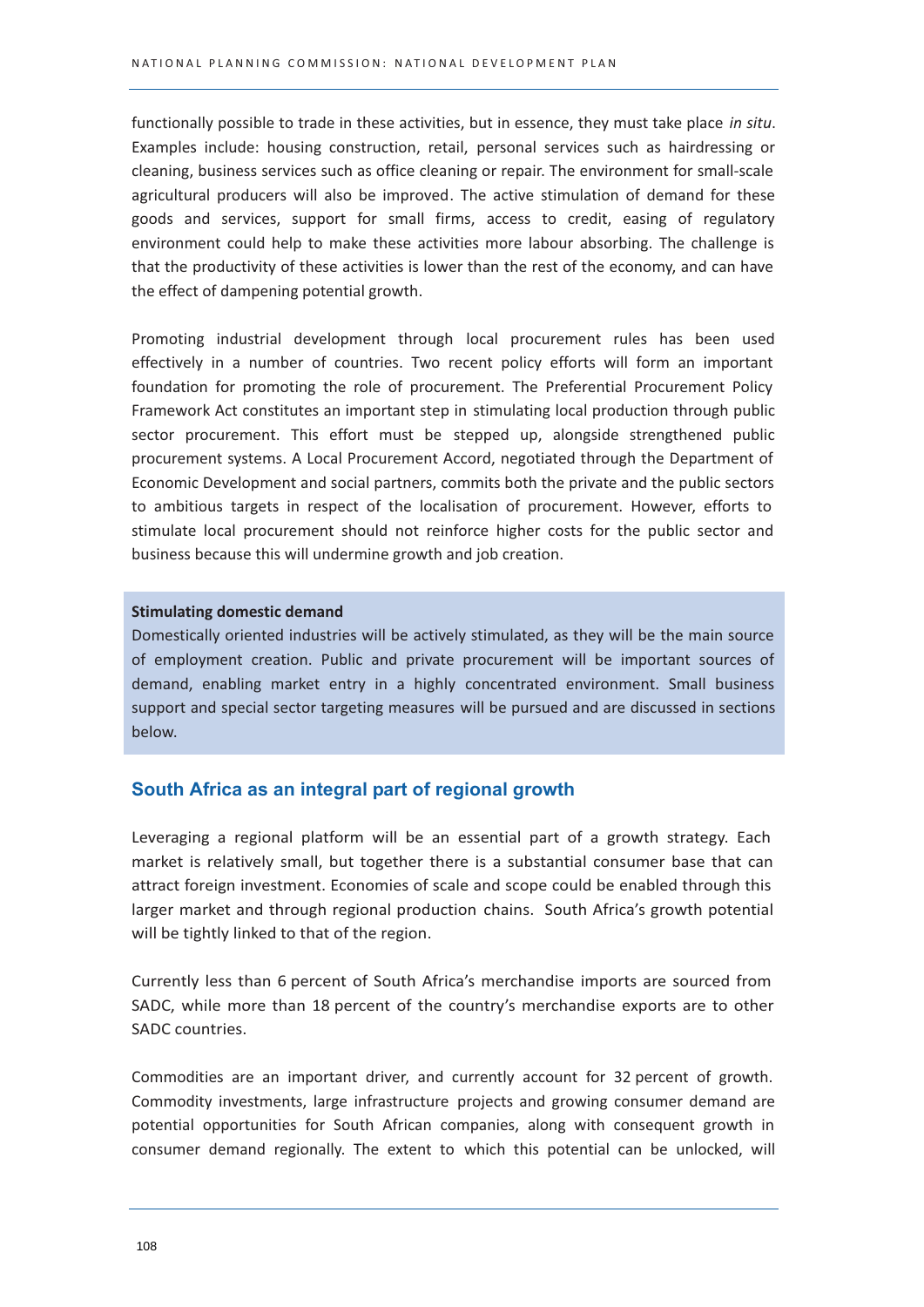depend on how the continent deals with barriers to trade and investment, and implement agreements on regional integration.

South Africa will have to develop strategic relationships across the continent and further afield. This will depend on trade negotiating capabilities, as well as the ability to leverage project finance for regional investments. Bilateral agreements are crucial.

The current strategy rests on leveraging African growth, which has been faster than South Africa's.

South Africa therefore needs to fulfil a more active and integrating role within the region. This may entail shifting activities that cannot be produced competitively in South Africa to lower cost environments regionally. In Southern Africa's case, this could include integrating farmers (and intermediate inputs suppliers) within the region into supply chains, and shifting production of some of the more highly commoditised products. Similarly, diversifying the sources of electricity out of South Africa could reduce risks of supply constraints, assist in correcting trade imbalances and help to increase regional demand for South African exports. In the area of tourism, rising costs in South Africa can be partially offset by the packaging and marketing of regional tourism destinations together with South African ones - so that the relative attractiveness of both the local and regional offerings are enhanced and sustained for longer. This could necessitate a different approach towards the development and expansion of regional transport routes and modes.

By 2030, regional cooperation and integration in southern Africa and the continent will have produced demonstrable benefits for South Africa and its neighbours, boosting economic growth and social welfare (employment and incomes), as well as giving the region greater voice and influence in international forums. Progress in relation to regional integration will be reflected in the fact that the share of intra-African trade of total continental trade will more than double from current levels of about 10 percent by 2030. The approach to achieving this result is outlined in the chapter on South Africa in the region and the world.

# **Regional opportunities**

South Africa will act as a spur to regional growth, rather than merely relying on it. This will involve greater commitment to regional industrialisation and supply chain linkages, shifting trade balances, power purchase agreements, the establishment of a Financial Centre for Africa, and substantially more financial resources devoted to funding projects in the region with linkages to South African companies.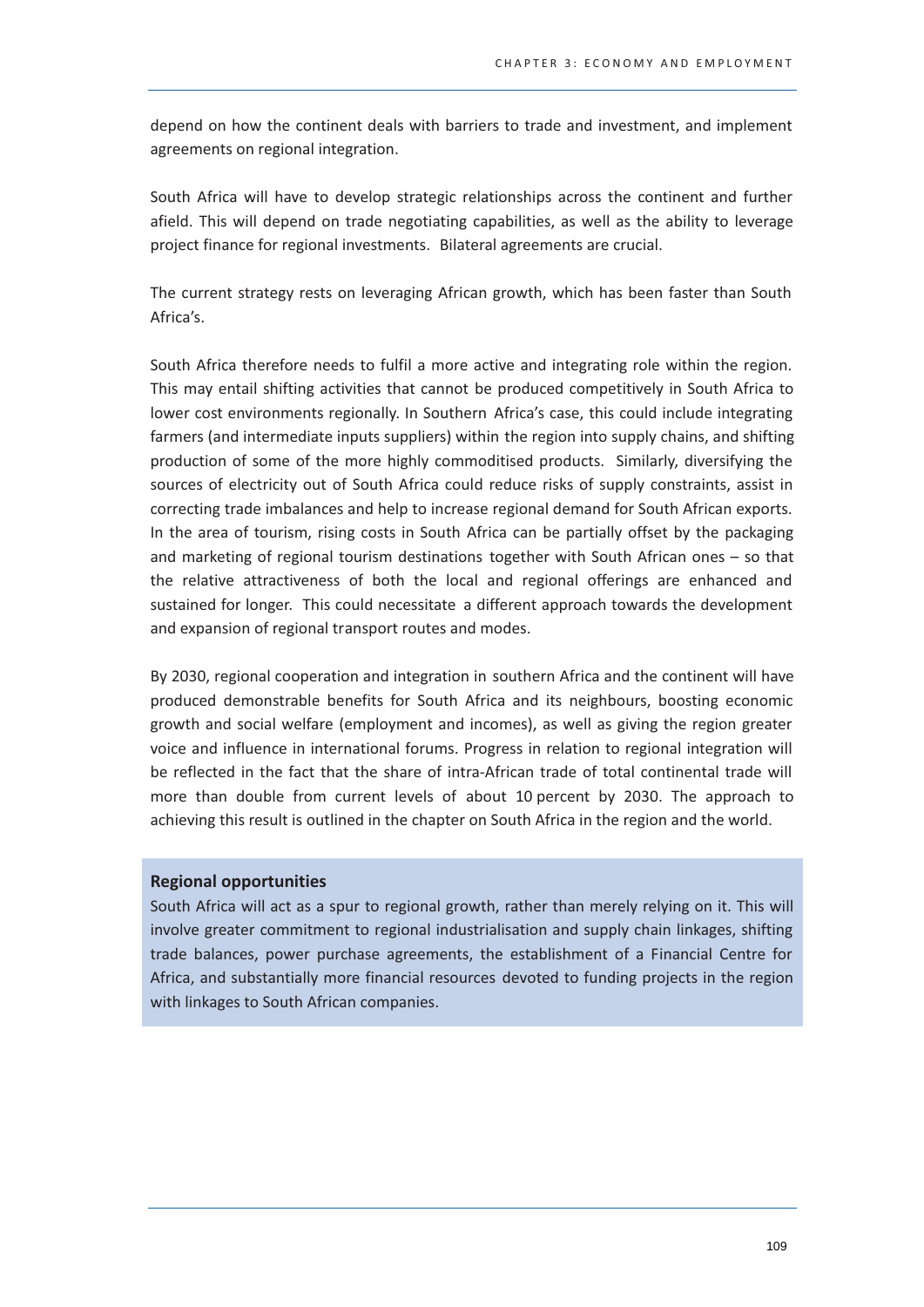# National systems of innovation and learning permeate society and **business**

Continuous learning and innovation are essential ingredients to the success of middle and upper income economies. A substantial R&D sector, with support into commercialisation is essential. However, learning, innovation and process improvements often take place in incremental steps on the shop-floor if there is a conducive environment. Strengthening the system of labour relations and improving shop-floor relations and communication will be essential ingredients in promoting learning feedback loops within existing firms.

Accelerated technological redundancy and reduced product lifecycles create opportunities for new industrial firms to enter new product segments, but they also increase the risk to established firms and product segments. The policies and institutions that will support the formation of new, dynamic market segments will need to be agile, efficient, dynamic and self-correcting. They will need to help firms discover new lines of competitive advantage.

Global experience indicates that while growth in export earnings can encourage higher imports, it does not necessarily generate technological innovation and broad-based exportled economic growth. In shifting to a more dynamic economy, structural change arising from technological redundancy must be allowed. It is unclear how South Africa will manage the implications of such shifts for the output and employment of existing, but no longer viable, firms. The best solution is for the state to play an active role both in funding research and development and in guiding the type of research and development that the private and public sectors conduct. Despite an excellent set of science institutions, research priorities are not always consistent with South Africa's competitive advantage or growth strategy. Often we are looking far afield, when the base for innovation and new product development are linked to existing industries and firms. A well functioning research capacity is critical to sustaining growth and improving productivity. Chapter 9 considers the implications for the education system.

#### Innovation

South Africa's competitiveness will rely on national systems of innovation, permeating the culture of business and society. Innovation and learning must become part of our culture. This will require interventions from the schooling system, through to shop-floor behaviour to R&D spending and commercialisation. Public policy could focus on R&D in existing areas of competitive advantage, where global markets are set to grow. These include high value agriculture, mining inputs and downstream processing, innovation to meet environmental and energy efficiency objectives and financial services, among others.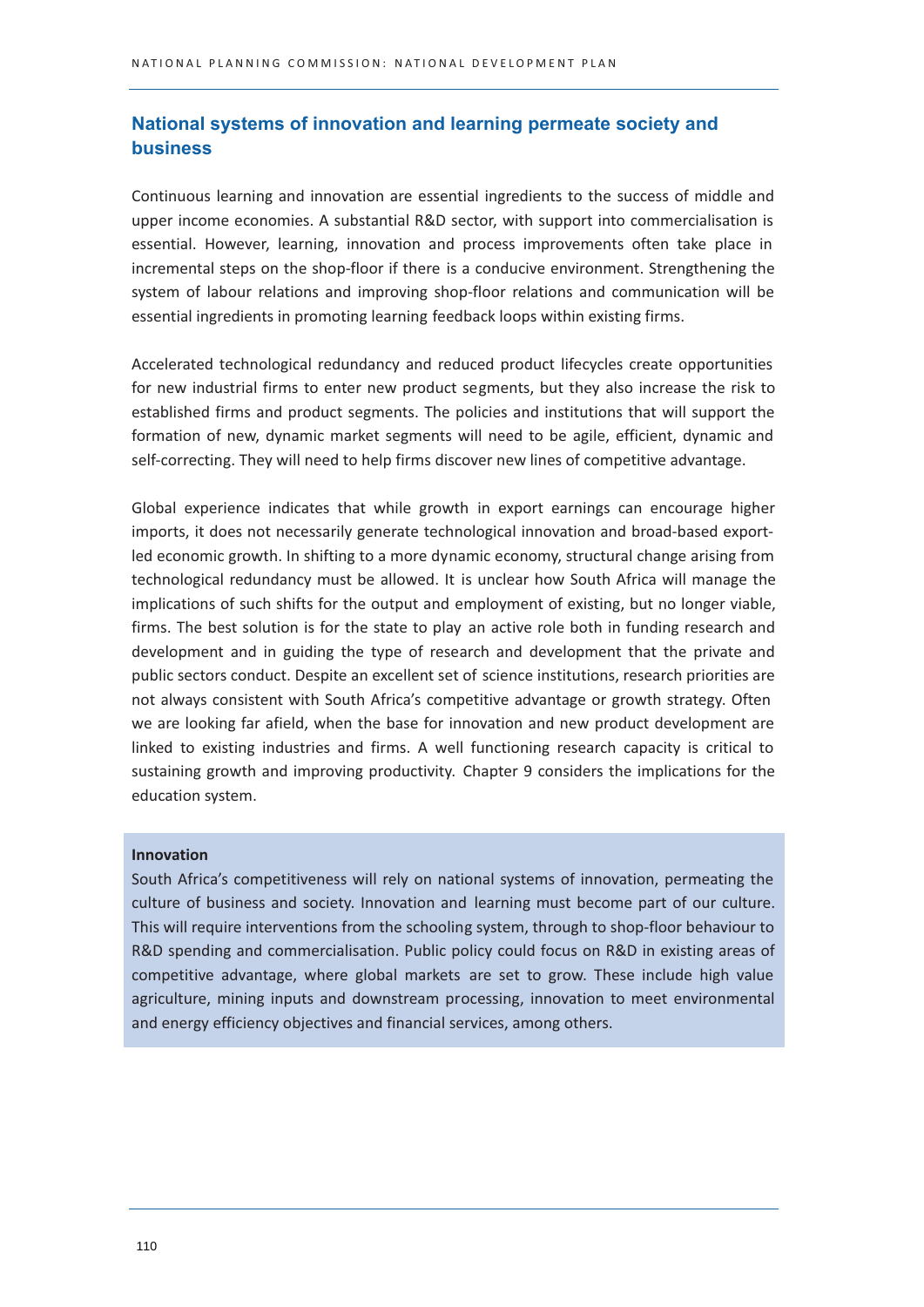# A responsive labour market

The labour regime needs to be more responsive to the challenge of simultaneously expanding employment opportunities, raising living standards and reducing inequality. The labour environment operates in a context of slow growth, insufficient levels of employment, and weak skills. Issues that need attention include:

- Improving access to lifelong learning and career advancement.
- **Stabilising the labour environment, improving dispute resolution and shop-floor** relations.
- Clarifying dismissal and retrenchment provisions in the Labour Relations Act (1995) Code of Good Practice and its management.
- Strengthening the labour courts and resourcing the Commission for Conciliation, Mediation and Arbitration (CCMA).
- Reviewing regulation and standards for small and medium enterprises.
- Addressing public employment labour relations, wage setting, performance and the management of essential services.

Labour relations involve buyers and sellers in a highly contested terrain. In South Africa, there are extreme income and wage inequalities. Achieving desired social objectives is a challenge, particularly given competing interests of reducing mass unemployment, raising living standards and closing the earnings gap. In the earlier phase of the plan, emphasis will have to be placed on mass access to jobs while maintaining standards where decent jobs already exist.

Historically, race-based labour rules entrenched apartheid injustice and increased inequality. The central role of the new labour regime was to define and protect against unfair labour practices; minimise dispute settlement costs, ensuring visibly fair outcomes; promote collaboration between workers and employers to enable industrial expansion, with visibly fair distribution of benefits; and overcome obstacles to skills development and career mobility.

Today, almost 30 percent of those in formal employment are unionised. About 1 million work days were lost to strikes annually in the eight years after the Labour Relations Act was passed. In 2007, 9.2 million days were lost and in 2010, 20 million days were lost, suggesting that the labour relations environment has become particularly fraught.

South Africa needs to ensure better workplace relations, more protection of the rights of vulnerable workers, and promotion of an inclusive development path. With these rights come responsibilities for employer and worker organisations, as well as the state. This new scenario will require leadership, maturity and a commitment to rising employment, living standards and productivity.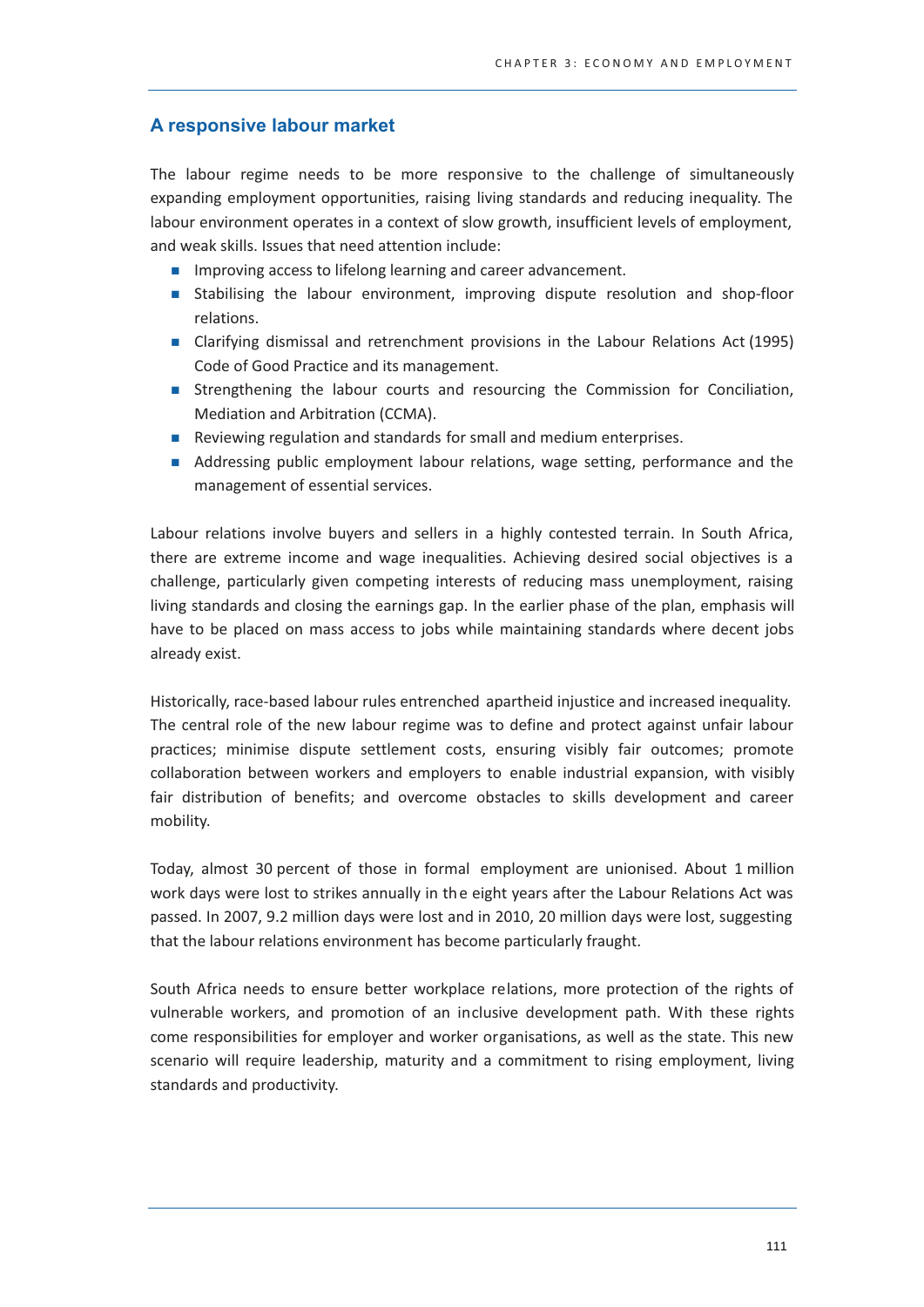#### Wage determination in the private sector

Wage determination needs to be more conducive to employment and equity objectives. Some considerations include:

- Ensuring a fair division of earnings in a context of extreme inequality
- Determining affordable wages that support economic expansion
- Recognising the need to achieve a social floor, including the social wage (e.g. free basic services, transport costs) and measures to reduce inflation of basic commodities and that of administered prices.

From a 20 year perspective, real wage growth will need to be linked to productivity growth although it is possible for it to veer off for a few years, it is not feasible to sustain a labourabsorbing path unless both are growing in tandem. This is a sensitive, but critical point. Raising economy-wide and intra-firm productivity will help achieve rising real wages and expanding employment.

The median income from work was R2 800 per month in 2010 overall, and R3 683 per month in the non-agricultural formal sector. The bottom 25 percent earned R1 500 per month, the top 25 percent R6 500, and the top 5 percent R17 000. Within the top 5 percent, there is significant upward variation. The variation by race and gender is substantial. Average earnings for women are 25 percent to 50 percent less than for men. In the bottom 50 percent of earners, the average earnings of African workers is one-quarter to one-fifth that of their white counterparts. With high dependency ratios in low-income households, the majority of working people live near or below the poverty line.

Addressing this tension requires an appreciation of the multi-dimensional relationships among a variety of factors: Mass labour absorption will reduce the dependency ratio and thus lift the pressure on the employed. State interventions and cooperative relations with business will help reduce prices of basic commodities and improve the social wage. Employers will need to commit to higher rates of investment, labour absorption and equitable sharing of the benefits of higher growth and productivity. Measures such as entrylevel wage flexibility should be encouraged but should not be exploited to displace experienced workers. In other words, there should be commitment to achieve the objectives agreed upon, within the rules that are jointly developed.

#### **Skills supply**

#### Active labour market policies

In South Africa, low-income households live far from the centre of economic activity. The costs of searching for and getting to work are high, and information about work is often unavailable. In this context, labour market services are critical, including those that prepare and match work seekers with opportunities. Low-cost and efficient public transport is essential – the approach to achieving this is discussed in the chapter on human settlements.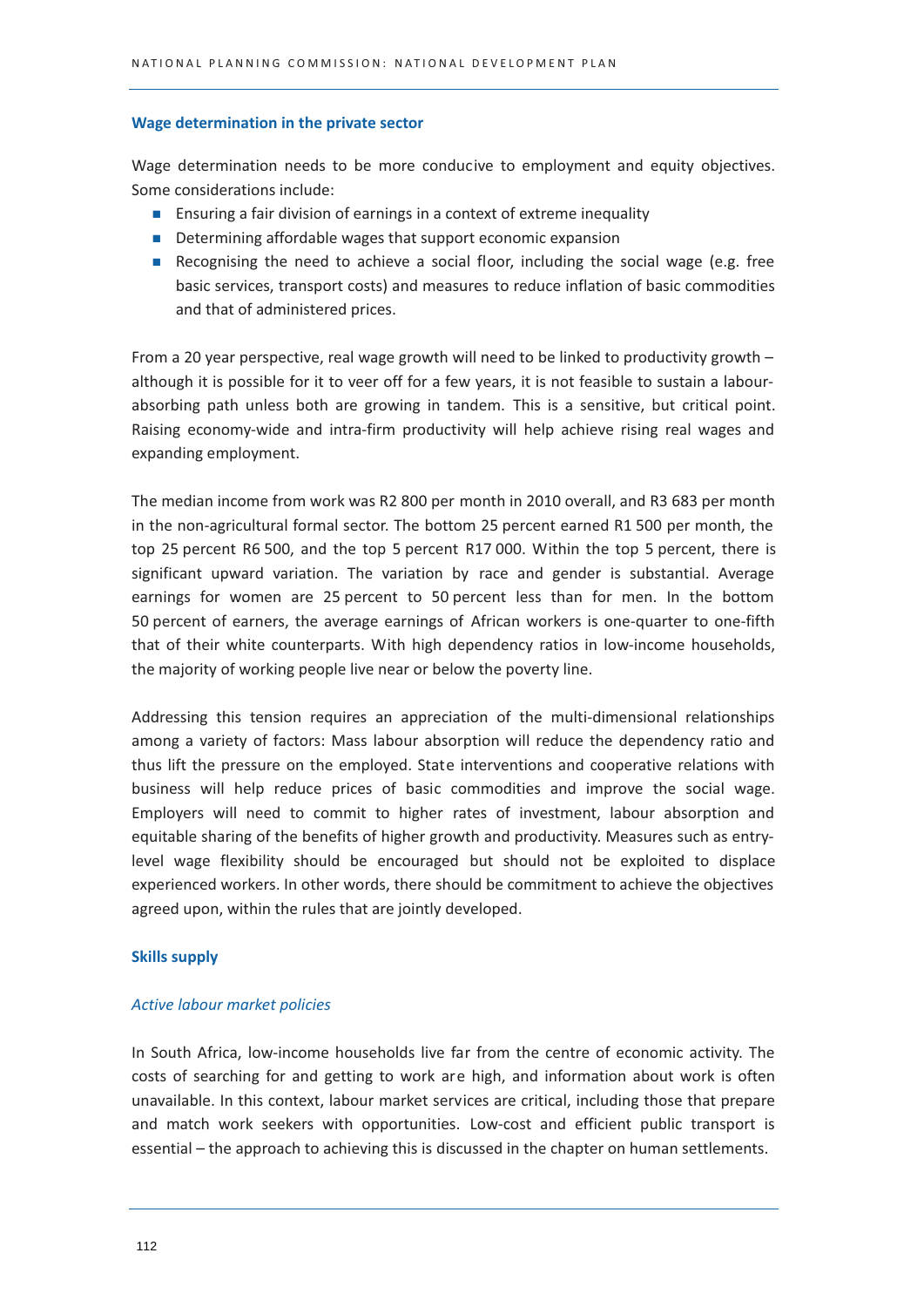Several labour market experiments will be put into action from 2012. The following proposals will strengthen labour matching and increase skills development and supply:

- **Driver training for school leavers.**
- Offer a tax subsidy to employers to reduce the initial cost of hiring young labour market entrants; and facilitate agreement between employers and the unions on entry-level wages.
- Give a subsidy to the placement sector to identify, prepare and place matric graduates into work opportunities. The placement company will be paid upon successful placement.
- Extend the non-state sector Expanded Public Works Programme's employment incentive, aimed at increasing employment in non-profit organisations.
- Expansion of learnerships and making training vouchers directly available to work seekers.
- **Employee retention schemes, which offers short-time work during periods of low** demand.
- Provide access to lifelong learning that improves emplovability and measures to expand further and higher education throughput and quality (as discussed in Chapter  $9$ ).
- Adopt a more open approach to skilled immigration to enable expansion of high-skill supply in the short term, in a manner that obviates displacement of South Africans.

# Labour market regulation

To achieve a decent work agenda, a balance is needed between enabling faster expansion in employment opportunities and the protection of human rights. There is evidence that policy intervention is required to improve employment creation and labour protection. The main areas that require attention include:

- An approach to handling probationary periods that reflects the intention of probation
- An approach that simplifies dismissal procedures for performance or misconduct
- An effective approach to regulating temporary employment services
- Monitoring compliance to statutory sectoral minimum wages
- Implementing and monitoring health and safety regulations
- Strengthening the CCMA and the Labour Court in dispute resolution and in support for trade unions and employers in managing shop-floor relations
- Limiting the access of senior managers who earn above R300 000 to the CCMA, given that their employment contracts better regulate dismissal procedures.

# Approach to probation and dismissals

Probation allows employers to assess the suitability of employees. It is set for a specified period, often six months, to determine whether a new employee fits in based on capability, performance, personality, culture and other factors. Probation is twofold. It allows the new employee the opportunity to perform, but also gives the employer the chance to avoid undue risk. Uncertainty about the application of current provisions undermines the willingness of firms to hire inexperienced workers.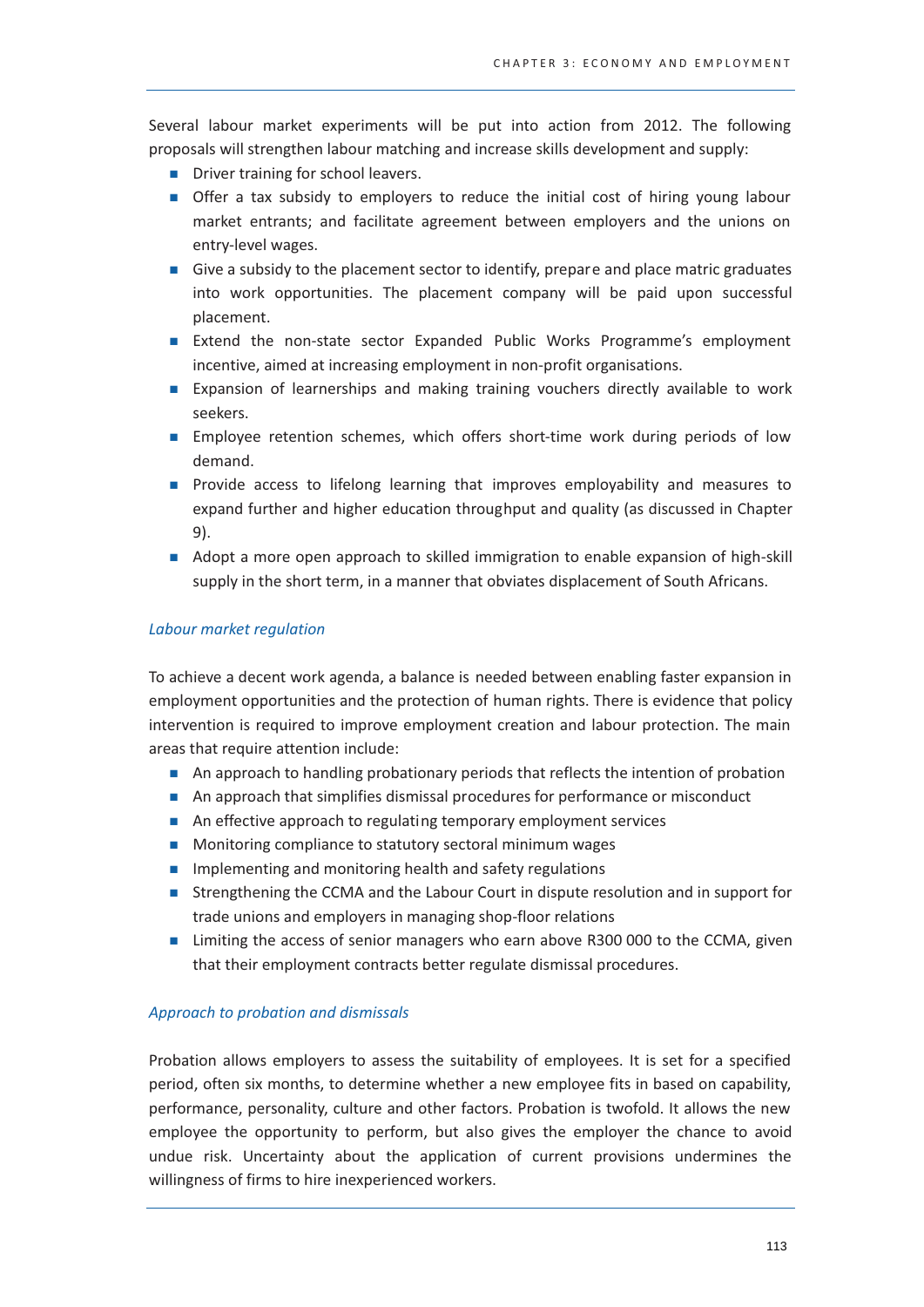To ease entry into formal work opportunities, ordinary unfair dismissal protections should not apply to employees on probation, up to a limit of six months of service. This means that the contract is assumed to be limited to the probationary period, unless confirmed otherwise. To prevent the abuse of terminating and re-employing just before the probationary period expires, the period of service could include all previous service with the employer, whether directly or through a temporary placement agency.

#### Dismissals: misconduct or poor performance

Employers are concerned by pre-dismissal procedures in cases of misconduct or poor performance. The Code of Good Practice has a simple set of guidelines for such cases. However, experience has not reflected this simplicity. The old Industrial Court developed jurisprudence under the old Labour Relations Act that imposed strict procedural requirements on pre-dismissal hearings. Despite the amended act trying to break from this approach; lawyers, arbitrators and judges continue to apply technical and exacting jurisprudence in applying the new act. Rulings from the Labour Court have clarified that the "criminal model" of procedural fairness is not consistent with the 1996 act and arbitrators are required to follow a less technical approach. The procedures, however, remain too strict and formulaic, and are inconsistent with legislation on the statute books. There is also anecdotal evidence showing that there may be excessive reversal of dismissals on procedural rather than substantive grounds.

To reduce the regulatory burden, we recommend that the pre-dismissal procedure requirements be revisited to simplify the procedures. Any appeal or reversal of a dismissal should be ruled on substantive and not procedural grounds, except in the case of constructive dismissal.

# **Labour regulation for small business**

Small businesses highlight the obligations of labour legislation as one of the main regulatory burdens, arguing that they generally do not have the financial or administrative resources to comply with all regulatory requirements. This does not, however, imply that these businesses should be exempt from labour regulatory requirements, as complete exemption may act as a perverse incentive for a race to the bottom among small business and for larger employers to reduce their workforce to circumvent labour regulation.

To reduce the regulatory burden for small and medium enterprises, we recommend that the Code of Good Practice clearly lay out procedures appropriate to small business.

Compliance requirements and reporting to employment equity and skills development regulations for small firms should be simplified, or even eliminated for very small firms.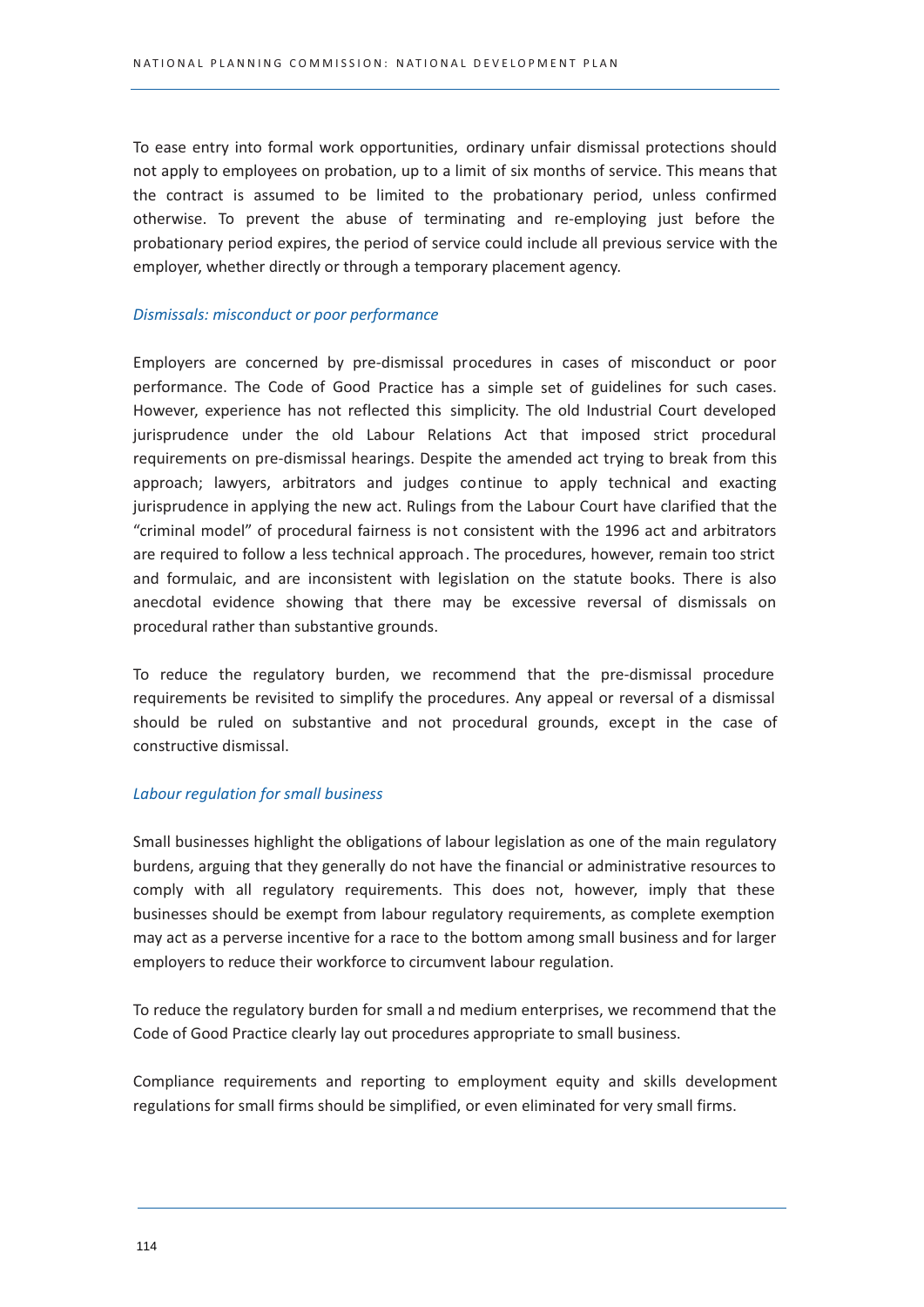#### **Dismissal of senior managers**

The laws on dismissal apply to all employees, regardless of their level of seniority or skill. This is despite the fact that senior managers and even professionals can be excluded from protection from unfair dismissal as they should be adequately protected in terms of their employment contracts. Evidence suggests that senior managers use free services offered by the CCMA to get large financial settlements or to avoid dismissal, or both - even in a situation of egregious misconduct. This is a concern, particularly for the public service.

To prevent regulatory duplication and to reduce the burden on the CCMA, it is recommended that laws of unfair dismissal apply to senior management, but that private mediation and arbitration services, or the courts, are used, not the CCMA.

# **Strengthening the Commission for Conciliation. Mediation and Arbitration and the Labour Court**

The CCMA is an independent institution overseen by a tripartite governing body. This system was intended to provide cheap, quick, accessible and informal dispute resolution. Cases not settled by mediation or arbitration are referred to the Labour Court. Labour courts are specialist courts with national jurisdiction and have the same status as the High Court of South Africa.

Bargaining councils play an essential role in dispute resolution within their respective sectors. They typically handle about 90 000 cases a year. The CCMA plays a larger role for unorganised sectors, such as domestic workers.

The operational efficiencies of this institution and the labour courts are important for the effective operation of the labour market.

The Labour Court handles only a fraction of all disputes, as intended by the new labour regulatory regime. Even so, the courts are not handling this reduced caseload well. Only 20 percent of reviews lodged with the labour courts in the first 10 years of the CCMA's operation had been finalised. It takes an average of 24 months for a review application to be heard in the Labour Court. In the Labour Appeal Court, it is reported that delays between 12 and 18 months between date of hearing and date of judgment are not uncommon.

A review of the funding model of the CCMA and the operational functionality of the Labour Court and Labour Appeals Court is recommended.

#### Regulating temporary employment services

Private temporary employment and placement services have significantly contributed to labour market matching in the past two decades. This may partly be explained by formal employers seeking to circumvent labour regulations. It may also be caused by the rapid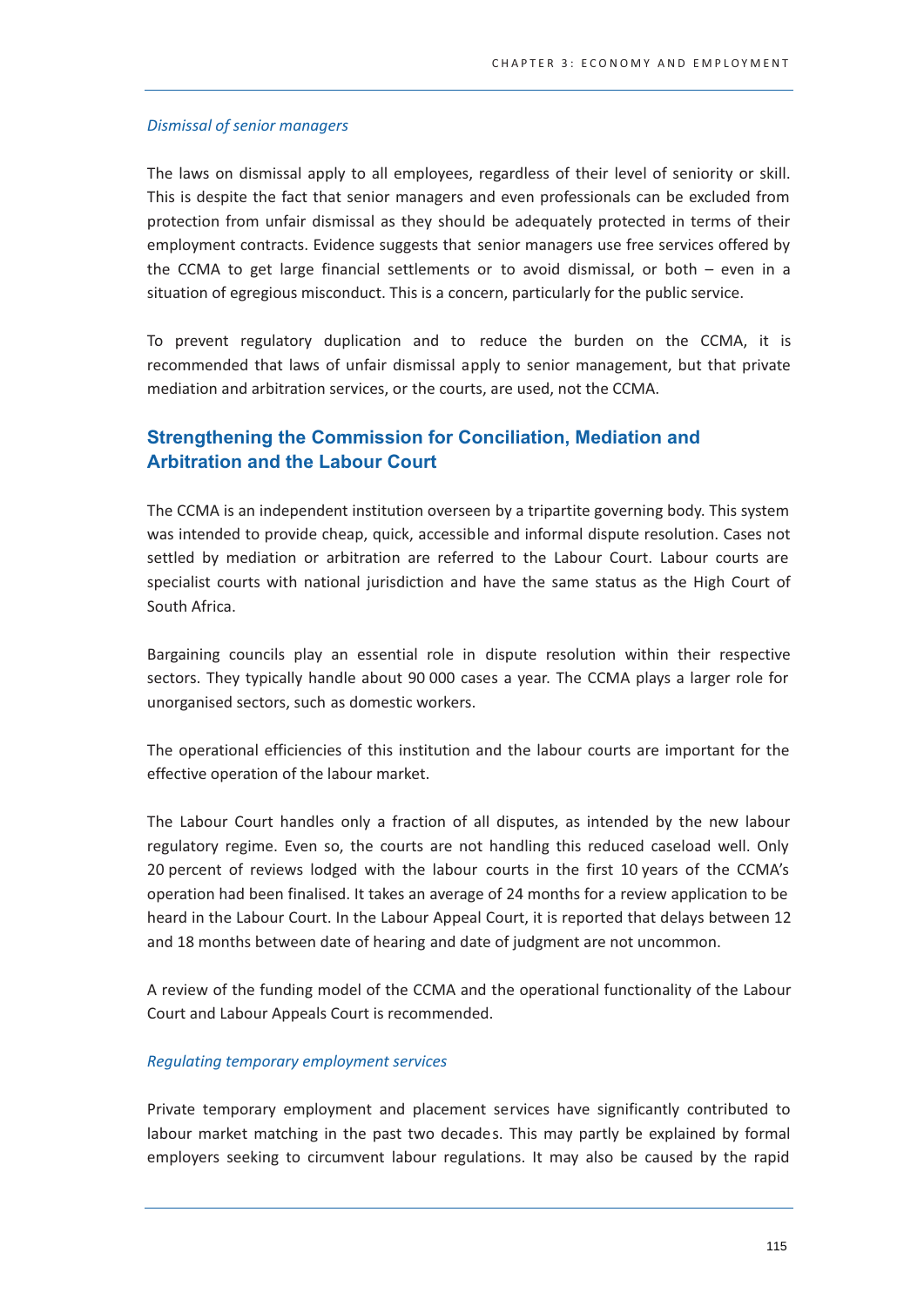expansion of services sectors, which have been the main source of employment growth. Bhorat<sup>3</sup> estimates that 900 000 people have been placed in some work opportunity as a result of the temporary employment services sector. These services are essential given the fragmented labour market, where low-income households are generally far from economic opportunity with weak labour market networks. Most new opportunities are in services activities, which often involve changing jobs periodically. These employment services raise the chance of achieving more regularised employment, as well as access to skills training for new placements. Such a service provides the opportunity for regulation and access to benefits for workers.

The private labour placement sector and temporary employment services need to be effectively regulated to ensure that the opportunity for labour matching is available to vulnerable workers, while protecting basic labour rights. Some basic provisions would ensure that after six months with a temporary employment service and/or client, they would be jointly and severally liable for unfair dismissal and unfair labour practices. The temporary employment service would be responsible for the employment relationship regarding the Unemployment Insurance Fund, the Compensation for Occupational Injuries and Diseases Act, the Basic Conditions of Employment Act and the Skills Development Act.

#### Labour market

The labour market will become more responsive to the challenge of expanding employment, raising living standards and reducing inequality. The labour environment should become more stable and mature. The most important improvement will involve strengthening the accessibility and relevance of the post-school training system, as well as active labour market policies that enable the matching of seekers and employers, and that bring down the cost of searching and taking on work.

Private sector remuneration underpins income inequality and cannot only be explained by disparities in skill. Approaches to identify a fair division of earnings will receive attention.

Public sector labour relations will become more conducive to delivery and employment objectives, with wage determination aligned to budget processes, clearer rights and responsibilities in respect of essential workers, and greater work opportunity opened up in the lower ranks of the public service.

The labour market regulatory system will be strengthened with a special eye to improving the efficiency of dispute resolution mechanisms. In addition, temporary employment agencies will be regulated. Statutory minimum wages will be more closely monitored and implemented to ensure protection of highly vulnerable workers.

 $3$  Bhorat H (2011). A labour market position paper for South Africa: Six policy suggestions. Paper prepared for the National Planning Commission.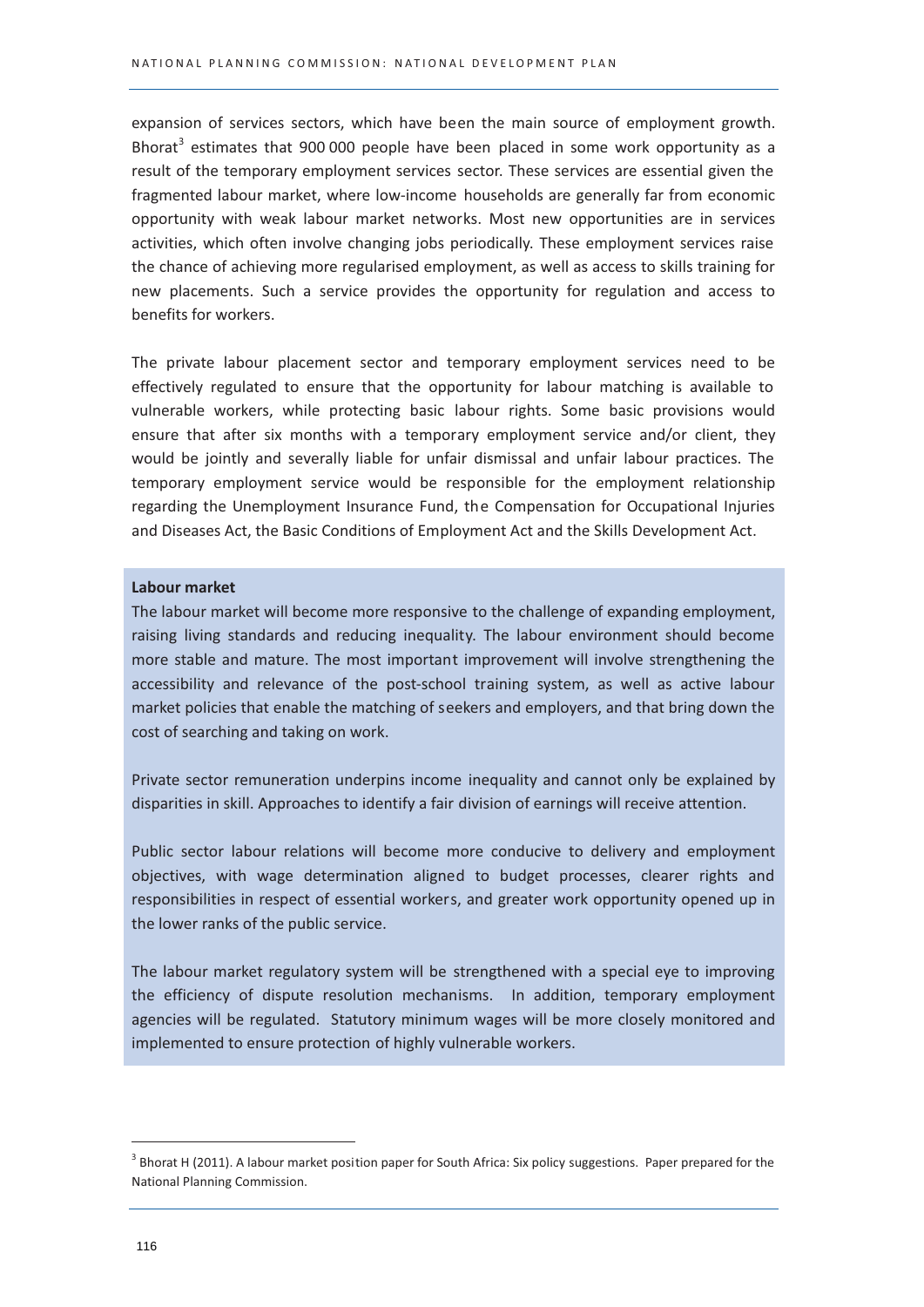# **Spatial dynamics and rural employment**

#### **Rural economies**

Rural economies will be activated through the stimulation of small-scale agriculture, tourism, and mining investments. Public sector procurement will also be leveraged to stimulate local activity. Much will depend on strengthening local institutions, the flow of infrastructure funding, equitable social service provision, and addressing land tenure reform and regulation in respect of water and mining. The mining charter needs revision to improve the approach to community investment.

As discussed in detail in Chapter 6, it is important to locate poor and unemployed people in better-situated land. This will make it easier and cheaper to access work opportunities, provide cheap and efficient public transport networks from existing townships and encourage business activity (including labour-intensive manufacturing) close to dense townships.

These are costly and complex reforms to implement, requiring clearer planning legislation, including land use management reforms, firm steps to limit urban sprawl and prioritising urban transport networks that are adequately resourced and well run.

It is possible to raise employment in rural areas through a rural development strategy that focuses on raising agricultural output, providing basic services, supporting small farmers, broadening land ownership and investing in water, transport and other network infrastructure. A well implemented strategy to boost agricultural output could create up to 1 million jobs by 2030.

# Small and expanding firms will support dynamism and linkages

#### **Small and medium enterprises**

Small and expanding firms will become more prominent, and generate the majority of new jobs created. They will be stimulated through public and private procurement, improved access to debt and equity finance, a simplified regulatory environment, and support services.

Small- and medium-sized firms will play an important role in employment creation. According to a FinScope survey,<sup>4</sup> 90 percent of jobs created between 1998 and 2005 were in micro, small and medium firms. Despite this, total early-stage entrepreneurial activity rates in South Africa are about half of what they are in other developing countries.

<sup>&</sup>lt;sup>4</sup> FinMark Trust (2006). FinScope South Africa: Survey highlights including FSM model.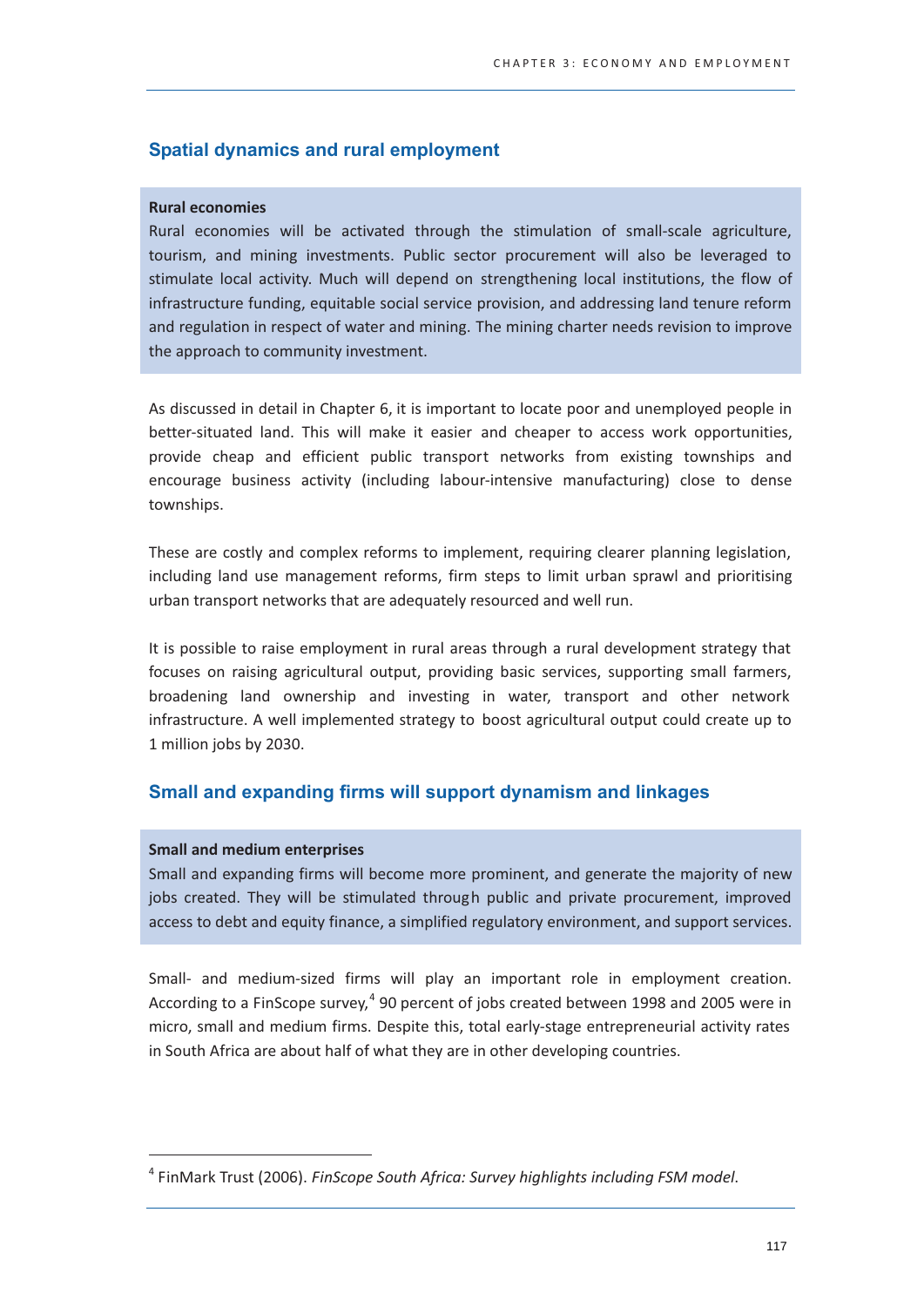The figure below provides the top reasons that prevent small and medium enterprises from growing their employee numbers. The main reason is the current economic environment followed by the labour environment, financial constraints and skill challenges.



#### Top five factors discouraging expansion of staff numbers

Source: SBP's SME Growth Index, 2011

Net new employment is not typically created on a significant scale in existing businesses. This is usually the preserve of newly established business entities, which tend to be smaller in size. We need to foster sustainable businesses with potential for job creation and competition. This will generally require significant access to supply chain opportunities and facilitative buyer-supplier relations.

Aside from creating jobs, there are other advantages to broadening the base of new and expanding firms: reduced levels of economic concentration, higher levels of competition, and increased opportunities for broad-based black economic empowerment. However, there are real obstacles to creating such an environment, including distortions created by South Africa's apartheid past in ownership and access to land, capital and skills for the majority of the population; widespread crime; a policy environment that traditionally favours concentration and large corporations; and a global trade environment that encourages and rewards economies of scale and scope in both production and distribution.

Because they have supply chains across the country, large firms are able to sell their products at prices smaller companies cannot match. A strategy to promote small business cannot succeed without addressing the challenge of accessing established supply chains.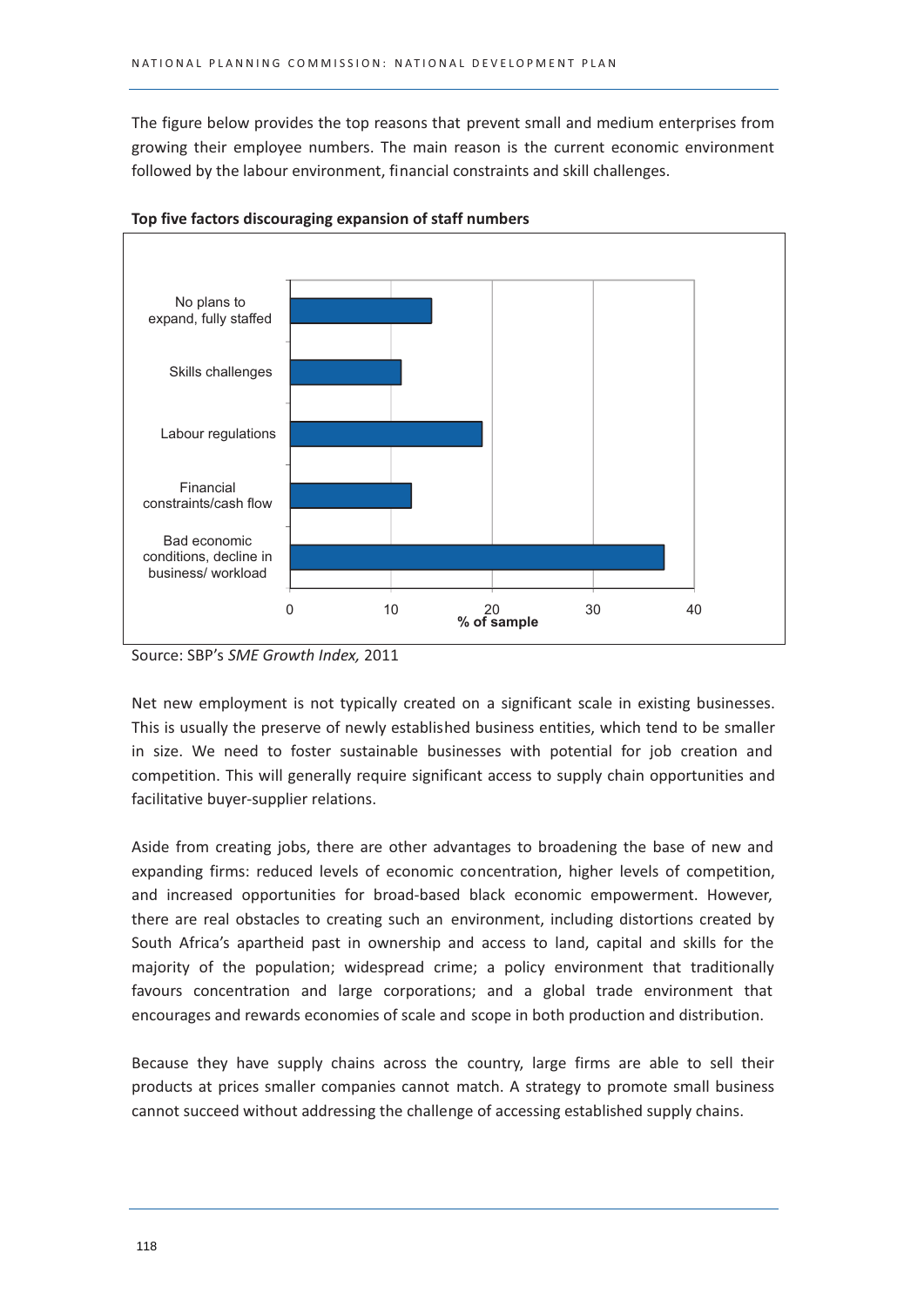The extent to which small-scale agriculture, microenterprises and artisanship have weakened is a concern. In many developing countries, it is these activities that provide shock absorbers for extreme poverty and platforms for self-employment, with the potential to serve as rungs on the ladder of economic advancement.

By 2030, South Africa will have created an economic environment that is conducive to the dynamic formation and expansion of new businesses. This will be reflected in significant increases in the number of new firms that are established, decreased levels of economic concentration in most sectors, more diversified economic activity, deeper supply chains with more intermediate inputs sourced from local suppliers, and higher levels of innovation. Key proposals are discussed below.

- **Public and private procurement** will be an essential stimulator of demand for small and expanding firms. The Local Procurement Accord will be leveraged to promote stronger buyer-supplier relations and deeper localisation. Critically, both public and private sectors must implement commitments to 30 days payments to their small- and medium-sized suppliers.
- Access to debt and equity finance will be improved. The state's role in easing access to finance by emerging businesses needs to be examined. Part of the reluctance of credit providers to lend in this market arises from the high costs of additional monitoring, advisory and support services that are required to manage the risk of default. It may be preferable to establish a subsidy to existing banks that specifically targets these support service costs, rather than underwriting the principal debt. The role of venture capital requires exploration.
- Critically, urgent measures are needed to reform the mandates and operations of development finance institutions, in line with initiatives already being undertaken, and upgrade the skills of those providing business advice and services.
- $\mathbf{r}$ Measures should also be taken to build research capacity to address the paucity of data currently available on small, medium and micro enterprises and scale up public communication on available opportunities.
- The regulatory environment will be simplified. An expert panel will be appointed to prepare a comprehensive regulatory review for small- and medium-sized firms to assess whether special conditions are required. This includes regulations in relation to business registration, tax, labour regulation, local government regulations. Regulatory impact assessments will be done on new regulations.
- **Small business support services will be consolidated and strengthened.** Action has already been taken to create a unified small business service delivery agency. Publicprivate partnership can be considered, where the private sector is incentivised to provide small businesses with support, with increased payment contingent on success.
- **Skills gaps will be addressed.** There is a need for early-stage entrepreneurship training to draw in younger people. Artisan training and practical experience often lead to the creation of new firms.
- We need to improve the system of identifying critical skills and instituting measures to address the deficit through joint action of government, state-owned enterprises, the private sector and further education and training institutions.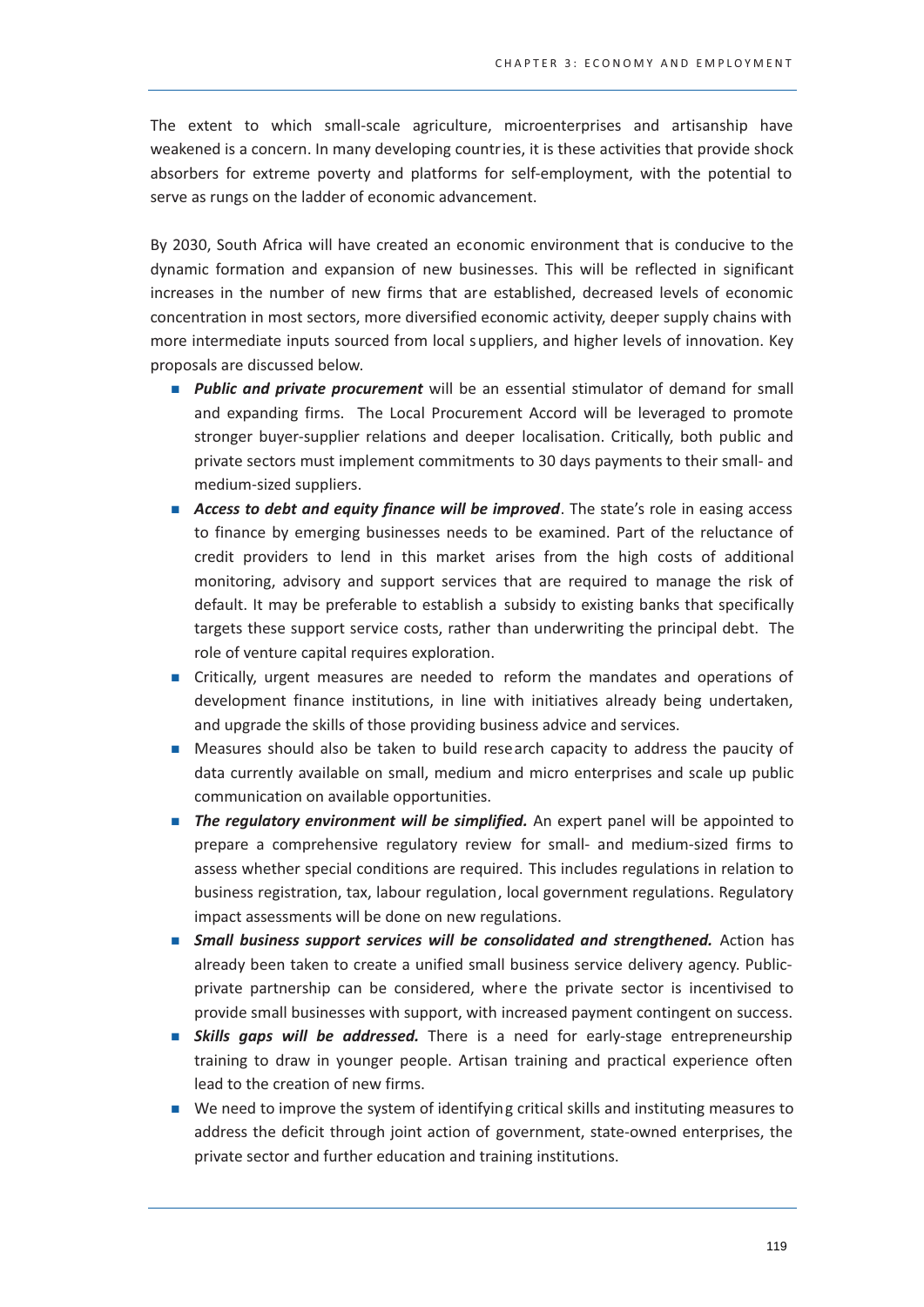- As reflected in Chapter 9, the system of skills training should be reformed to provide for the needs of the economy (including the sectors and activities identified in the plan) and of society as a whole.
- **Black and gender economic empowerment will continue to be a priority.** As indicated in the diagnostic document, besides the fact that many of the empowerment transactions are debt-financed, the demographic distribution of economic assets remains skewed and the benefits of redistribution are shared by a small section of the previously disadvantaged. These and other weaknesses do not detract from the necessity for broad-based empowerment. In addition to intensifying pursuit of broadbased black economic empowerment objectives across the variety of its dimensions, among the actions proposed are:
	- Conduct a comprehensive study to collate data on progress across all  $\bullet$ elements of broad-based black economic empowerment as well as an analysis of the macro-impact of the policy on the economy and case studies of models of empowerment.
	- Strengthen accountability and enforcement mechanisms to ensure  $\bullet$ compliance.
	- $\bullet$ In addition to small enterprise development, promote black and women's involvement in emergent and expanding industries (referred to in this plan), as active hands-on entrepreneurs. Among others, this would imply for instance that procurement opportunities for black enterprises that rely on cheap imports would be discouraged in favour of building value-addition capacity in the economy.

# Providing a stable and enabling macroeconomic platform

#### **Macro economy**

A stable and enabling macroeconomic platform will underpin sustainable growth and employment creation. Within the framework of a floating exchange rate, approaches to protecting firms from Rand volatility will be explored. Considerable attention will be devoted to fiscal impact on the development, through improved efficiency in government spending, and an appropriate balance between investment and consumption expenditures.

A stable and enabling macroeconomic platform will underpin sustainable growth and employment creation. Macroeconomic policy serves as a foundation for growth and development. It must support the country's overall development strategy and contribute towards higher growth and employment.

The principal task of macroeconomic policy is to provide a stable and enabling platform upon which firms and individuals invest, work and consume. A crucial role for macroeconomic policy is to minimise the cost of shocks to the economy, especially in its impact on workers and the poor. It does this by ensuring relative stability in prices, and critical variables, such as interest rates and the exchange rate. There is an inherent trade-off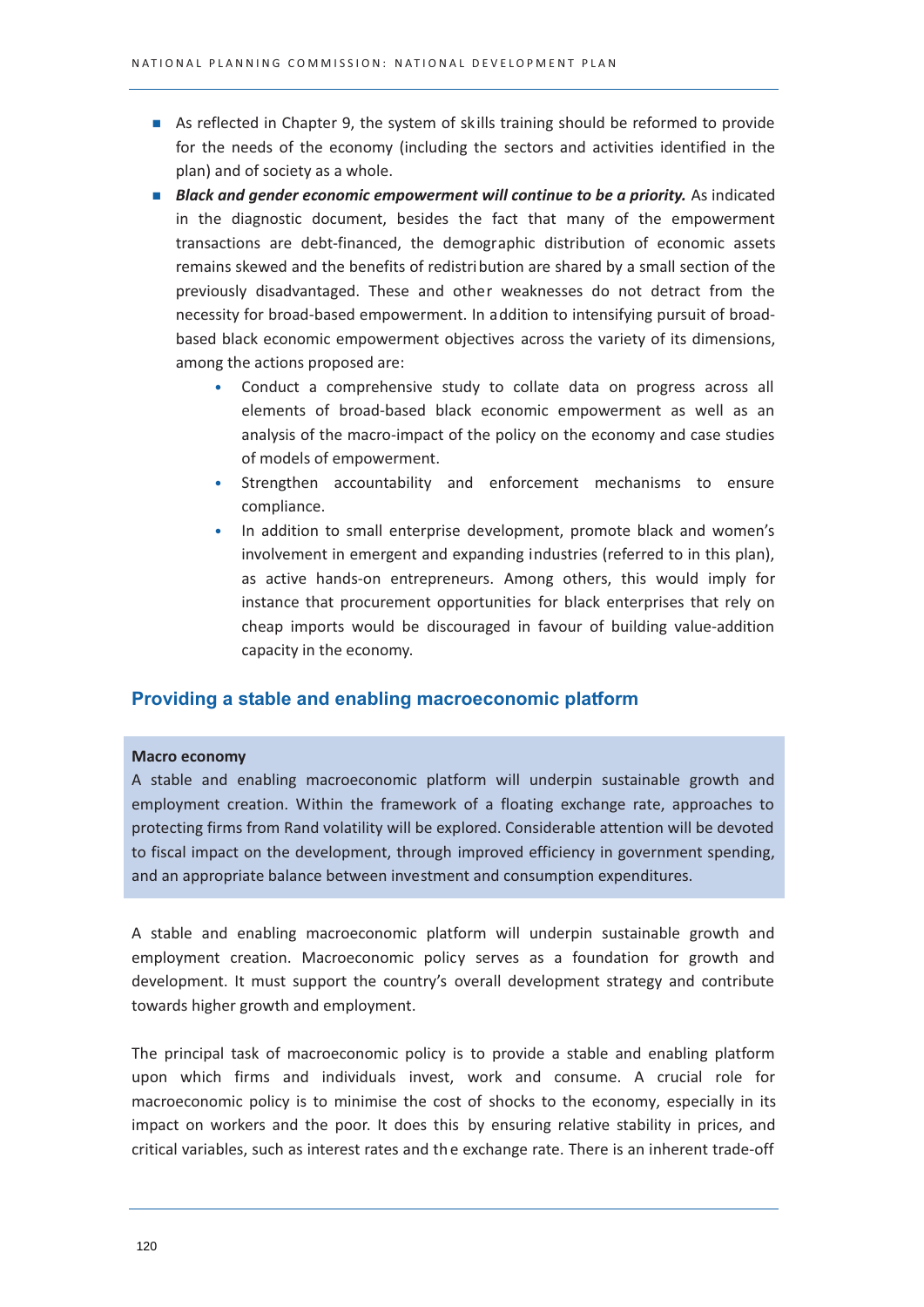between stable prices, interest rates and exchange rates when the price of leading imports and exports change.

The success of the development plan depends on supporting investment, especially domestic investment, incentivising savings and enabling firms and individuals to take a longer-term perspective of economic opportunity. Given South Africa's economic circumstances, the present approach of a floating exchange rate is the most sensible instrument to protect the economy from external shocks. For example, if the oil price rises by 10 percent under a fixed exchange rate regime, the price of fuel will rise by a similar magnitude. However, under a floating exchange rate, an appreciation of the currency can offset the need for a fuel price rise. Similarly, if the gold or platinum price falls sharply, a weaker exchange rate can smooth out the rand earnings of these commodities.

The rand is a highly volatile currency, militating against a secular expansion in goods production and diversification, and constraining small firms. Policy should focus on minimising the impact of this volatility on the real economy. Higher reserves, higher savings rates, a more diversified economy (and export basket), prudent and countercyclical fiscal management, sensible mineral royalty regimes and macroprudential regulations<sup>5</sup> all help to provide the stable platform for invest ment, growth and employment creation.

There are additional steps that can be taken to help protect the economy from an overvalued exchange rate when commodity prices are high. Running a budget surplus and faster accumulation of reserves helps to weaken the exchange rate. The mandate of the Reserve Bank gives it the licence to take factors such as the exchange rate and employment into account in conducting monetary policy. Rand volatility poses great difficulty for both exporters and importers, and militates against smaller- and medium- sized firms in particular. An approach will be required to buffer small and medium enterprises from rand volatility, and this will be an issue considered by the commission in 2012.

The balance in expenditure between consumption and investment will be key to delivering higher growth and employment. There are significant choices to be made between public sector wages levels, the size of the public sector and the allocation to investment. In general, the budget should prioritise those investments that raise economic growth and that improves the capabilities of people.

Development finance institutions are part of the overall fiscal armoury of the state. Their role is to partner the private sector in lowering risk, take a long-term perspective towards investment and promote government's development objectives. Development finance institutions in the industrial, infrastructure, agricultural and housing sectors form a critical part of the plan to raise growth and employment. Measures will have to be instituted to ensure that they operate efficiently and have sound balance sheets, in order for them to meet their development mandate.

 $<sup>5</sup>$  Macroprudential regulations govern the banking and insurance sectors, compelling these institutions to keep a major portion</sup> of their assets in the country.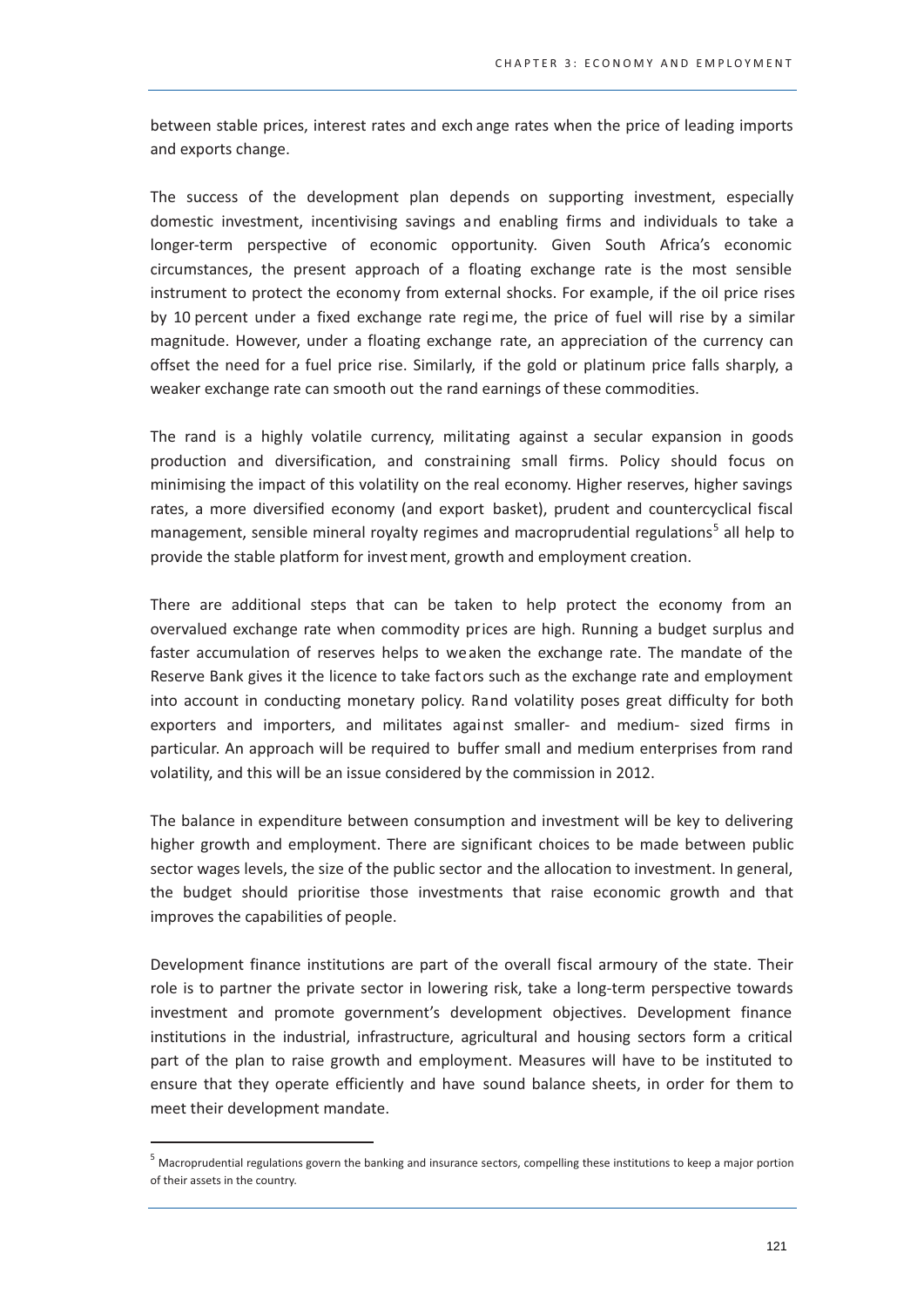# **Sectors and clusters**

In order to attain the objective of full employment, decent work and sustainable livelihoods it will be necessary to take firm decisions on sectors and clusters that will serve as a platform to launch onto a new growth trajectory.

There are two related sets of tensions in industrial policy: between government picking and supporting winners and an open architecture approach where support is informed by market-based mechanisms. In practice, most countries try both approaches, but there is an opportunity cost where resources are limited.

The sectors identified below are those with substantial potential for either growth stimulation, or employment or both. They cover areas of existing competitive advantage and our main resource industries. There is evidence that there is substantial growing global demand in these areas, that they will contribute to rising terms of trade and that they have potential to stimulate domestic linkages.

While the sectors identified below contain competitive advantages for South Africa and the possibility for large-scale labour absorption, these and other sectors should be promoted in a manner that allows for a transition to a knowledge economy and optimal usage of information and communication technologies. Research into and initiation of such a transition, and optimal exploitation of capabilities in which South Africa is already a leading player in cutting-edge technologies should happen immediately, because the impact of such initiatives has long lead times.

# The agro-industrial cluster

The agro cluster encompasses farming activities, downstream processing of foodstuffs and beverages, upstream suppliers of inputs into food manufacturing (such as packaging, containers and preservatives) and into farming (such as fertiliser, seed and capital equipment). The sector favours large commercial farms, and vertically integrated agroprocessing. This constrains entry and expansion of small farmers and manufacturers. South Africa accounts for 0.6 percent of global market share in food sales, increasingly veering away from mass grains towards more diversified products such as edible fruits and nuts, fats and oils, meat, and dairy products.

The falling share of agriculture employment is not unusual in a development process, but is so in the context of a large labour surplus. Agriculture is still one of the most labourintensive goods production sectors, with substantial employment linkages. Resources are not being used sensibly, which requires urgent attention because this sector is one of the few remaining goods producers with strong direct and indirect economic and employment links to the rural poor.

The neglect of agriculture speaks to the neglect of rural communities. The contraction in formal employment in agriculture is not a recent phenomenon. In 1971, there were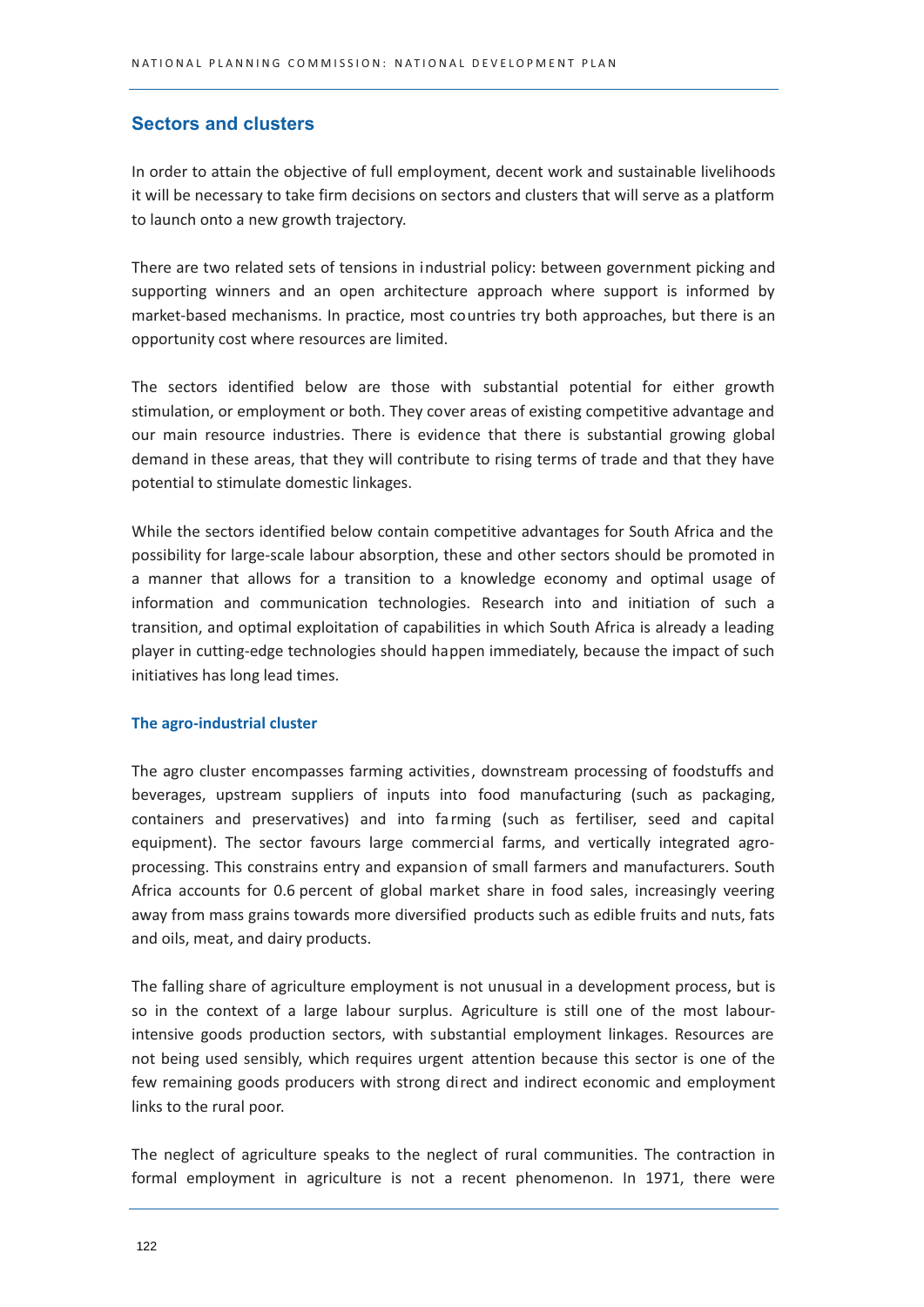1.8 million people employed, dropping to 1.2 million in 1995, and falling dramatically to just over 600 000 today (or 900 000 if including fishing and food & beverage processing are included). The number of hectares under cultivation has been falling since 1974, and hectares under irrigation have not expanded since the early 1990s.<sup>6</sup> Compared to other regions, South Africa has a very small share of its rural population engaged in agriculture. These longstanding trends show that although it is possible to turn agricultural production around, it will not be easy or rapid.

South Africa's commercial farming sector has had maior investments (from the public sector. the private sector, and from public-private part nerships) that have resulted in new growth and jobs. For example, extending the table grape industry along the Orange River and the sugar industry into Mpumalanga (both through partnerships between the Industrial Development Corporation and the private sector), and the more recent expansion of the wine industry. Similar opportunities exist with untapped potential, including the Makatini Flats and the Eastern Cape (Umzimvubu River Basin). New initiatives, such as the role of agriculture in the green economy and conservation efforts in general, can potentially create new employment opportunities in rural areas, although climate change will influence which investments will pay off best, and where they should be made.

Without any major policy improvements, the agriculture sector could continue to shed employment, mostly due to land consolidation and technical change. Of the range of possible employment outcomes in agriculture discussed here, the most optimistic scenario shows that about 1 million direct and indirect jobs can be created. The future depends on whether land can be developed to produce labour-absorbing crops. An additional million opportunities might be created in micro and semi-subsistence farming.

Chapter 6 outlines proposals to stabilise income for farmers, and to stimulate demand for their output.

 $6$  BFAP (2011). The contribution of the agro-industrial complex to employment in South Africa. Report prepared for the National Planning Commission.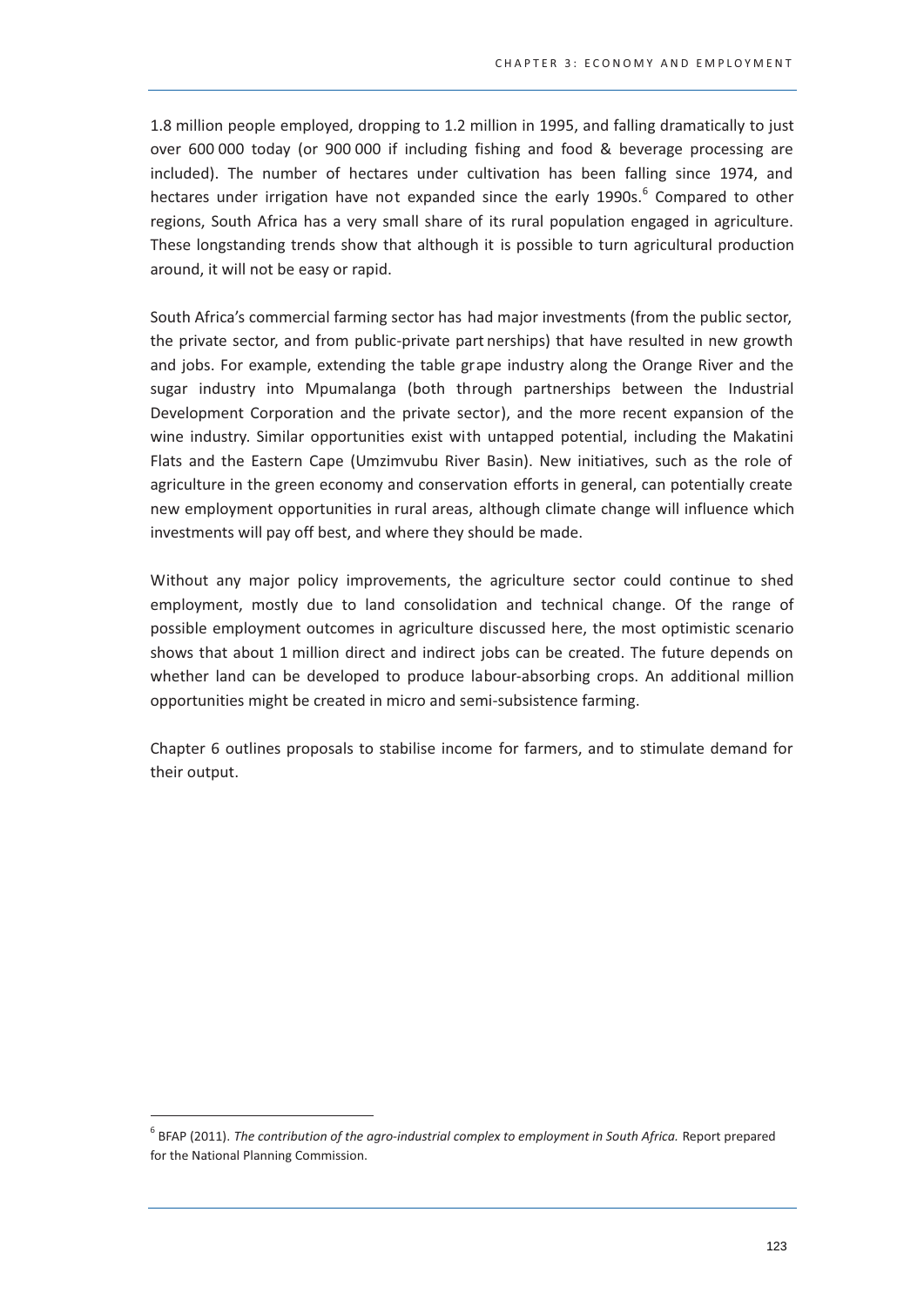## **Agriculture and agro-processing**

Key proposals include in the agriculture and agro-processing sectors include:

- Substantial investment in irrigation infrastructure, including water storage, distribution and reticulation throughout the country where the natural resource base allows, as well as in water-saving technology. A 50 percent increase in land under irrigation would cost R40 billion in off-farm infrastructure over a 10 year period.
- Greater investment in providing innovative market linkages for small-scale farmers in communal and land reform areas.
- As part of comprehensive support packages for farmers, preferential procurement mechanisms should be put in place to ensure that new agricultural entrants can also access these markets.
- Investment by farmers in these areas will only occur if they believe that their income streams from agriculture are secure. Tenure security is vital to secure incomes for existing farmers at all scales, for new entrants into agriculture, and for the investment required to grow incomes.
- Growth in agricultural production has always been fuelled by technology, and the returns to investment in agricultural research and development have always been high.
- Policy measures to increase intake of fruits and vegetables and reduce intake of saturated fats, sugar and salt, as recommended in the South African food dietary guidelines, should accompany strategies to increase vegetable and fruit production.
- Innovative measures, such as procurement from small-scale farmers to create local buffer stocks and community-owned emergency services, could be explored.

# The minerals and metals cluster

The minerals cluster encompasses all mining and quarrying activities, supplier industries to the mining sector, and downstream beneficiation of the minerals that are mined.

The collective share of direct mining activities of South Africa's GDP has declined from 21 percent in 1970 to only 6 percent in 2010. Over the same period, the number of people employed directly in mining (excluding upstream and downstream industries) fell from 660 000 to about 440 000 in 2004 and stabilised at that level. Mining, minerals and secondary beneficiated products account for almost 60 percent of export revenue.

The expansion of mining exports mainly depends on global demand, the availability of the mineral, prospecting and mining technology, access to energy and water, and an enabling and transparent regulatory environment. The relative competitiveness of alternative locations is also a factor. In minerals such as platinum or manganese, South Africa has the main global deposits. Despite this clear potential, the mining sector has failed to benefit fully from the commodities boom over the past decade or more. South Africa needs to exploit its mineral resources to create employment and generate foreign exchange and tax revenue.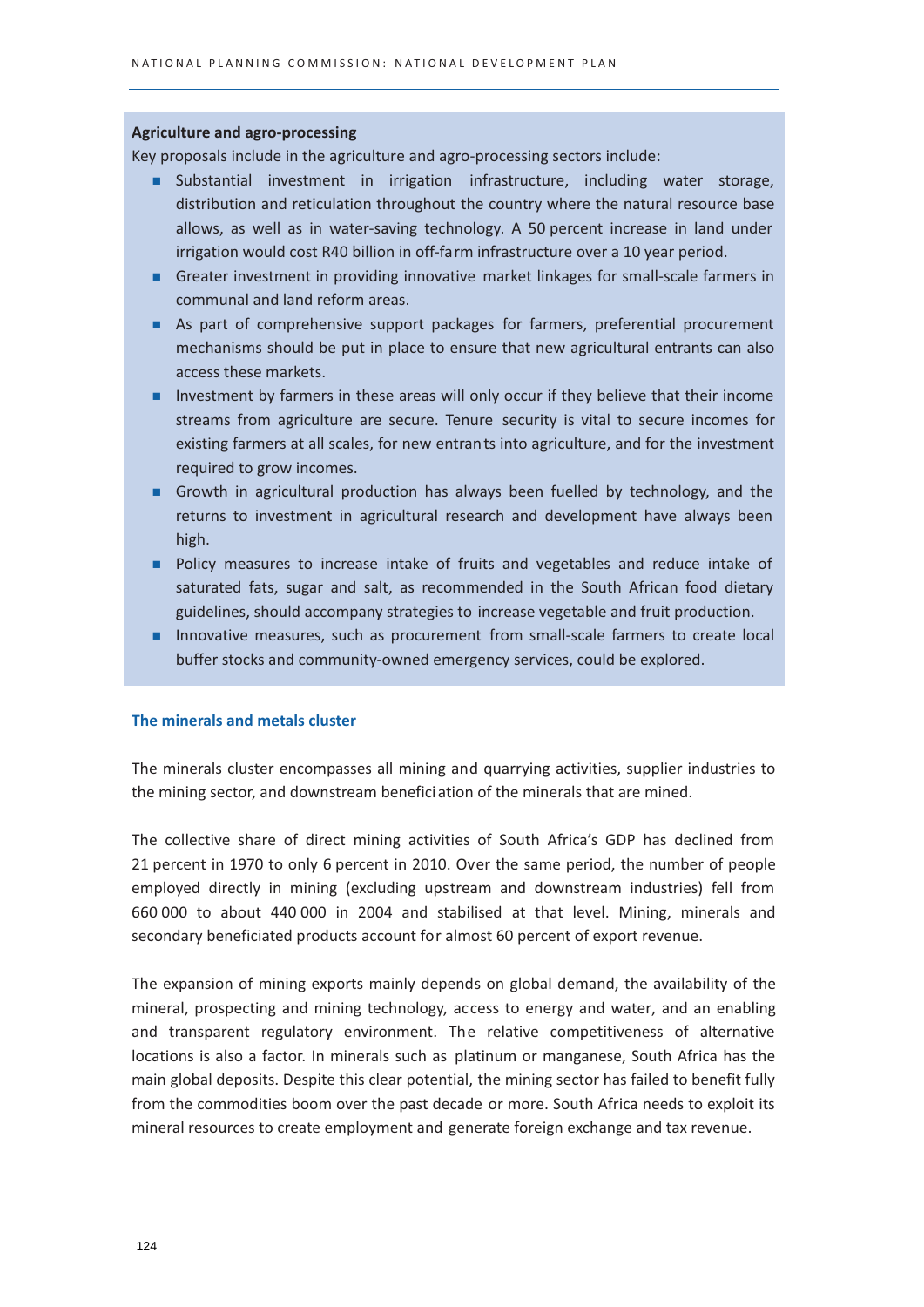Given the energy-intensive nature of mining and mineral beneficiation, South Africa will need to invest heavily in helping the industry to reduce its carbon footprint. Similarly, the mining sector needs to use water more efficiently. Concerns about the impact of a resource curse should not be confused with an essential commitment to expanding minerals production and exports. The resource curse will be addressed partly through forward and backward linkages stimulated to expand industrial and services capabilities.

Over the past decade, the South African mining industry has performed poorly. During the commodity boom from 2001 to 2008, the mining industry shrank by 1 percent per year, as compared to an average growth of 5 percent per annum in the top 20 mining exporting countries. The mining industry is smaller now than it was in 1994. This is an opportunity lost, as estimates show the mining sector could expand by 3 percent to 4 percent a year to 2020, creating a further 100 000 jobs (Mining Industry Growth and Development Task Team). The HSRC's most optimistic estimates show that mining employment could expand to 200 000 by  $2024<sup>7</sup>$  potentially stimulating a further 100 000 jobs through linkages and more if they are actively stimulated. This relies substantially on platinum group metals.

The central constraints are uncertainty in the regulatory framework and property rights, electricity shortages and prices, infrastructure weaknesses especially in heavy haul rail services, ports and water, and skills gaps.

Stimulating mining investment and production, in a way that is environmentally sound, and that promotes forward and backward linkages is urgent, given South Africa's substantial unrealised opportunity and global market dominance in deposits.

Beneficiation or downstream production can raise the unit value of South African exports. In this regard, resource cluster development including the identification of sophisticated resource-based products that South Africa can manufacture will be critical. Electricity is the main constraint, as most of these activities are highly energy intensive. As long as electricity is scarce, there will be a trade-off between beneficiation and other more labour-absorbing activities. In general, beneficiation is not a panacea because it is usually highly energy and capital intensive, contributing little to overall job creation.

Substantially more attention will be devoted to stimulating backward linkages or supplier industries (such as capital equipment, chemicals, engineering services), especially as demand is certain, there is an opportunity for specialised product development, and the product complement is diverse. They are also more labour absorbing than typical downstream projects. Such products have the potential for servicing mining projects globally, an advantage should the commodity boom persist.

 $^7$  Baartjes N, Auchterlonie A, Sorensen P and Goode R (2007). Mining employment scenarios for South Africa to 2024. HSRC.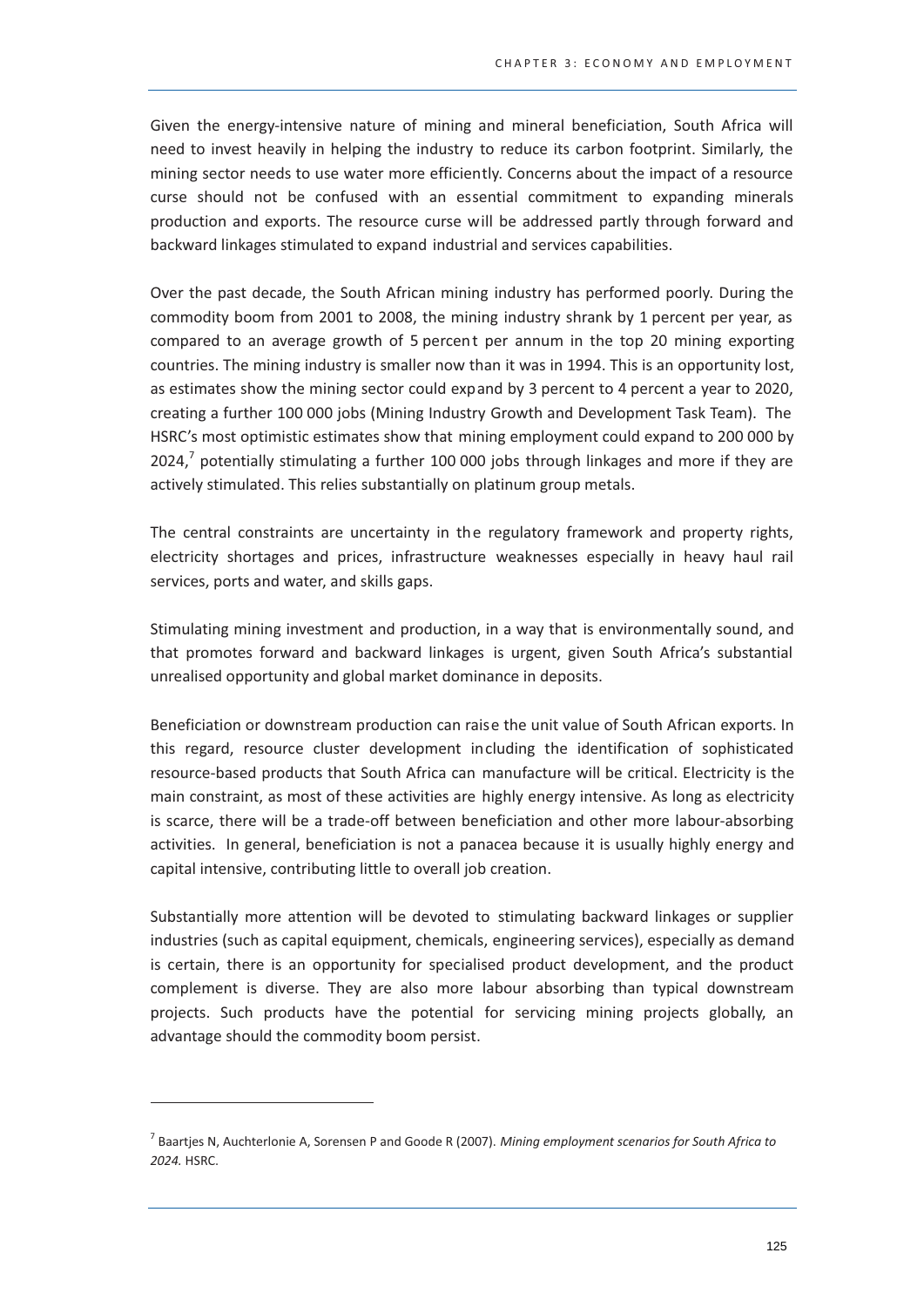Mining companies have an explicit requirement to participate in local development, and the resources to do so in South Africa and the region. Local economic development could be more substantially stimulated by the mining sector if the mining charter were better aligned to these goals. More could be done on human resource development, local economic development or procurement.

Notwithstanding these challenges, it should be possible to create about 300 000 jobs in the minerals cluster, including indirect jobs.

#### **Minerals cluster**

Proposals to grow investment, outputs, exports and employment in the minerals cluster include:

- Address the major constraints impeding the accelerated growth and development of the mining sector in South Africa. The main interventions include: ensuring certainty in respect of property rights, pass amendments to the Minerals and Petroleum Resource Development Act to ensure predictable competitive and stable mining regulatory framework, secure reliable electricity supply and/or enable firms to supply their own plant with an estimated potential of 2500 MW by 2015, secure reliable rail services, potentially enabling private participation.
- Develop, deepen and enhance linkages with other sections of the economy. This includes: linkages with both manufacturers of inputs (capital goods and consumables) and suppliers of mining-related services; downstream producers, especially for platinum group metals and chrome ore. In this regard, an export tax could be considered.
- Provide focused research and development support to enable improved extraction methods that lengthen mine life, better energy efficiency and less water-intensity, alternative uses of South Africa's extracted minerals, especially platinum group metals, titanium and others that have potential for application in new energy systems and machinery.
- Identify opportunities to increase regional involvement and benefit in the whole minerals cluster. This could include encouraging the establishment and development of alternative providers of partially processed intermediate inputs in other countries in the region.
- Ensure active engagement on, and resolution to, issues raised through the mining industry Mining Industry Growth and Development Task Team process.
- Improve alignment of mining charter requirements to ensure high impact on local communities.

#### **Manufacturing**

Currently South African manufacturing strength lies in capital-intensive industries. In a context of high unemployment, growth would ideally be sourced through expanded contribution of labour. However, to compete, the country's cost structure requires an emphasis on productivity, products and logistics.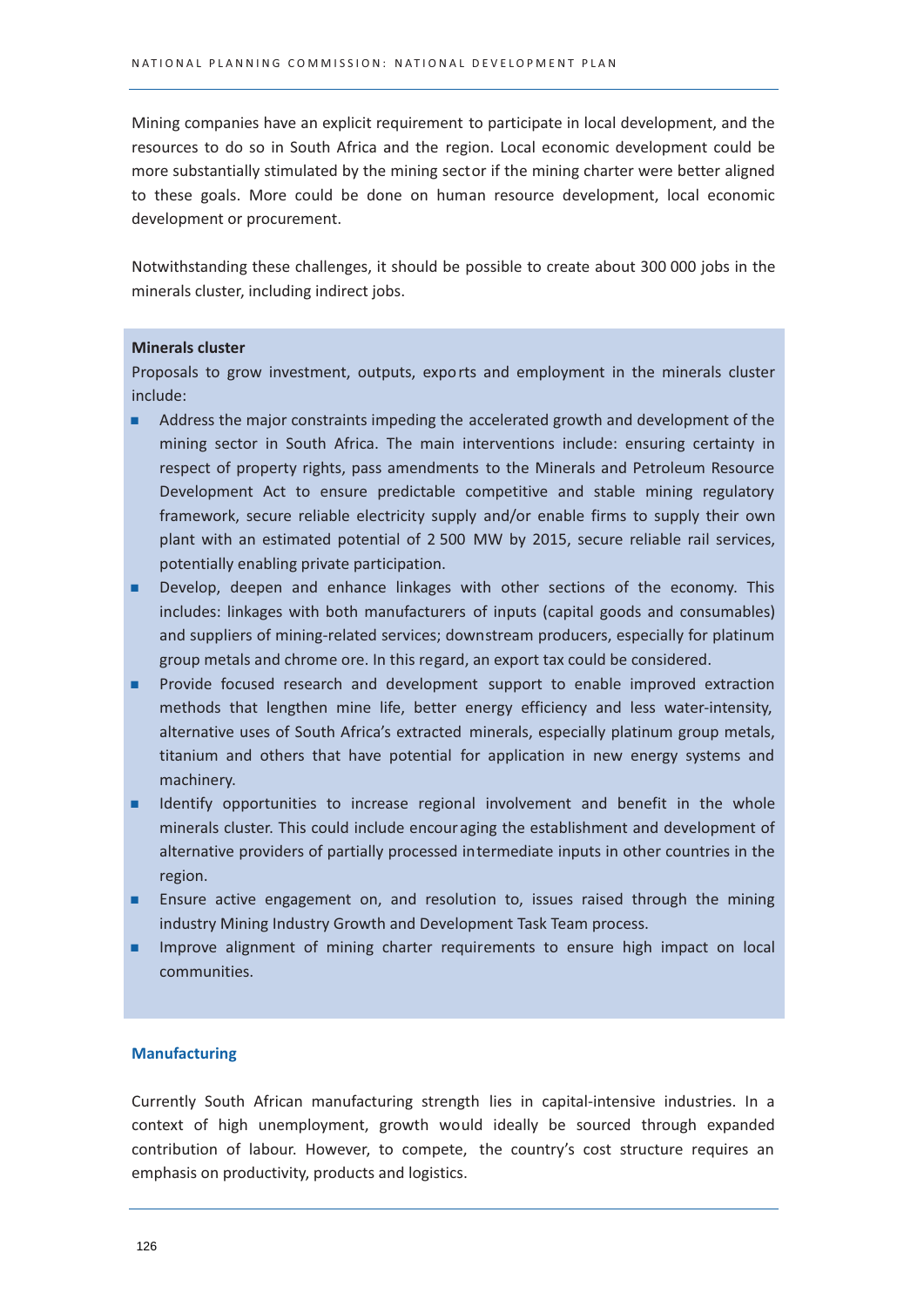The most important contributions to manufacturing expansion will be in relation to the business environment itself. Some of the key challenges relate to the availability and cost of electricity, the efficiency of the logistics platform, the quality of telecommunications, and fast rising administered pricing for electricity, transport, fuel, and fertilizer. Constrained skills supply poses great challenges. A volatile and sometimes overvalued currency challenges both imported inputs and exports.

Half of South Africa's manufacturing exports lie in capital-intensive processed minerals, metals and chemicals. Intensive support to the motor industry has had substantial effect on expanding both imports and exports of vehicles, the stimulation of assembly and some backward linkages, but most employment is generated in vehicle retail sales.

Other major opportunities for manufacturing should be considered in relation to clusters of activity and are discussed in other parts of this section  $-$  such as supplier industries to construction, the energy sector, waste reutilisation, mining inputs, downstream processing of metals, and others.

#### **Stimulating manufacturing**

Stimulation of these sectors will be facilitated through, among others:

- Ensuring a growing share of products that are dynamic, and with potential for ٠ domestic linkages.
- Public and private procurement will be leveraged to promote localisation and ٠ industrial diversification.
- R&D support for product development, innovation and commercialisation will be intensified.
- ٠ Approaches to buffering manufacturers from the effects of currency volatility will be explored.
- Strengthening network infrastructure and skills supply, and bringing administered prices under control.

# **Construction/infrastructure cluster**

The infrastructure/construction cluster includes industries producing new infrastructure and construction assets, the network of suppliers to those industries, and the entities engaged in operating and maintaining this new infrastructure. Infrastructure investment is critical, because it creates jobs for low-skilled people, encourages private investment, lowers the cost of doing business, promotes spatial inclusivity and has strong backward linkages to supplier industries.

The state has committed substantial funding (R808 billion over the next three years) to public infrastructure to address backlogs, but not all of it is spent.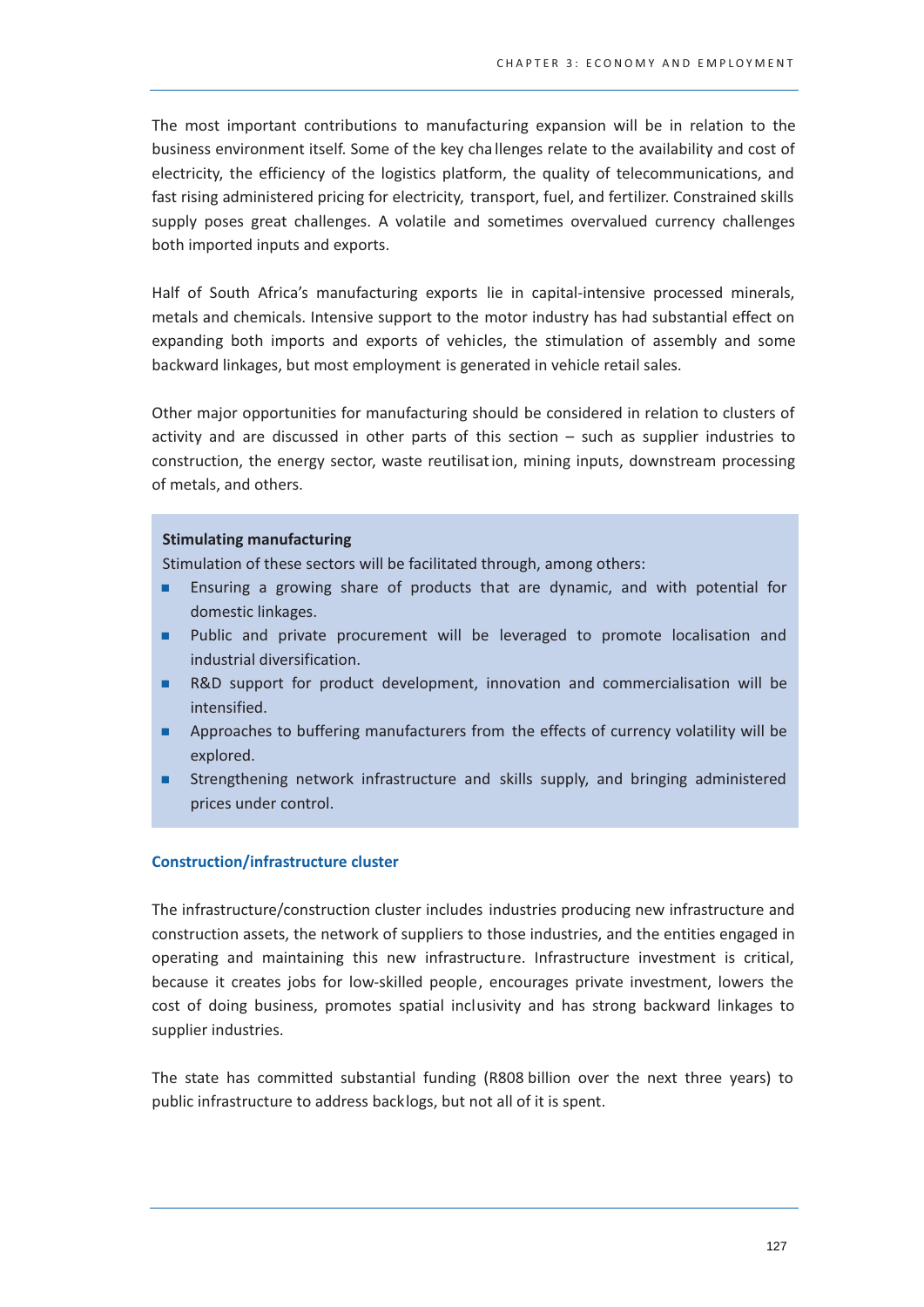Employment has fallen from 833 000 in 2006 to 712 000 in 2009. Of this, about 60 percent is formally employed. There have been only two years of substantial employment growth in construction over the last decade.

Rising income and employment combined with a stable outlook for interest rates can promote small-scale construction in the residential construction and housing renovation market - a key employment driver. Similarly, more and better quality public housing also has strong linkages to local supplier industries, promoting growth and employment.

There is also scope for export growth  $-$  particularly to other African markets  $-$  for products that competitively meet customer needs.

#### **Construction/infrastructure**

Key proposals to grow this sector include:

- Government's ability to spend its infrastructure budget will be addressed, н. particularly with regard to project management capacity, long term planning and monitoring and evaluation of both expenditure patterns and construction work.
- The civil construction and the supplier industries will be supported in their export ٠ efforts - with the establishment of a Financial Centre for Africa, and more support in commercial diplomatic relations.
- Support to supplier industries such as building supplies, steel, glass and cement will be intensified.
- Conditions will be created for a less cyclically volatile industry by emphasising m. numerous, smaller scale, regionally dispersed projects to address backlogs that are more accessible to smaller firms and new entrants.
- Public funding will be expanded for alternative types of low-income housing that ٠ would generate more demand directly and in supplier industries.
- Promote a simultaneous focus on more energy-efficient buildings and building ٠ techniques to reduce demands on electricity supply in the longer term. Home insulation and the installation of solar water heaters are labour-intensive activities that have strong backward linkages to supplier industries.

#### The green economy

The United Nations Environmental Programme defines the green economy as "a system of economic activities related to the production, distribution and consumption of goods and services that result in improved human well- being over the long term, while not exposing future generations to significant environmental risks and ecological scarcities". Shifting to a green economy, including to a low-carbon economy, is about shifting to a more sustainable economic growth and development path in the long term and therefore has implications for the choices we make about the structure of our economy. This section deals with the green economy in the context of a new and growing sector within the South African economy. Chapter 5 considers how South Africa will shift onto a low carbon-emitting path.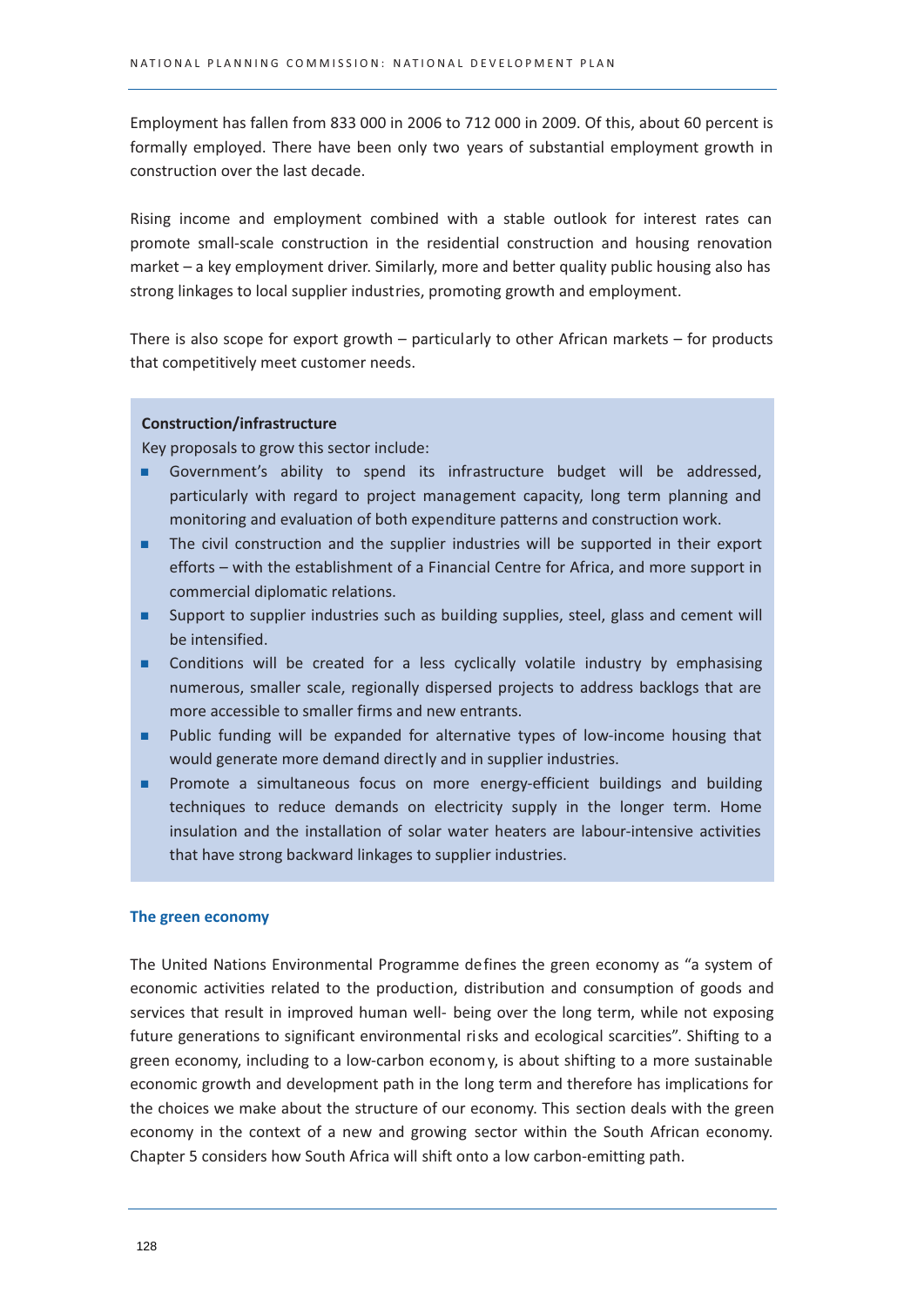The "green economy" agenda arises simultaneously with South Africa's energy shortages. Aside from intentions to build coal fired plants, South Africa's imperative to dramatically expand renewable energy sources and to promote energy saving is quite consistent with the global agenda. A target to generate 20 000 MWh of renewable energy by 2030 has been set. Progress towards achieving this target has so far been sluggish with about 1 percent of electricity generated from renewable sources.

The green economy agenda will be leveraged to promote deeper industrialisation, energy efficiency and employment. The Green Economy Accord currently being negotiated between social partners will help drive forward this agenda.

#### The finance sector

The finance sector incorporates all those activities linked to credit and loans, the raising of capital, the trading of financial assets and properties, the investment and management of savings, and the provision of banking and insurance services. Like many other areas, it has undergone significant change in recent decades, mainly as a result of technological change. There is now a far larger foreign presence in ownership as a result of mergers and acquisitions.

Finance sector output tripled since 1994, while the rest of the economy expanded by 67 percent, and was an important contributor to employment expansion. About 300 000 to 400 000 people work in finance, insurance and related activities. Substantial employment is a created indirectly, through property, building maintenance, security, personal and business services.

In addition to its role as a provider of potentially dynamic intermediate services, the finance sector has the potential to contribute towards greater inclusion of historically marginalised groups – by extending access to banking and insurance services, by helping to promote and mobilise household savings, and by easing broader access to credit. While the South African banking and insurance sector is viewed as relatively sophisticated in a global context, banks and insurers find it hard to extend services to this market segment using traditional channels because of their high costs and limited potential for income.

The proportion of the population that is banked or has access to transactional financial services and savings facilities is expected to increase from about 63 percent to about 90 percent by 2030. Developments in ICT have made it possible to establish alternative virtual networks that can be used to deliver financial and other services at much lower cost. Similarly, in the short-term insurance field; alternative, lower cost technology platforms such as the Internet and mobile networks will make it easier for insurers to offer reduced premiums (for commensurately lower levels of cover), which should help to expand access.

It is concerning that South Africa's banks do not extend sufficient credit to businesses. especially small, medium and micro enterprises. Greater access to credit for firms would lead to higher levels of business investment and jobs. Several countries, most notably India,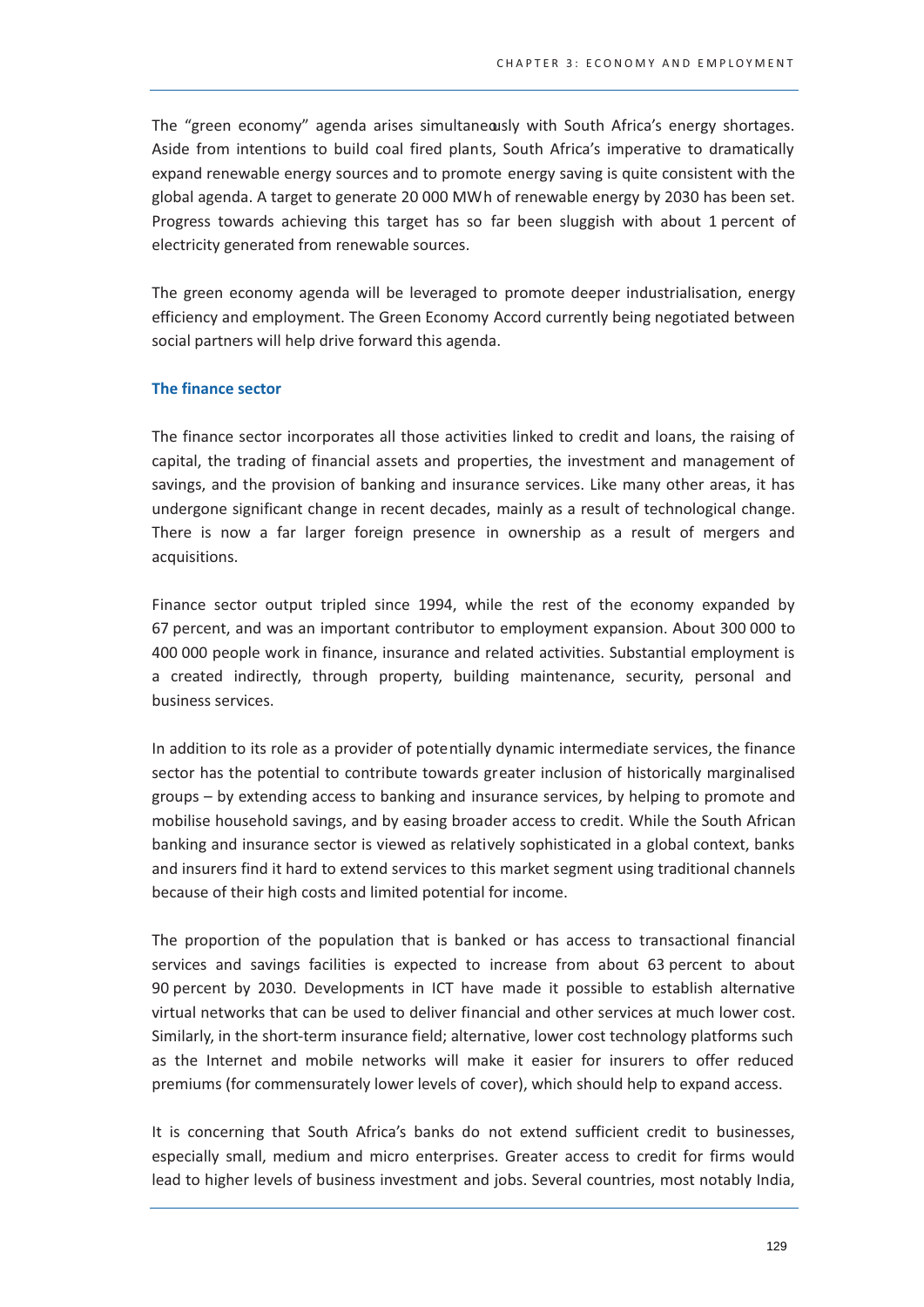have specific quotas for credit to the business sector. To reduce lending risks, public-private partnerships in providing advisory and support services should be considered.

South Africa has not used its sophisticated financial services industry sufficiently to foster growth and create employment. With government support, these sectors can expand more aggressively on the continent, with strong linkages to the South African economy. Key obstacles to expanding back office operations include high Internet charges, low bandwidth and skills constraints in managing these types of operations. Making it easier for foreign companies to bring in skilled foreign workers will also help the sector.

# The finance sector

Areas that should be prioritised include:

- Continuously broadening access to banking services to poorer people and lowering ٠ costs through a combination of competitive pressures and other reducing other infrastructure costs.
- Strengthening credit extension to productive investments especially small and expanding firms and for working capital. Government and the private sector have to work together to find ways of increasing business lending.
- Provision of small business advisory and support services financed partly by the state. ٠
- ٠ Conclude discussion to identify and deploy investible capital for productive purposes in labour-absorbing sectors.
- Encourage private firms such as construction firms to partner with South African banks ٠ in providing project finance for contracts on the continent.
- Implementing the notion of a financial centre for the continent to support project ٠ finance.

## **Retail and business services**

Retail and business services are together the biggest employers in most middle and high income economies. In South Africa, the formal retail sector accounts for almost 2 million jobs in the formal sector and another 3 million in informal activities. Business services account for about 20 percent to 30 percent of gross value added and over 1 million jobs.

A number of retailers have effectively located in the region, and this generates export opportunities for fast moving consumer goods producers if effectively leveraged.

Business services comprise a wide set of activities from office cleaning, computer repair, real estate and back-office processing among others.

Information technology-enabled services transacted locally and across borders have become firmly established over the past decade, and could be seen as a new industry growing very rapidly. It is therefore essential that substantially more effort be invested in drawing this business to our shores.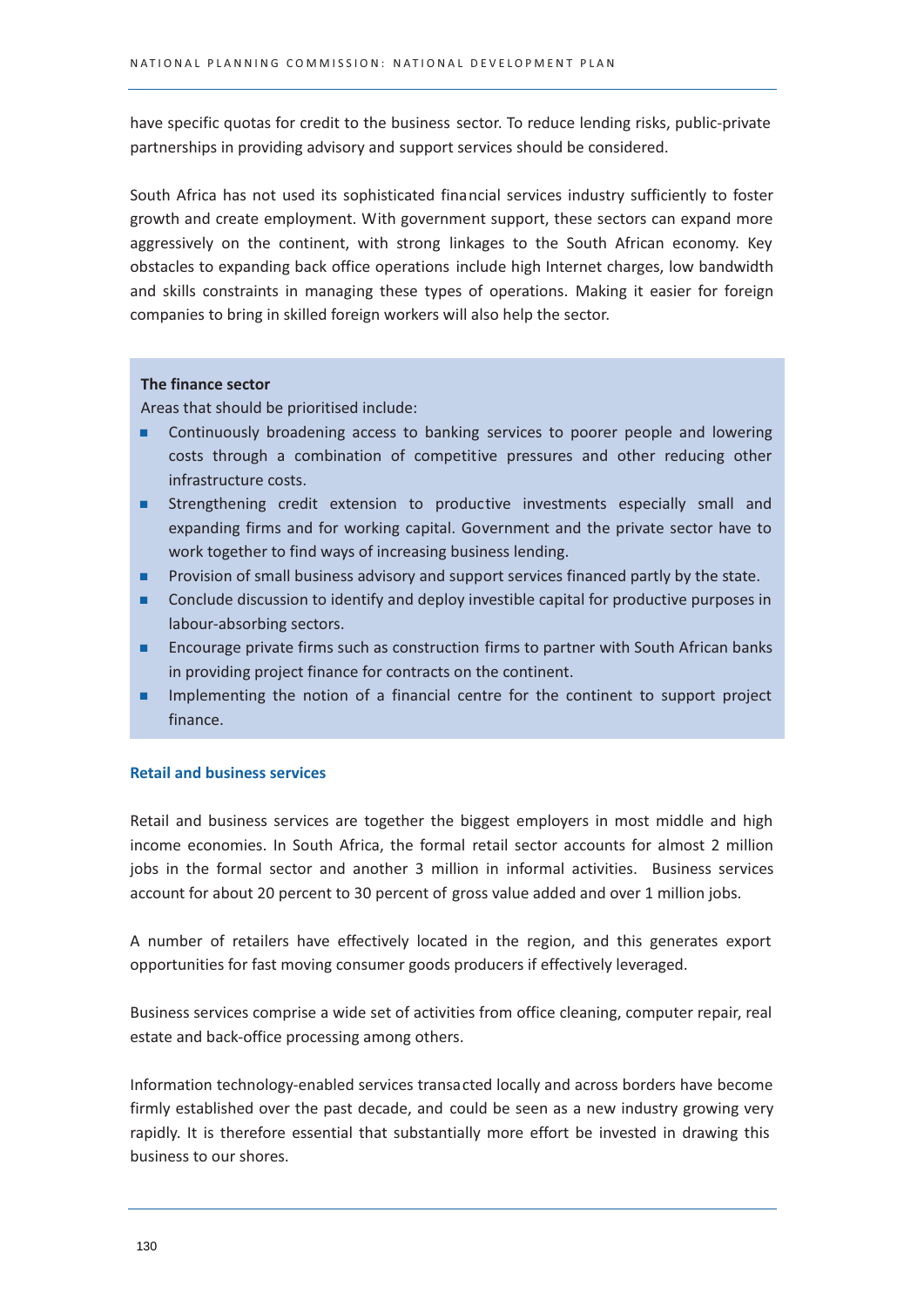#### **Retail and business**

In support of employment and growth, the following will be pursued in the plan:

- The retail sector will be encouraged to procure goods and services aimed at stimulating local producers, and especially small and expanding firms.
- Further investigation will be conducted on opportunities for the stimulation of ٠ sustainable small-scale retail and cooperative buying, with the aim of reducing costs in townships and rural areas, and stimulating related employment.
- South African retail operations in the region will be encouraged to supply stores with South African products, and also be supported to develop suppliers within the region in support of regional industrialisation objectives.
- Information technology-enabled service exports will be promoted, with the aim of attracting United States, United Kingdom and Indian business process outsourcing. South Africa should become a leading provider of information technology-enabled services globally, with services integrated into the region.
- Rising consumption of the lower income groups within South Africa and the region should stimulate retail employment, and demand for supplier industries.

## **Tourism cluster**

The tourism cluster encompasses the range of activities and associated incomes that accompany people visiting our shores. The total contribution of tourism activity to South Africa's gross value added was estimated at over 9 percent in 2008. South Africa has the disadvantage of being far from wealthy consumers, but we have several comparative advantages including natural beauty, well managed national and other parks, the domestic aviation sector, hotel capacity and personal services industry. South Africa has positioned itself as a key conference and sports event destination.

The tourism industry is labour intensive, stimulating of the growth of small businesses. It can develop other spin-offs, such as foreign direct investment and the crafts industry. Further competition in the airlines industry would help lower costs of travel.

Key policy issues include:

- Emphasis will be placed on increasing the total number of tourists entering the country, ٠ and an increase in the average amount of money spent by each tourist, or both.
- The ease of doing business, as well as availability of appropriate levels of tourism infrastructure (particularly transport and accommodation), will play an important role in attracting different types of tourists.
- Foreign business tourists arriving by air generate the most significant multipliers. Among others, South Africa will be positioned as business and shopping centre for the region.
- South Africa can do more to develop the region as an international tourist destination by emphasising the broader biodiversity and range of tourism products, and making it easier for tourists to travel between countries in the region. A Schengen-type visa for the region will be considered.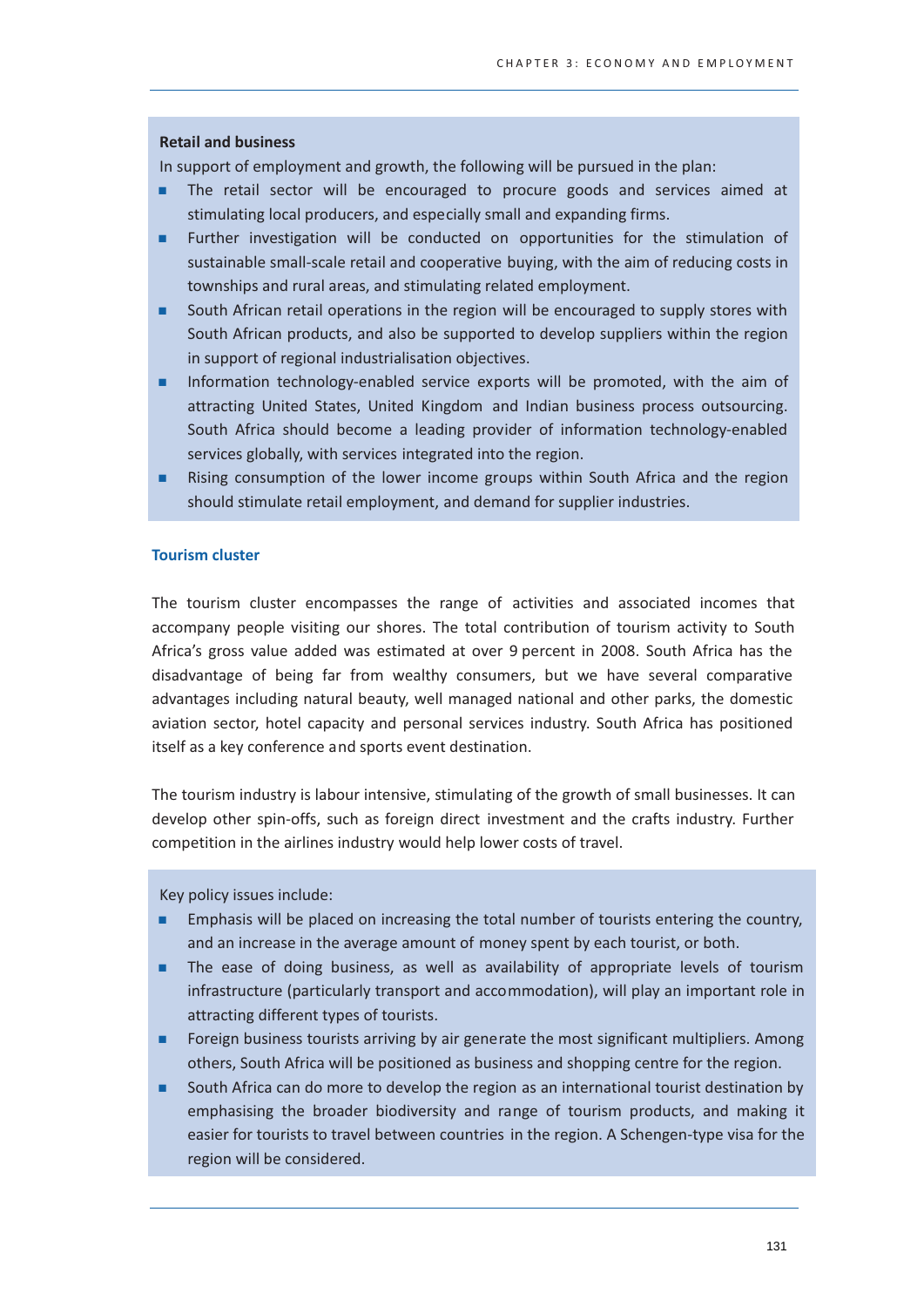#### **Public-sector employment**

The public service typically plays an important role in employment creation. South Africa exhibits a paradox in this regard. The public sector employs about 9 percent of the labour force and accounts for about 18 percent of formal employment. Despite this limited number, the public service wage bill (including local government) exceeds 12 percent of GDP - very high by both developed and developing country standards.

South Africa's public sector is faced with a difficult dilemma. In a skills-constrained economy, the premium for skilled labour is high. This pushes up the salaries of skilled people in the public service. The public service also pays well above the market rate for low-skilled people, inhibiting its ability to create low-skill jobs.

In theory, it should be possible to grow public employment in areas such as health, policing. social welfare and education. This however will need to be balanced against the magnitude of increases in public sector salaries. Furthermore, opportunities need to be identified in entry-level services such as auxiliary nurses, community health workers and day-care services for pre-schools.

#### **Public employment schemes**

Public employment schemes will be an essential part of an employment plan to 2030. The main opportunities will lie in community-based services. Realistically, it will be essential to plan and budget for a minimum of 2 million opportunities annually.

It should always be recognised that the emphasis should be placed on generating marketbased opportunities where possible.

The problem of unemployment and under-employment has become too big for marketbased solutions to solve in the next 10 to 20 years. The problem includes both severe unemployment and very low levels of remuneration from market-based employment. There is no doubt that market-based employment is the most sustainable source of job creation but in even the most optimistic of scenarios, many people are likely to remain out of work. Low productivity, non-market services such as expanded public works projects in government construction, care, self-help projects and survivalist activities are generically called public employment schemes.

The public employment programmes should target the creation of 2 million opportunities annually by 2020 or earlier if possible. The central challenge is to identify institutional approaches that enable the achievement of this scale. Few programmes have succeeded. The Community Works Programme, which decentralises decision making to the ward level, holds this promise. It is probable that most opportunities will be found in community-based care such as early childhood development. These employment schemes should therefore complement social delivery programmes to strengthen community reach.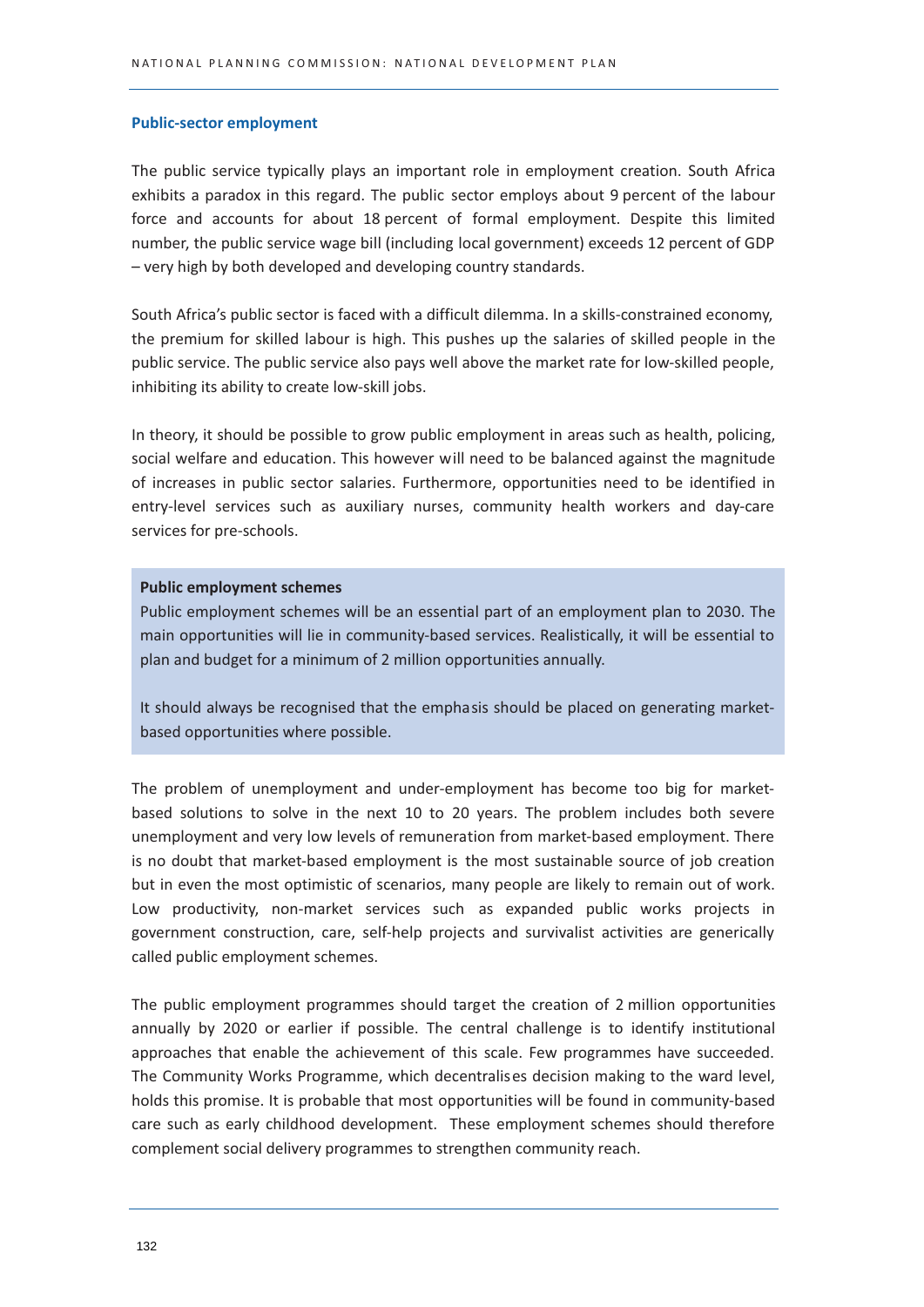# Role of the state and institutional capability

This plan places a high premium on making specific choices to launch the country onto a higher growth trajectory. It avoids seeking to address all the challenges all at the same time. Firm and focused leadership by government will be critical in this regard. The major institutional challenges in the public sector are dealt with in Chapter 13. In the economic sphere, among the major stumbling blocks to efficient economic services are poor coordination and integration, multiple priorities and an undefined hierarchy of authority among the plethora of government departments involved in the economic sector.

While the outcomes process has helped to foster a degree of integration, South Africa has not yet seen the fruits of this initiative.

The country also needs to clarify its mind, and develop a firm and consistent view on the issue of the role of the state in the economy. The realisation of the economic, and indeed other, objectives of Vision 2030 requires long-term commitments by all sectors of society including the private sector. Policy certainty is therefore critical.

Specific proposals include:

- Strengthen the role of the state as service provider, as the core provider of public goods (such as infrastructure and other public services), as an economic regulator, as a consumer and as a critical player in giving leadership to economic development and addressing market failures.
- Ensure a clear system of hierarchy and decision-making across economic line function departments and spheres of government.
- Responsiveness on the part of the state to anticipate possible crises and respond to them rapidly and appropriately.
- **Example 1** Ensure that there are significant consequences for not reaching targeted impacts, whether in social or economic areas of delivery.
- Measure performance in economic services departments on the basis of success or otherwise in facilitating investment and building partnerships among the economic actors.
- Improve trust between the public and private sectors, and ensure that private actors are treated as partners in policy design and implementation and that the private sector in turn responds to and facilitates the realisation of national objectives.
- Urgently address constraints to public-private partnerships including the institutional arrangements for regulation and execution of such partnerships as well as relevant capacity in government departments and spheres.
- Any direct state involvement in productive sectors should be informed by the "balance of evidence", in relation to stimulating economic growth and competitiveness, creating jobs and reducing inequality, as well as availability and optimal deployment of public resources.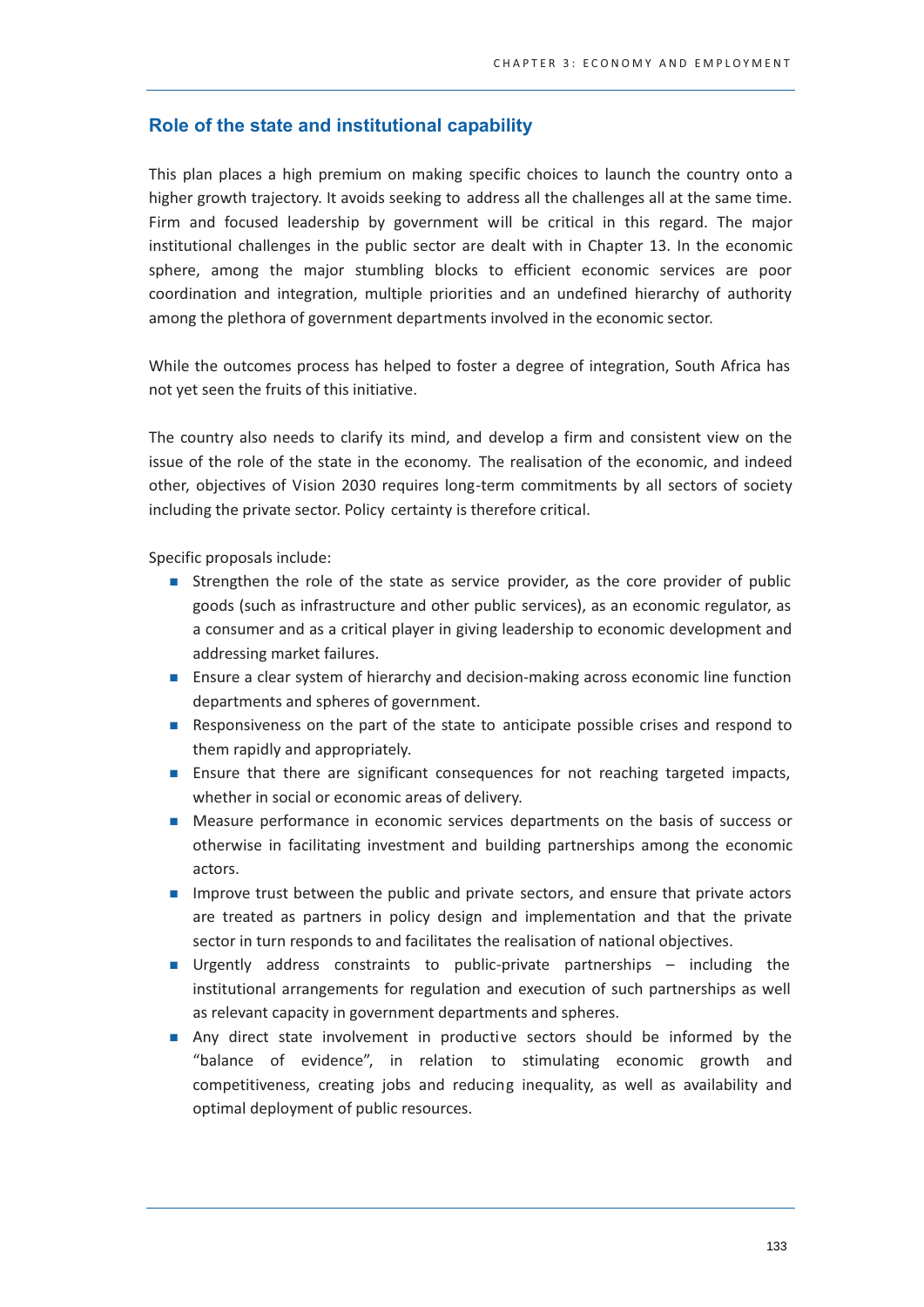# **Conclusion**

Achieving full employment and sustainable livelihoods is possible. Moving onto this new trajectory of high, sustained and job-creating growth implies a break from our current path dependency. It requires a commitment by all sectors of society to contribute to the efforts required to meet our common objectives. There will be moments when difficult choices will have to be made.

# **Trade-offs and choices**

Achieving full employment, decent work and sustainable livelihoods will depend on choices that have to be made during various phases to 2030.

The ability to do this is a function of leadership among all social partners.

The achievement of the objectives and targets in this plan will be to the benefit of all. But each sector of society needs to agree on the contribution it will make.

At given moments, some may have to carry the heavier part of the load. At other moments, it would be the turn of others.

Given the fact that many of the proposals in this plan will take some time to register any meaningful impact, it is critically urgently to introduce the active labour market policies proposed in this chapter, to initiate massive absorption of young people and women into economic activity. This will require decisiveness on the part of the state and a strategic approach to negotiations on the part of, and building trust between, business and labour.

# **Role of the state**

The state not only has a role in setting the appropriate macroeconomic framework. It must also provide the right microeconomic conditions, to ensure that the day-to-day decisions and actions of people and companies help deliver the best social and economic outcomes. It is these frameworks and interventions that determine the social and economic climate that we live in, and therefore the level of economic growth and employment.

Among others, the state must enhance regulation of market participation, identify and resolve market failures, provide appropriate public infrastructure and services and help in lowering transaction costs across the economy.

# The private sector

Most of the jobs will be created in the private sector. This however will require South African entrepreneurs to be vibrant and seize opportunities when and where they arise; and to adapt themselves to the continuous process of technological change.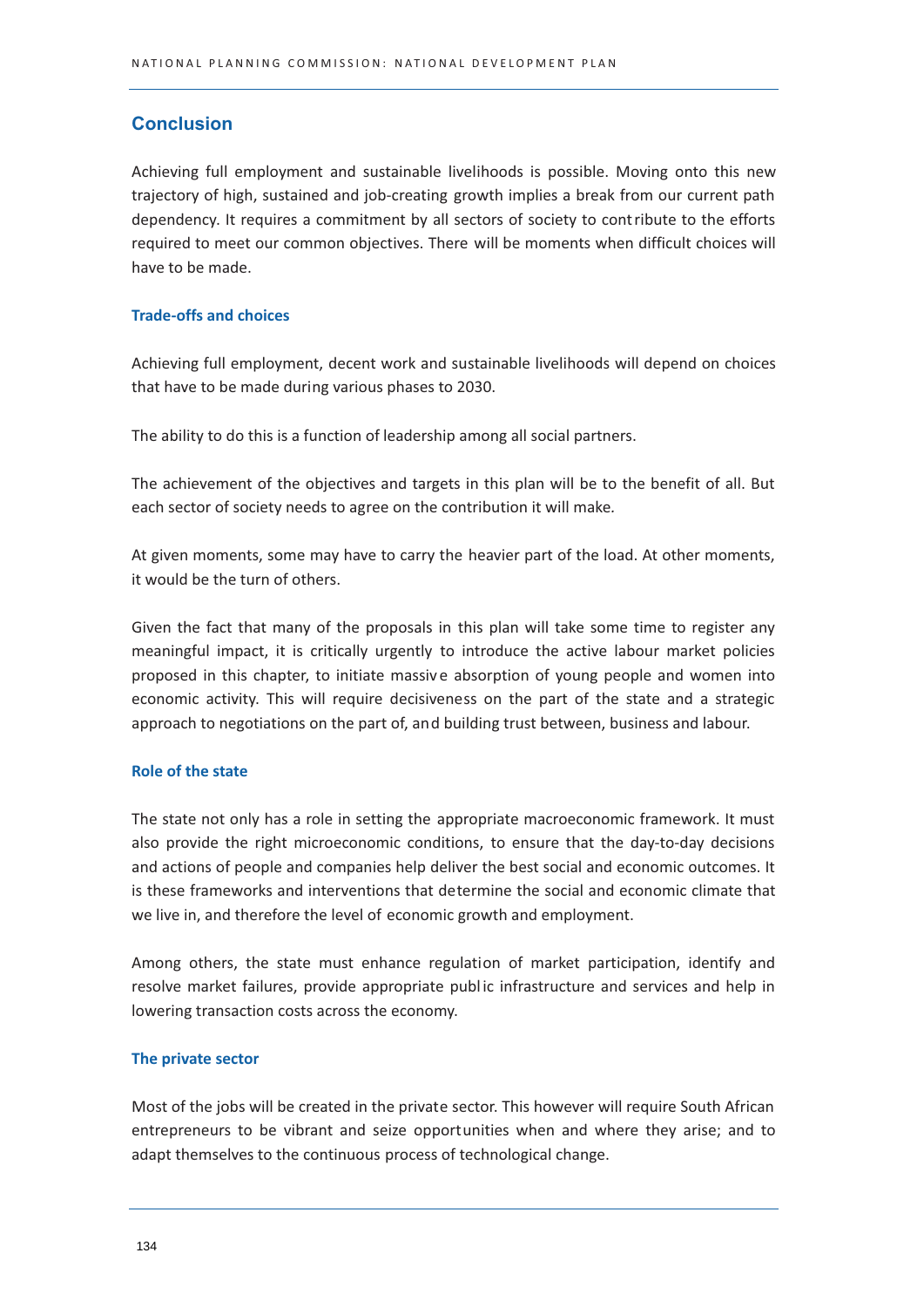Rather than rely on economic rent and endeavouring to accumulate the bulk of the rewards of improved productivity and general economic performance, the private sector should embrace entrepreneurship, innovation and an equitable sharing of the fruits of prosperity.

## **Worker leadership**

Worker-leaders have to advance and defend the interests of employed workers, and with other sectors of society, ensure that inequality is reduced. At the same time, they need to take into consideration those who are presently marginalised from economic activity.

Allowing for greater access to the labour market for those not active in the economy and ensuring that those currently without appropriate voice are adequately catered for is a responsibility of leaders of workers and society at large.

## The first phase (2012 - 2017)

Movement towards an inclusive and dynamic economy requires that the country should urgently launch the virtuous cycle that allows it to move to a new growth trajectory.

In the early years, emphasis will be on absorbing the unemployed, especially young people, into economic activity.

Higher mining exports during this period of high commodity prices will help pay for the development of capabilities and endowments to forge a new path in the economy of the future. Urgent investments in rail, water and energy infrastructure, alongside regulatory reforms that provide policy certainty are needed. At the same time, the private sector should commit more investments to supplier industries for the infrastructure programme and in general economic capacity while capital costs are low and the price of imported equipment is cheaper. Opportunities for large exports to sub-Saharan Africa and other destinations in the developing world should be creatively pursued.

Concurrently, policy instruments and agreements on moving to the next phase should be ironed out. The plan identifies a number of steps required to move towards this new path. These include the prioritisation of actions that lift key constraints to economic expansion. While government's responsibility is necessarily broader, there will be an understanding that these actions will receive more priority than others. In the first five years, the commitment will be to:

- Doubling the annual expansion in high skills supply and improving education throughput in primary and secondary levels.
- Improving the labour relations environment.
- Interventions to improve labour market matching.
- **Example 1** Ensuring the supply of energy and water is ensured and sufficient for a growing economy, and that the responsibility of municipal maintenance of distribution systems are appropriately allocated and funded.
- Intensify R&D spending, emphasising opportunities linked to existing industries.